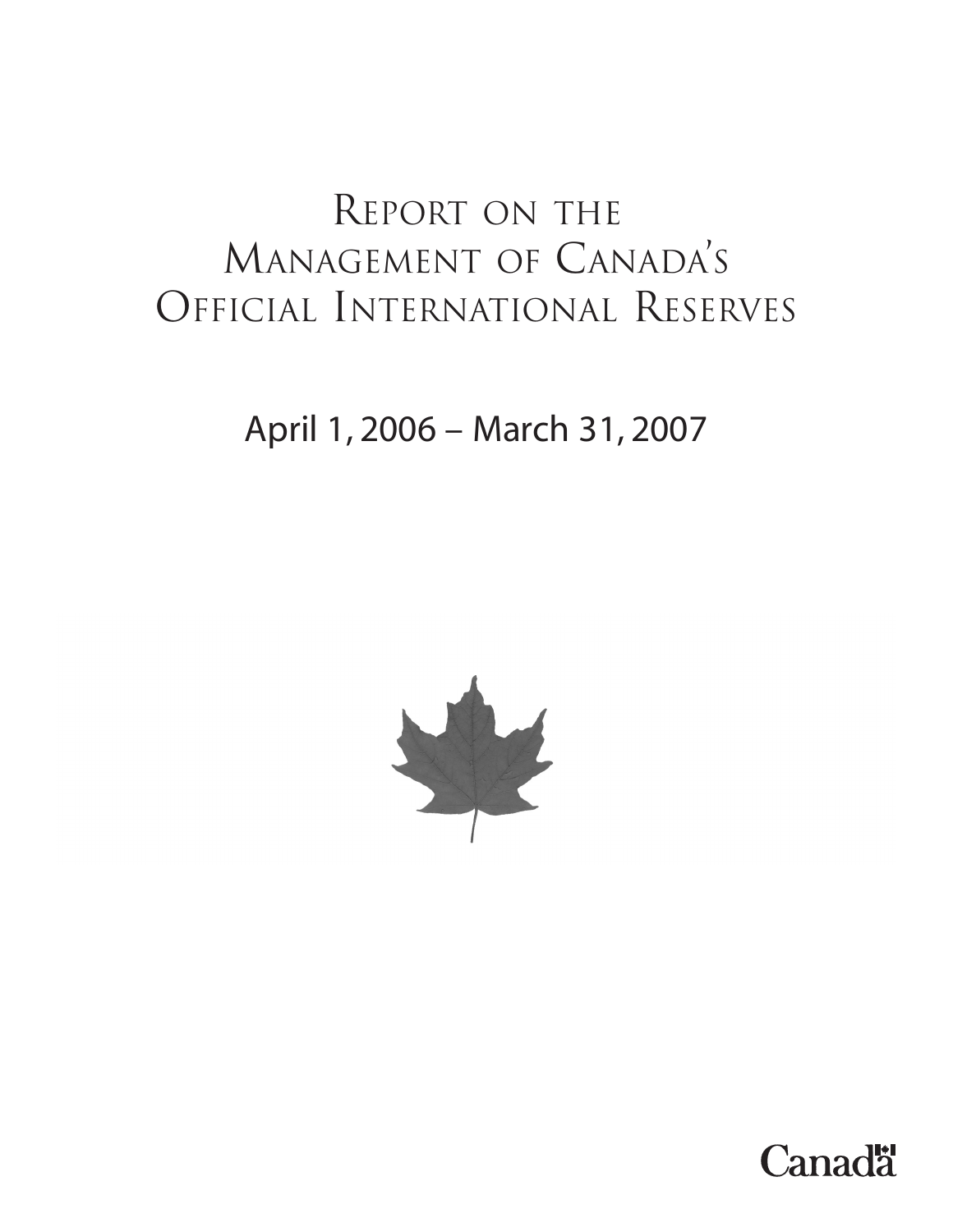## REPORT ON THE MANAGEMENT OF CANADA'S OFFICIAL INTERNATIONAL RESERVES

April 1, 2006 – March 31, 2007

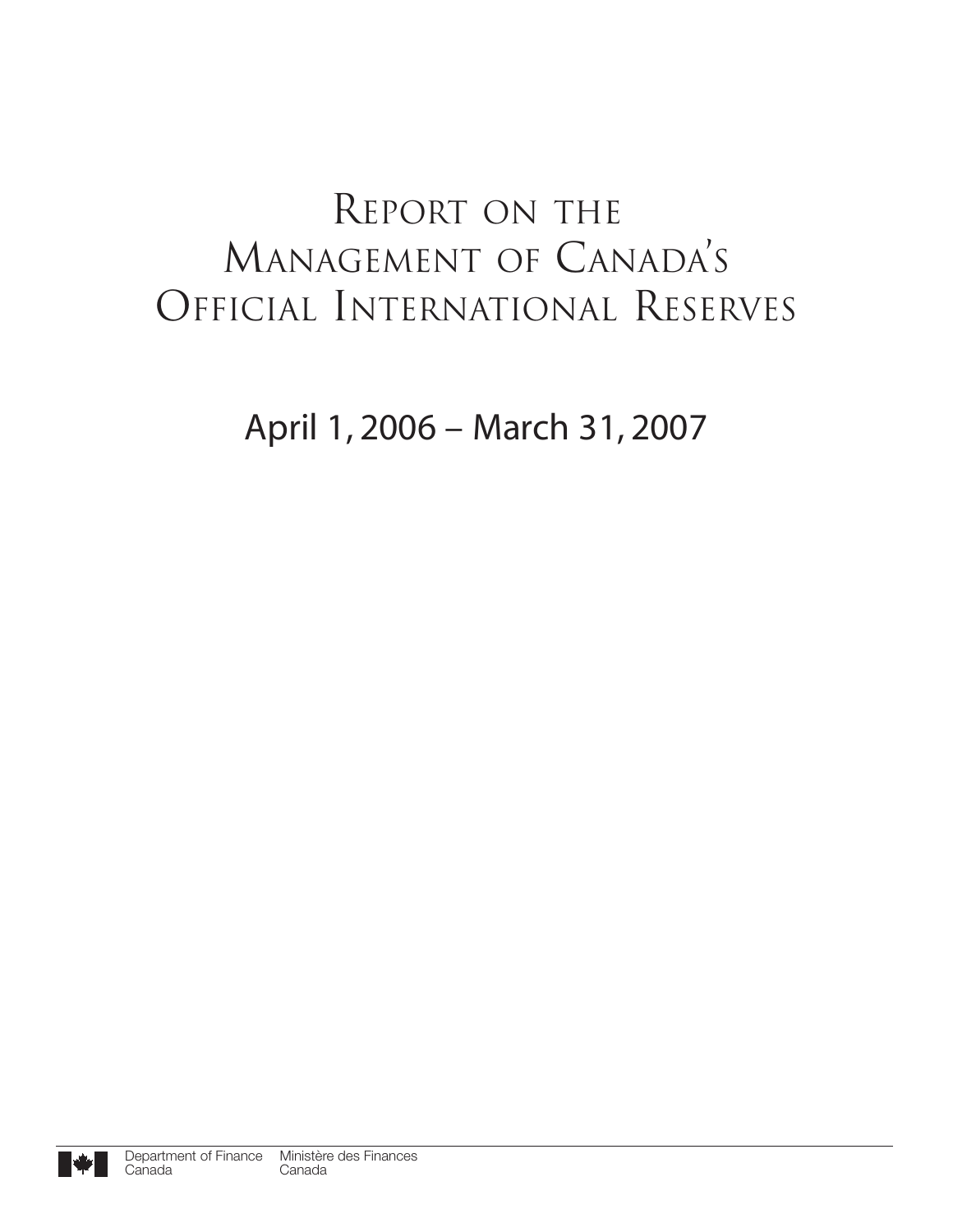©Her Majesty the Queen in Right of Canada (2007) All rights reserved

All requests for permission to reproduce this document or any part thereof shall be addressed to Public Works and Government Services Canada.

Available from the

Distribution Centre Department of Finance Canada Room P-135, West Tower 300 Laurier Avenue West Ottawa, Ontario K1A 0G5 Tel: 613-995-2855 Fax: 613-996-0518

Also available on the Internet at www.fin.gc.ca

*Cette publication est également disponible en français.*

Cat. No.: F1-31/2007E ISBN 978-0-662-47147-9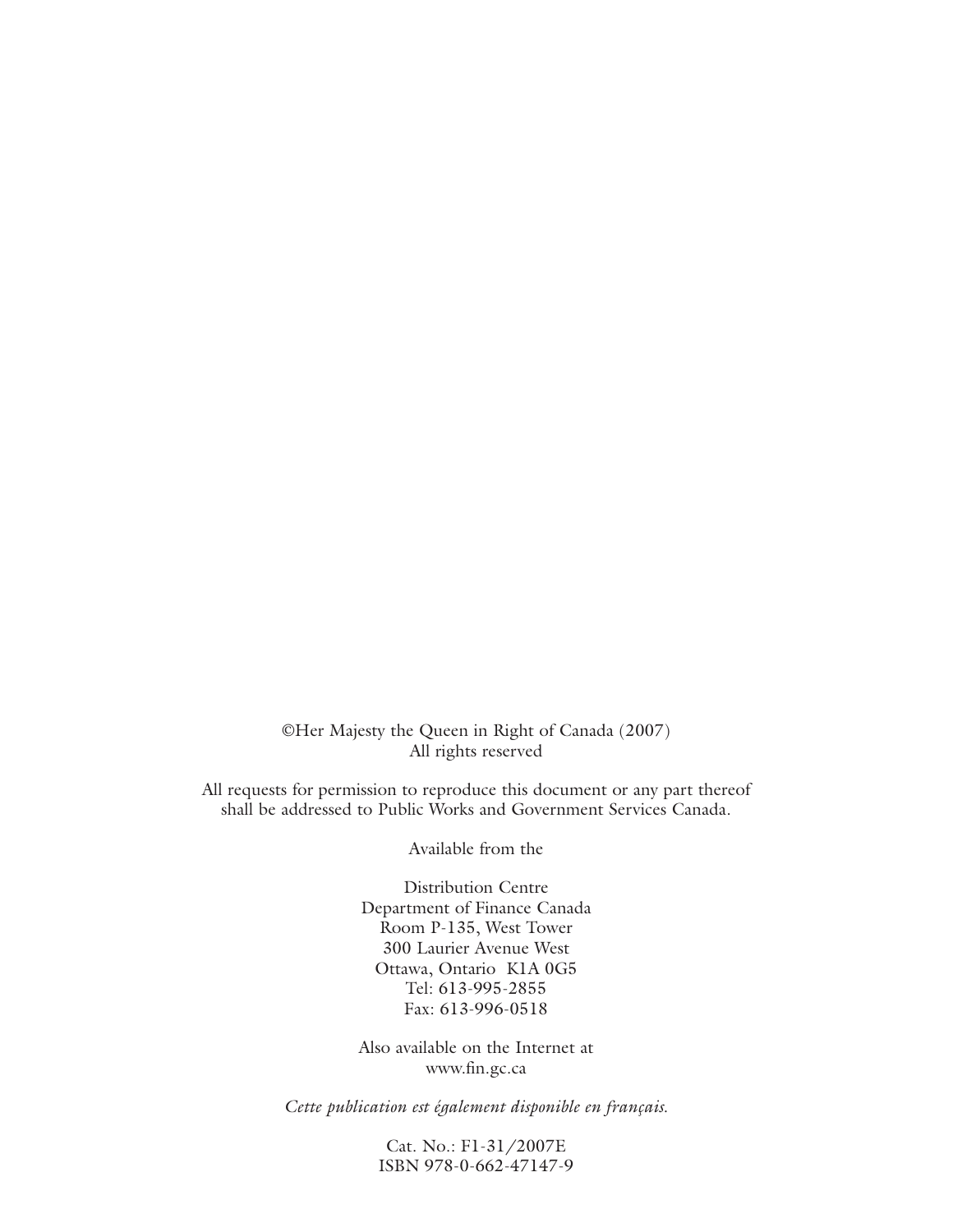## **Table of Contents**

| Composition of the Official International Reserves as at March 31, 2007  18 |  |
|-----------------------------------------------------------------------------|--|
|                                                                             |  |
|                                                                             |  |
|                                                                             |  |
|                                                                             |  |
|                                                                             |  |
|                                                                             |  |
|                                                                             |  |
|                                                                             |  |
|                                                                             |  |
|                                                                             |  |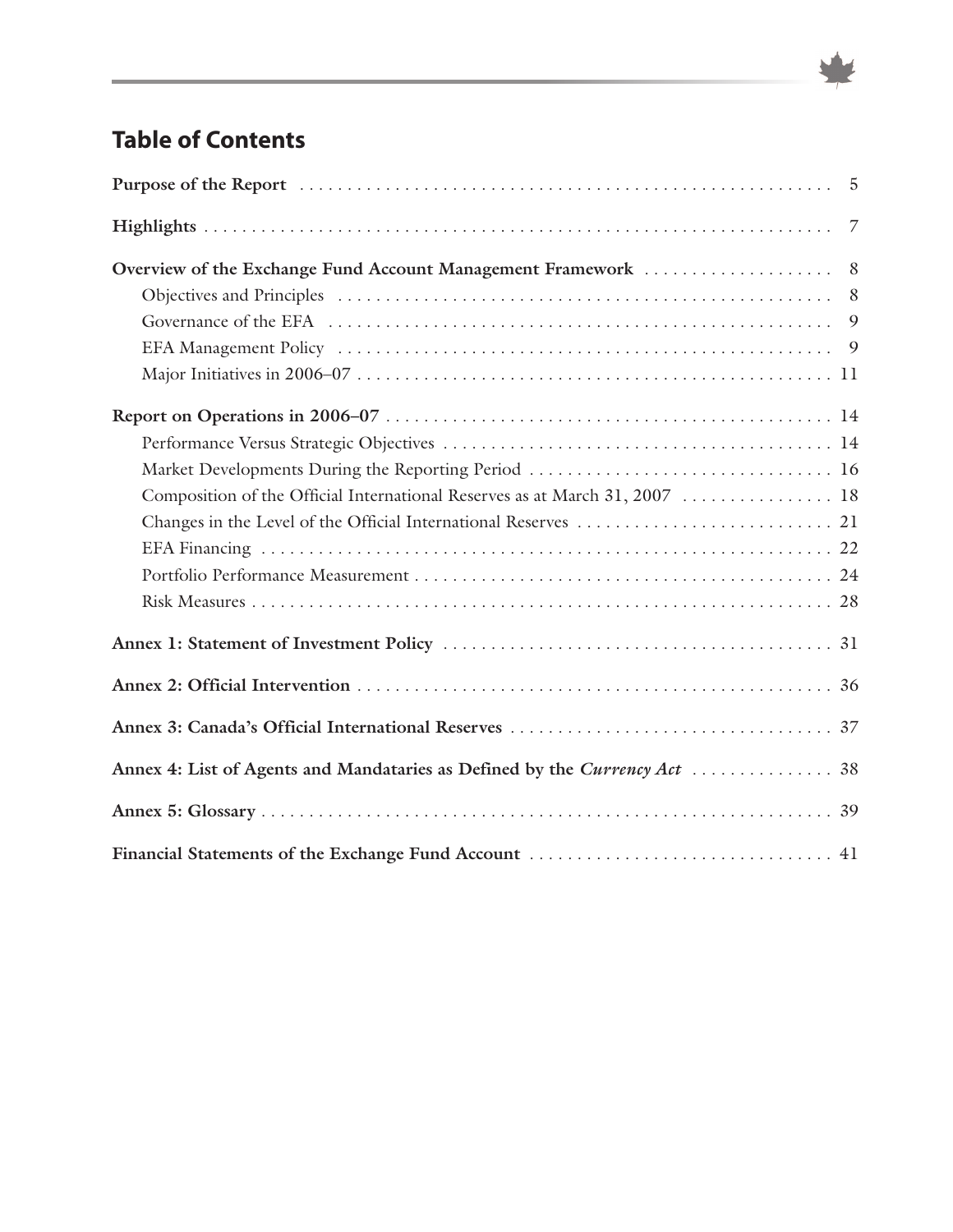

### **Purpose of the Report**

This edition of the *Report on the Management of Canada's Official International Reserves* provides details on official international reserves operations, primarily the management of the Exchange Fund Account (EFA), from April 1, 2006 to March 31, 2007.

On a market-value basis, the official international reserves stood at US\$39,309 million as of March 31, 2007 (Table 1), including the International Monetary Fund (IMF) reserve position, which is Canada's investment in the activities of the IMF. The IMF reserve position, which is not actively managed, fluctuates according to drawdowns and repayments from the IMF. Special drawing rights (SDRs), which are international reserve assets created by the IMF based on a basket of international currencies, and gold are also not actively managed.

The EFA, which represents the largest component of the official international reserves, is an actively managed portfolio of liquid foreign currency assets. The EFA is funded by liabilities of the Government of Canada denominated in, or converted to, foreign currency. Assets and liabilities are matched as closely as possible in currency and duration to minimize exposure to currency and interest rate risks.

This report provides a comprehensive account of the framework within which the EFA is managed, its composition and changes during the year, and strategic policy initiatives. The accompanying financial statements, audited by the Auditor General of Canada, provide information on the position of the EFA asset portfolio as of fiscal year end.

|                                                    | March 31, 2007 | March 31, 2006                           | Change   |
|----------------------------------------------------|----------------|------------------------------------------|----------|
|                                                    |                | (market value in millions of US dollars) |          |
| Securities                                         | 33,657         | 28,420                                   | 5,237    |
| Deposits                                           | 3,882          | 5,596                                    | $-1,714$ |
| Total securities and deposits<br>(liquid reserves) | 37,539         | 34.016                                   | 3,523    |
| Gold                                               | 72             | 63                                       | 9        |
| Special drawing rights (SDRs)                      | 976            | 917                                      | 59       |
| <b>Total EFA</b>                                   | 38,587         | 34.996                                   | 3,591    |
| IMF reserve position                               | 722            | 1,038                                    | $-316$   |
| Total official international reserves              | 39,309         | 36.034                                   | 3.275    |

#### **Table 1**

*The EFA and Official International Reserves*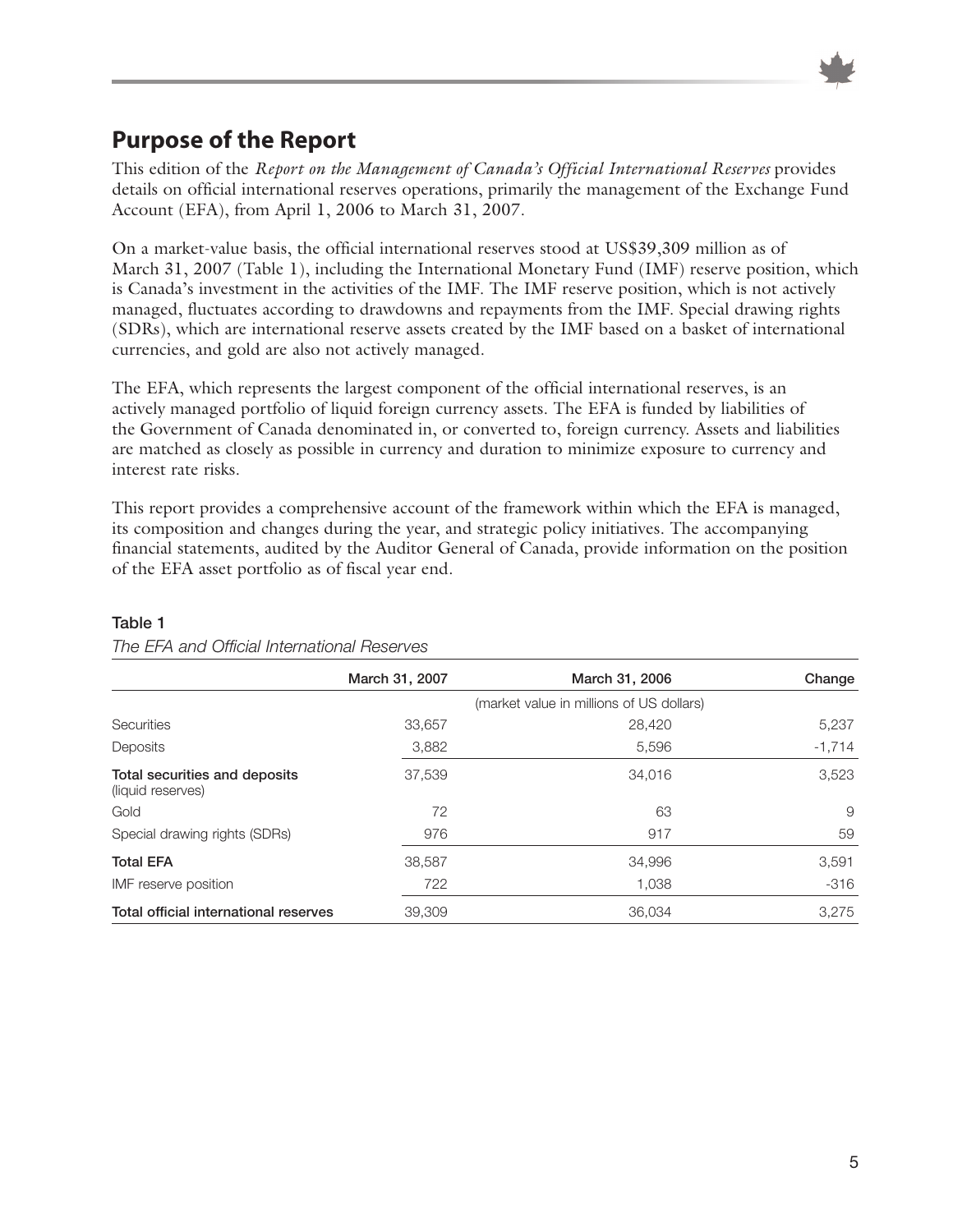### **Highlights**

### **Portfolio Management**

- **Change in the level of the official international reserves:** The market value of the official international reserves increased to US\$39.3 billion as of March 31, 2007 from US\$36.0 billion as of March 31, 2006. The change comprised a US\$3.6-billion increase in EFA assets and a US\$0.3-billion decrease in the IMF reserve position.
- **EFA funding sources:** The program of cross-currency swaps of domestic obligations was the primary source of foreign currency funding for the EFA. US\$5 billion was raised at an average cost of 3-month US\$ LIBOR (London Inter-Bank Offered Rate) less 41 basis points, a funding cost better than was obtained in recent years.

### **Performance and Risk Measurement**

• **Asset-liability portfolio performance:** The EFA is a stand-alone asset portfolio within the Public Accounts framework and is audited on this basis. It is managed against a portfolio of Government of Canada foreign currency liabilities in order to provide transparency on the net return to the Government and to minimize risk.

From April 1, 2006 to March 31, 2007, on a mark-to-market or total return basis, including net interest income and all gains or losses earned over the period and the cost of funds, the net total return was a gain of US\$105 million, or +31 basis points.

Although the portfolio returned an underlying profit on a market-value basis, on a book-value basis, the Government experienced net losses. This is captured in the carry measure, which reports the performance of the asset-liability portfolio from a cash flow perspective. Of note, the carry measure is indicative of the impact of the performance of the reserves on the *Public Accounts of Canada*, which are also measured on a book-value basis. For 2006–07, the carry of the portfolio was a loss of US\$110 million, or -32 basis points. This amount includes US\$77.7 million in realized losses on US-dollar and euro asset sales, as well as net interest costs of US\$32 million. The difference between the market or total return measure and the book or carry measure is due to the fact that the total return measure includes both realized and unrealized gains and losses while the carry measure includes only realized gains or losses. During the reporting period unrealized gains more than offset realized losses.

• **Asset-liability portfolio risk:** Market risk measures, such as Value-at-Risk, and various stress tests indicate the EFA portfolio was at all times well positioned to cope with adverse movements in interest and exchange rates. Also, various credit risk measures show that the EFA portfolio is well positioned in terms of its credit risk exposure.

### **Portfolio Assessment**

- **Current practices and management:** An external evaluation of the management of the EFA was conducted as part of the Government's Treasury Evaluation Program. The evaluation, conducted by Fischer Francis Trees & Watts, concluded that the EFA is being managed prudently, effectively and with due regard for its strategic objectives.
- **Suggested recommendations for enhancement of returns:** The recommendations of the external evaluation focused on enhancing portfolio returns at the expense of liquidity. The recommendations of the report will be considered at a later date, given the Government's current desire to maintain a very high standard of liquidity for its reserves portfolio and to mitigate market risk to the greatest extent possible.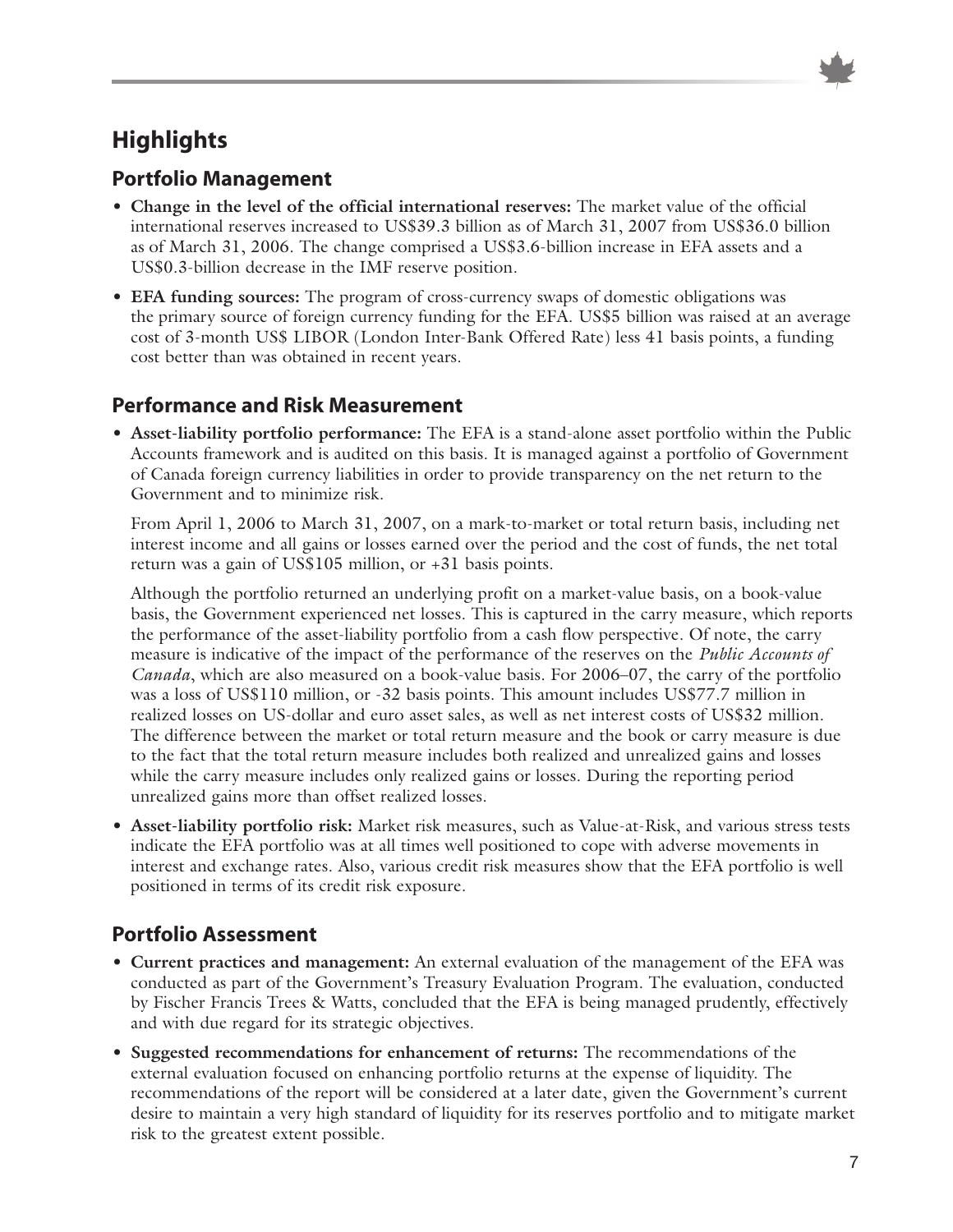

### **Overview of the Exchange Fund Account Management Framework**

This section describes the EFA management framework, including the objectives and principles and governance structure. It also summarizes policies governing investment, risk management and performance measurement.

### **Objectives and Principles**

### **Objective**

• The objective of the EFA is to aid in the control and protection of the external value of the Canadian dollar. Assets held in the EFA are managed to provide foreign currency liquidity to the Government and to promote orderly conditions for the Canadian dollar in the foreign exchange markets, if required.

### **Strategic Objectives**

- **Maintain a high standard of liquidity:** Hold reserves in assets that mature or can be sold on very short notice with minimal market impact and therefore loss of value.
- **Preserve capital value:** Minimize risk of loss of market value by holding a diversified portfolio of high quality assets (in terms of credit rating and type of issuer), managing liquid assets and liabilities on a matched basis (in terms of currency and duration), and using appropriate practices to mitigate risks.
- **Optimize return:** Achieve the highest possible level of return, while respecting the liquidity and capital preservation objectives.

### **Overarching Funds Management Principles**

- **Efficiency and effectiveness:** Policy development and operations should take into account, to the extent possible, leading practices of other comparable sovereigns. Regular evaluations should be conducted to ensure the efficiency and effectiveness of the governance framework and borrowing and investing programs.
- **Transparency and accountability:** Information on financial asset and liability management plans, activities and outcomes should be made publicly available in a timely manner. Information on borrowing costs, investment performance and material exposures to financial risk should be measured, monitored, controlled and regularly reported as applicable.
- **Risk management:** Risk monitoring and oversight should be independent of financial asset and liability management operations.

### **Reserves Management Principles**

- **Prudence:** The foreign reserves should be managed to limit exposure to financial risk through the matching of foreign-currency-denominated assets and liabilities, the adherence to prudent investment limits, and the diversification in instruments, currencies and maturities held.
- **Cost-effectiveness:** The reserves investment portfolio should be actively managed such that the net cost to the taxpayer, if any, is minimized.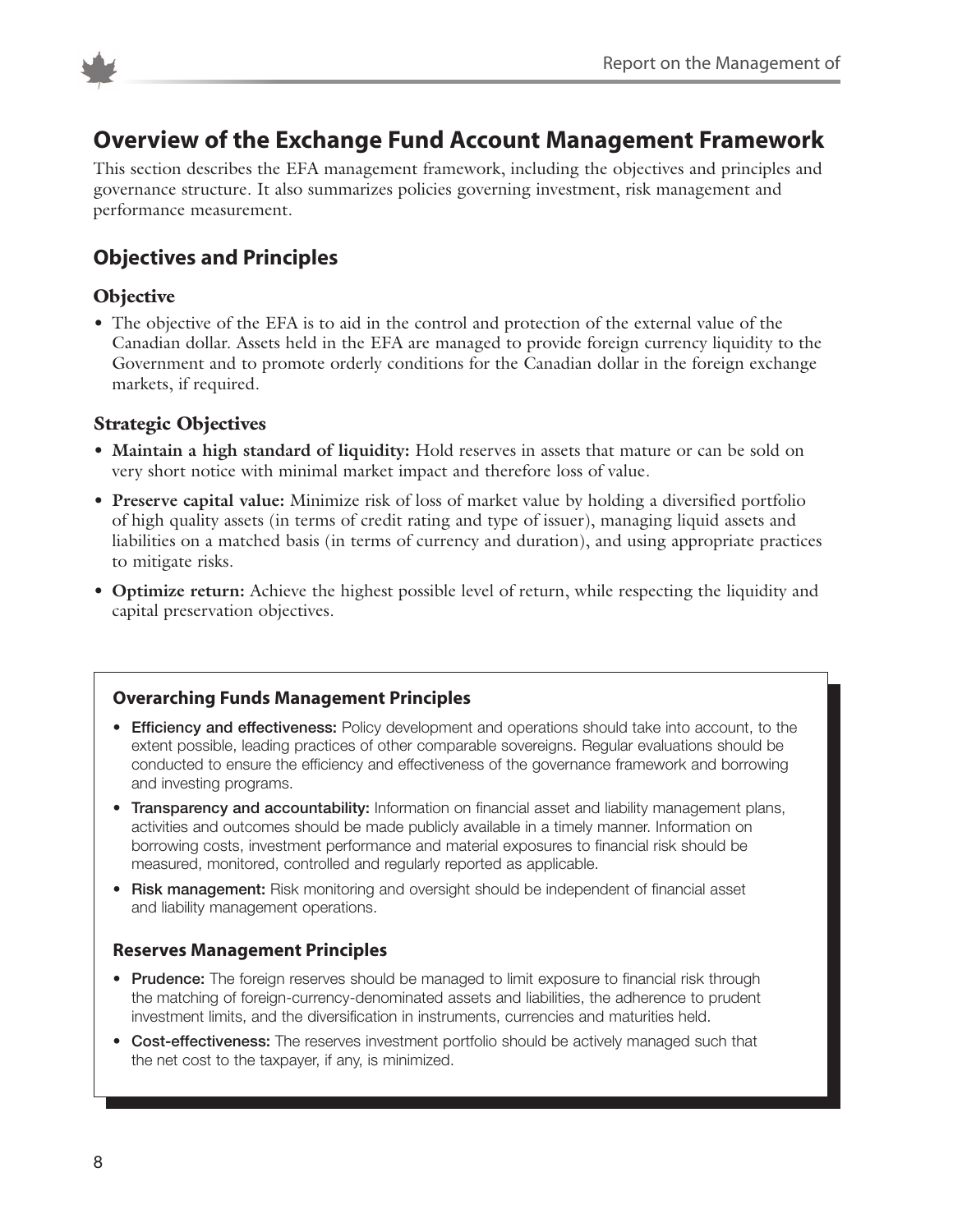

### **Governance of the EFA**

### **The** *Currency Act*

The EFA is governed by the provisions of the *Currency Act*, which allows the Minister of Finance to acquire, borrow, sell or lend assets held in the EFA in accordance with the *Statement of Investment Policy*.

### *Statement of Investment Policy*

A *Statement of Investment Policy* (SIP) was approved by the Minister in September 2006. The SIP sets out the policy governing the acquisition, management and divestiture of assets for the EFA and details the investment objectives, eligible asset classes and currencies, and risk exposure limits. The policies are designed to ensure prudent and effective management practices are followed in accordance with reserves management objectives and principles. The SIP is provided in Annex 1.

#### **Governance Structure**

Responsibility for the management of the EFA is shared between the Department of Finance and the Bank of Canada. The Bank of Canada, acting as fiscal agent for the Minister of Finance, executes transactions for the Account. The strategic planning and the operational management of the EFA are conducted jointly by the two organizations.

The Funds Management Committee (FMC), composed of senior management from the Department of Finance and the Bank of Canada, oversees the management of the EFA and is a decision-making body within limits delegated by the Minister. The Committee advises the Minister on policy and strategy, oversees the implementation of approved policy and plans, reviews performance outcome reports and makes decisions related to the management of the reserves.

The FMC is supported by a Risk Committee (RC), whose mandate is to review and provide opinions on the risk implications of policy proposals and recommendations. The Financial Risk Office at the Bank of Canada provides analytical support to the RC and is responsible for monitoring and regularly reporting on the EFA's financial performance and its exposure to credit, liquidity, market and operational risks.

The FMC is also supported by the Asset Liability Management Committee (ALMC), which provides recommendations to the FMC, in its advisory role, on strategic and policy matters affecting the management of foreign reserves, including changes to the limits and guidelines pertaining to the foreign reserves established by the Minister of Finance and the FMC. Within limits delegated by the FMC, the ALMC is also a decision-making body, whose decisions are executed by officials at the Bank of Canada and the Department of Finance.

For more information on the governance framework of the EFA, please consult the document entitled *Funds Management Governance Framework* at www.fin.gc.ca/treas/Goveev/TMGF\_e.html.

### **EFA Management Policy**

Management of the EFA follows a set of policies that apply to investment, asset-liability management, risk management and performance measurement.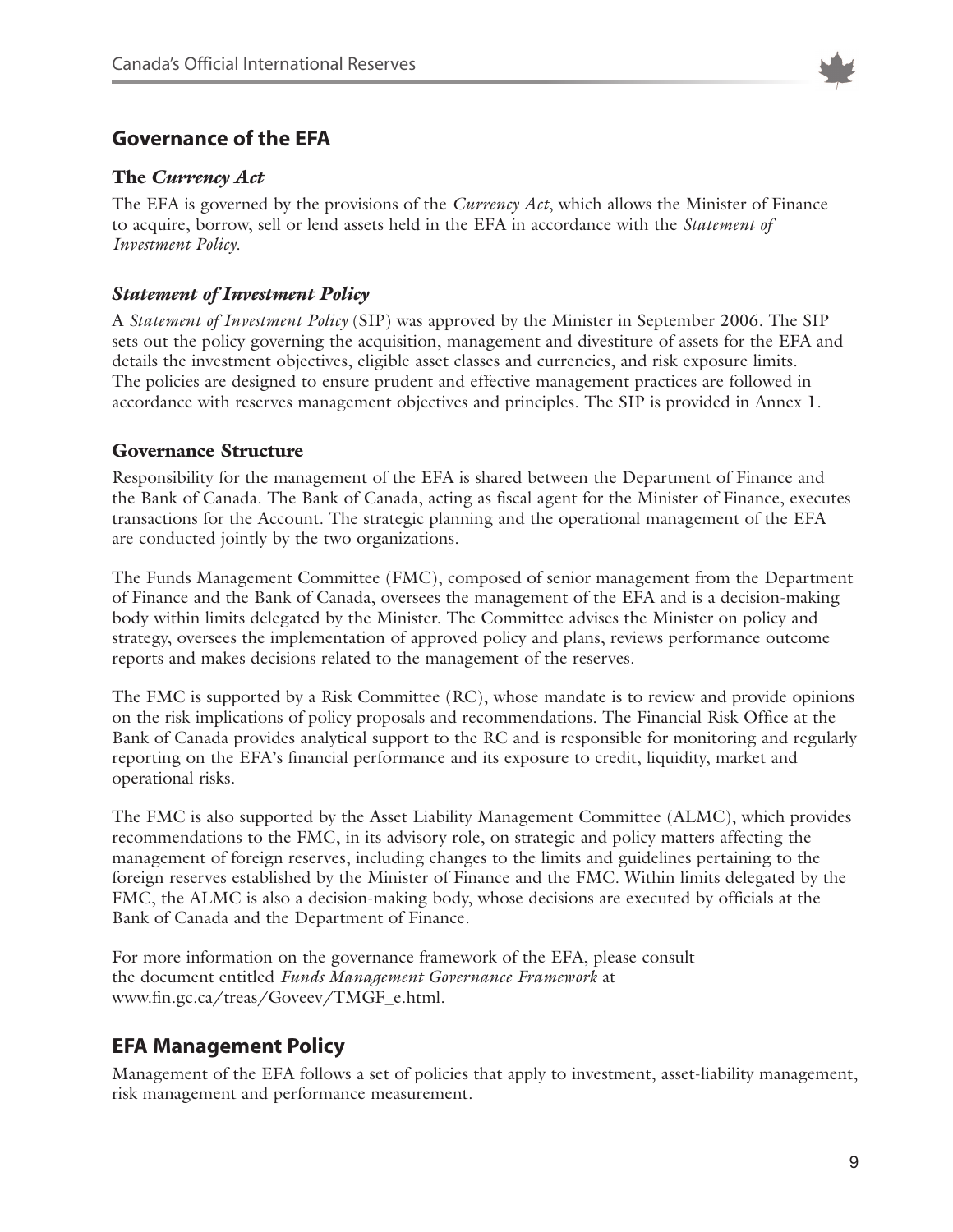

### **Investment Policy**

The policy governing the management of assets, set out in the SIP, is designed to achieve the strategic objectives of maintaining a high standard of liquidity, preserving capital value and, subject to those constraints, maximizing return. To achieve these goals, the policy permits a range of investments, notably in US-dollar-, euro- and yen-denominated securities (bonds and bills) issued by sovereigns and their agencies or supranational organizations. The policy also permits investment in cash deposits with financial institutions, US-dollar tri-party repurchase agreements (repos), commercial paper and certificates of deposit issued by private sector entities, gold and IMF special drawing rights. Lastly, the SIP allows for securities-lending activities to generate incremental returns.

Eligibility for investment in the EFA is based on a prudent framework that incorporates external credit ratings. To be eligible for investment, an entity must have a credit rating in the top seven categories from at least two of four rating agencies: Moody's Investors Service, Standard & Poor's, Fitch Ratings and Dominion Bond Rating Service. The only allowable unrated investments are the following: securities issued by and deposits with central banks and the Bank for International Settlements and investments in special drawing rights created by the IMF. Beyond credit ratings, the SIP also sets limits pertaining to issuers and counterparties across all lines of business and defines high liquidity standards of reserve asset classes.

The investment policy splits investments for the EFA into two tiers: the Liquidity Tier and the Investment Tier. The Liquidity Tier serves to meet the core liquidity requirements in foreign currencies and consists of highly rated US-dollar-denominated assets, such as Treasuries, discount notes and overnight bank deposits. The Investment Tier consists of a diversified mix of high credit quality securities denominated in US dollars, euro and yen.

#### **Asset-Liability Management Policy**

Foreign currency reserve assets held in the EFA and the Government of Canada foreign currency liabilities and swaps that notionally finance those assets are managed on a portfolio basis, and are matched as closely as possible in currency and duration, so that the net exposure to currency and interest rate risks is limited. The policy seeks to minimize the gap between the market value of assets and liabilities, as monitored on a daily basis, to within a target range of +/-US\$300 million.

#### **Risk Management Policy**

Risk management policy requires identifying, monitoring, mitigating, to the extent required, and the regular and timely reporting of treasury risk exposures. Treasury risk includes credit, liquidity, legal, market and operational risks related to the financing and investment of the foreign exchange reserves. For more information, see the box entitled "Risk Management Policy Developments" later in this section.

#### **Performance Measurement Policy**

Performance measurement policy provides a framework for measuring, analyzing and evaluating the financial performance of EFA investments and associated liabilities. The policy requires regular and timely reporting to senior management within the Department of Finance and the Bank of Canada, the Minister of Finance and Parliament of the returns on EFA assets and the cost of associated liabilities.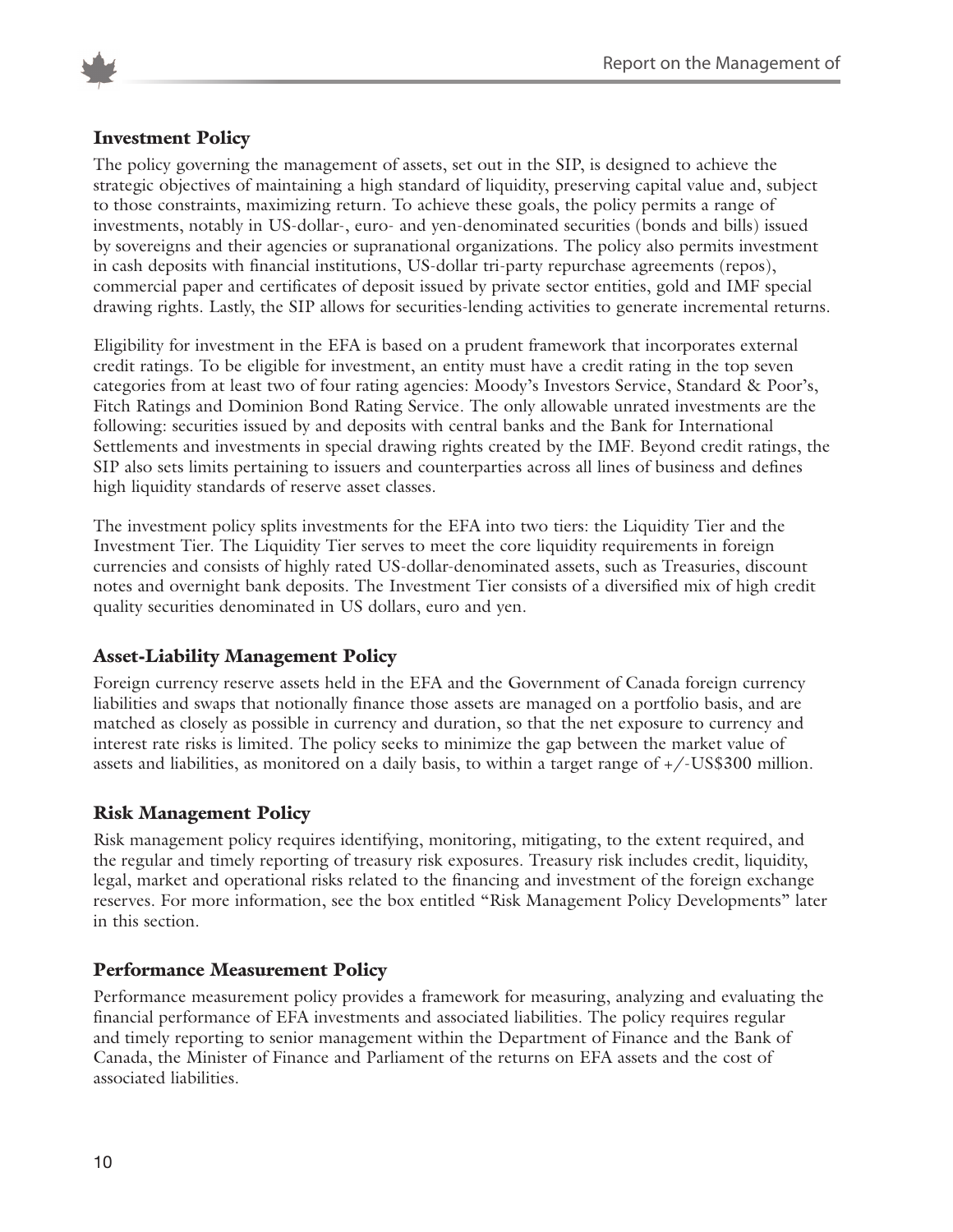

The principal measures are based on accounting book-based information (revenues and the net carry measure), as well as an economic market-based measure of asset-liability performance called total return. In addition to economic market-based measures, liability benchmarks, external indices and attribution analysis are also used to measure portfolio performance. For more information on the performance measures, please see the "Portfolio Performance Measurement" section later in this document.

Asset-liability performance is reported monthly to management at the Department of Finance and the Bank of Canada, periodically to the Minister of Finance and annually to Parliament. As required by the *Currency Act*, the Office of the Auditor General of Canada audits the financial statements of the EFA and reports to the Minister annually on a fiscal-year basis.

### **Major Initiatives in 2006–07**

During 2006–07, major initiatives focused on implementing a new investment regime as per the EFA's SIP, strengthening the funds management governance and risk management frameworks, and evaluating the effectiveness of the management of the EFA.

### **Implementation of the New Investment Regime**

As required by the *Currency Act*, the SIP governs the acquisition, management and divestiture of assets for the EFA. The SIP allows for the investment in two new short-term asset classes: commercial paper and certificates of deposit. Investment in these new asset classes began in 2006–07.

Commercial paper is a marketable senior level unsecured short-term instrument, typically issued by the largest and most creditworthy issuers as an alternative to bank loans. Only traditional commercial paper issued and fully backed by top-rated financial institutions and financial affiliates of commercial firms is eligible for investment in the EFA. Of note, asset-backed commercial paper does not qualify. As described in the SIP, the amount of funds that may be invested in commercial paper varies according to the credit quality of the issuer. As an example, the maximum amount that may be invested in commercial paper issued by an entity with the highest credit rating is US\$300 million. Further, there is also an aggregate limit on the total amount of commercial paper that may be held within the EFA. Certificates of deposit are marketable deposits issued by banks as an alternative to term deposits.

Investment in commercial paper and certificates of deposit were approved as eligible asset classes for the EFA as their inclusion improves the overall liquidity and investment performance of the EFA with minimal additional risk. Limits as to eligible issuers and the amounts that may be invested are specified in the SIP.

### **Strengthening of the** *Funds Management Governance Framework*

The *Funds Management Governance Framework*, which sets out the decision-making authority for the EFA and ensures accountability through appropriate performance measurement, risk management and reporting, was enhanced to focus the roles, responsibilities and accountability for the management of the EFA. For example, the purpose and role of the Funds Management Committee (FMC), the most senior committee, have been clarified to better reflect its responsibilities and those that it has delegated to subordinate committees. The purpose and responsibilities of the Risk Committee have also been refined to better reflect its relationship with the FMC and coordinating committees. As well, an Asset Liability Management Committee (ALMC) has been incorporated within the governance framework to provide recommendations to the FMC, in its advisory role, on strategic and policy matters affecting the management of the EFA, including changes to the pertinent limits and guidelines. The ALMC is also a decision-making body, within limits delegated by the FMC, whose decisions are executed by officials at the Bank of Canada and the Department of Finance.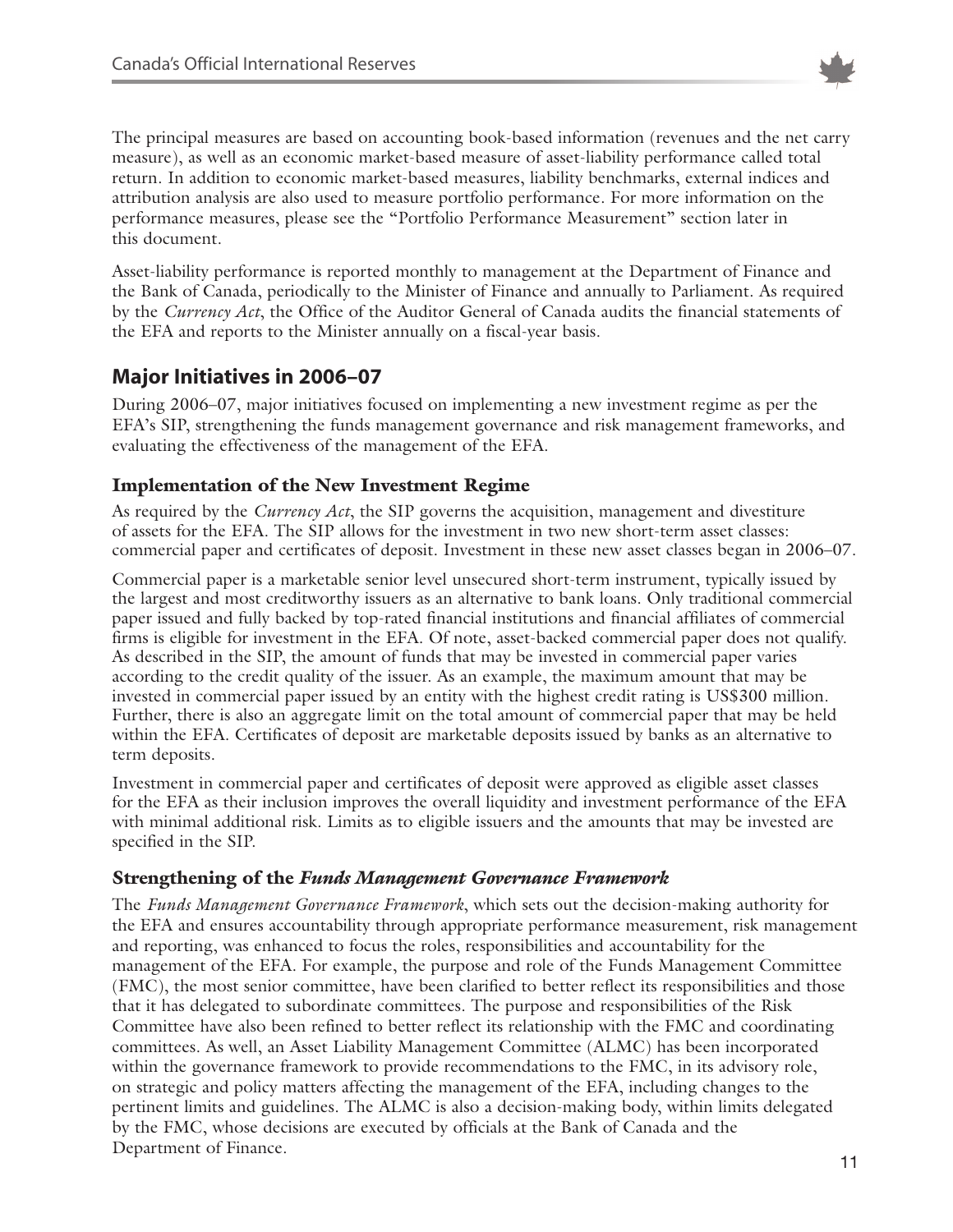



#### **Strengthening of the Risk Management Framework**

An effective risk management framework requires identifying, measuring, monitoring and managing risks related to the financing and investment of the foreign reserves. It also includes regular and timely reporting of risk exposures. As such, new risk measures and reporting practices were developed to enhance the monitoring and reporting of operational and liquidity risks.

The new operational risk measures and reporting framework provide management with a better understanding of the nature, frequency and severity of operational risks that arise from time to time in the management of the EFA. For instance, the new measures classify each operational risk event according to the risk drivers and resultant consequences. The risk drivers are further classified according to the relevant source, which may involve people, processes, systems or external factors. The consequences of operational risk events are also further classified according to limit breaches, business delays and monitoring/reporting issues. For both the risk drivers and consequences, each event is also classified according to severity using a standardized scale. In terms of monitoring and reporting, monitoring of operational risk events occurs on a real-time basis with formal reports being produced for management at least semi-annually.

The new liquidity stress test measures provide an indication of the EFA's ability to meet commitments as they become due under various market conditions. The latter include circumstances wherein the markets are functioning normally, conditions in which the markets are moderately disrupted and conditions in which the EFA is also being used to support intervention in foreign exchange markets. These measures provide a better understanding of how well the EFA is achieving the key strategic objective of preserving liquidity.

### **Evaluation of the Management of the EFA**

As a component of ongoing reviews that are part of the Treasury Evaluation Program, an external evaluation of the EFA was completed in 2006–07. The evaluation was undertaken to assess the effectiveness of current practices in achieving the objectives of the EFA, as well as seeking recommendations to further enhance the management of the EFA.

The evaluation focused on the EFA portfolio structure, investment guidelines, asset eligibility, performance measurement metrics and reporting. The evaluation process involved a comparison of the EFA's investment framework with the general investment practices of similar large, public sector institutional investors. The evaluation concluded that Canada's investment policies and practices compare well to the practices of other comparable countries and that the EFA is being managed prudently, effectively and with due regard for the three key objectives: liquidity, capital preservation and return enhancement.

The evaluation also suggested that the EFA is managed relatively conservatively and provided recommendations on ways in which the EFA's investment returns could be enhanced. The latter focused on two areas: seeking additional returns by investing in less liquid assets and by adding market risk. Examples of areas identified for consideration include re-evaluating eligible currencies and their allocations, broadening the list of eligible investments and allowing unmatched interest exposure between the EFA's assets and corresponding liabilities. These recommendations will be considered at a later date. For more information on the evaluation of the EFA, please visit www.fin.gc.ca/efa/EFA2006\_e.pdf.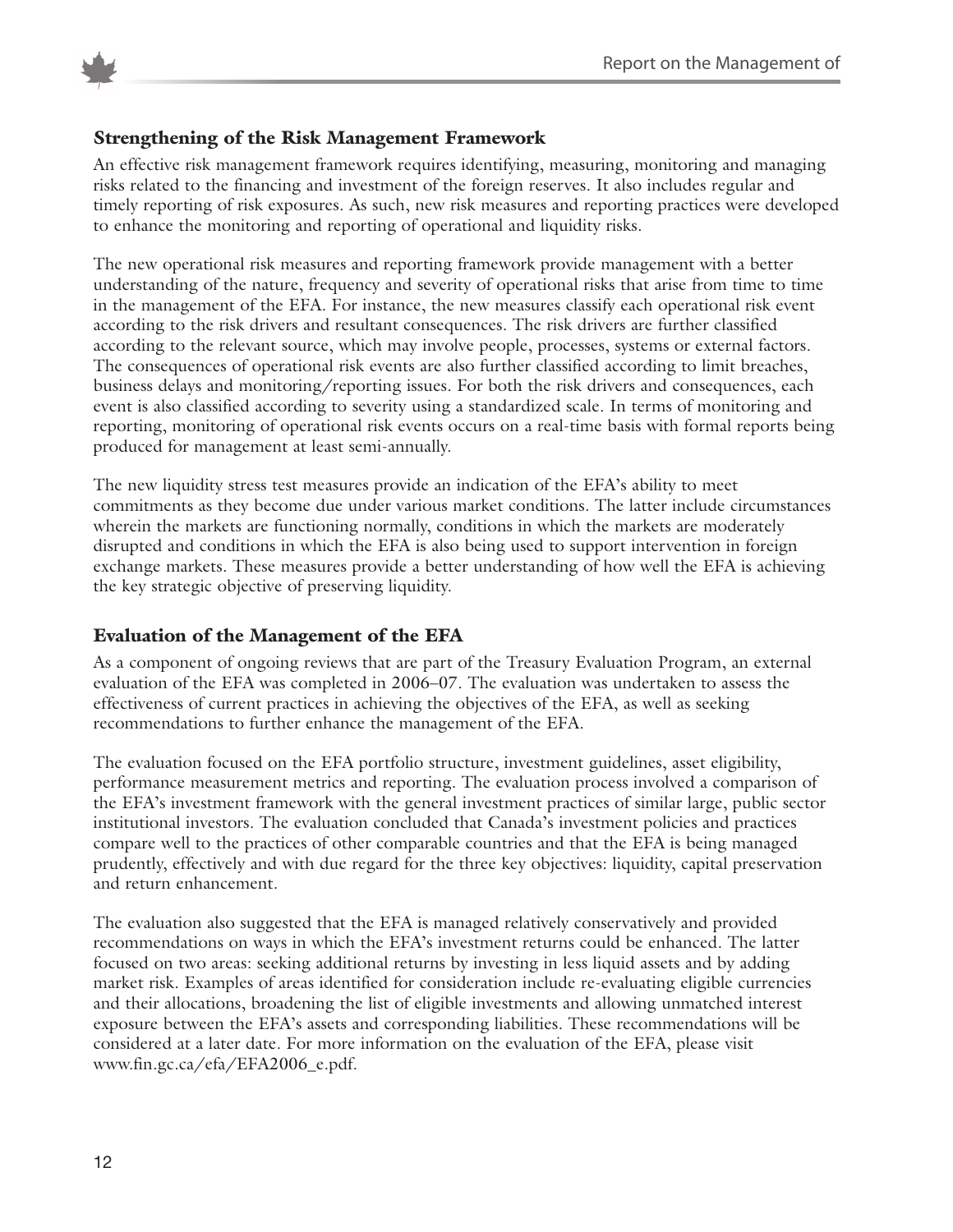

#### **Risk Management Policy Developments**

The EFA's exposure to market risk is mitigated by matching the financial characteristics of the assets and liabilities of the EFA. A Value-at-Risk (VaR) model and various stress tests that are considered to be industry standards are employed to measure the EFA's exposure to market risk. VaR is a statistical measure for estimating potential losses to the EFA portfolio arising from normal market movements such as changes in interest and exchange rates, while stress tests are used to evaluate the portfolio's performance under extraordinary circumstances in the market.

Credit risk, which is the most important risk faced by the EFA, is controlled by setting limits on both actual and potential exposures to counterparties. A collateral management framework is used for managing the credit risk to financial institution counterparties arising from the cross-currency swaps used to fund the EFA. Under these frameworks, high quality collateral is placed with collateral managers for the EFA when the market value of the swap contracts exceeds specified limits. Along with liquidity and legal risks, credit risk is also controlled through strict guidelines.

Lastly, operational risk is managed by the Bank of Canada and is monitored and reported on a regular basis.

Risk policy issues are reviewed on an ongoing basis, with the current focus in various key areas:

#### **Credit Risk:**

The main objective of credit risk policies of the Government is to distribute credit exposures to counterparties in a manner that provides effective control over the Government's exposure to counterparty risk. These policies include guidelines for assessing counterparty credit quality, setting exposure limits to those counterparties and measuring, monitoring and reporting credit exposures.

Credit ratings from four credit rating agencies are used to derive an internal rating to establish the credit quality of each counterparty. This enables the Government to rank counterparties in a transparent manner, with higher-rated counterparties receiving larger exposure limits than those that have lower credit ratings. The methodologies used by rating agencies are monitored on a regular basis to ensure they meet the needs of the Government.

#### **Review of the** *Treasury Risk Management Framework***:**

The *Treasury Risk Management Framework* is undergoing an external review in 2007–08 to ensure its appropriateness with ongoing risk management developments. The evaluation will consider the effectiveness of the current risk management framework in controlling the risks that have been identified as well as the comprehensiveness and completeness of the framework in identifying, measuring, controlling and reporting on the full range of pertinent risks.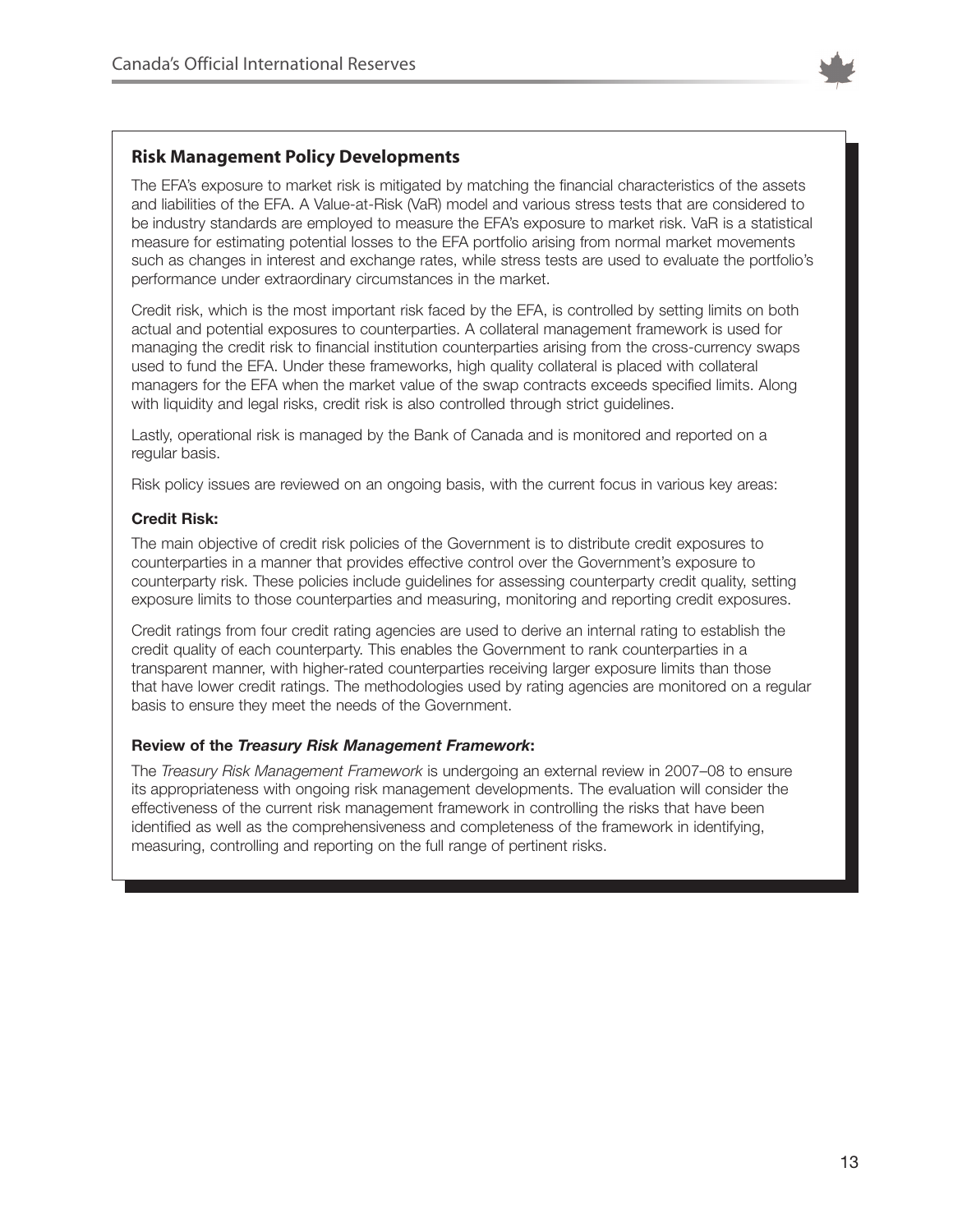

### **Report on Operations in 2006–07**

This section reviews operations related to the official international reserves, including the achievement of objectives, changes in the level of reserves, portfolio performance and risk measurements.

### **Performance Versus Strategic Objectives**

The *Currency Act* stipulates that this report provide a statement of whether the strategic objectives have been met during the review period. The three objectives, which are to maintain a high standard of liquidity, preserve capital value and optimize return, have been achieved, as the level of liquidity was maintained for the reserves portfolio throughout the reporting period, and the portfolio's exposure to market and credit risks remained stable (see the section entitled "Risk Measures"). In addition, the total return measure was positive (see the section entitled "Portfolio Performance Measurement").

In practice, the EFA portfolio is mainly invested in sovereign and government-sponsored entity securities (74 per cent), as these securities enhance both liquidity and capital preservation (Chart 1).<sup>1</sup> The share of deposits and repos is small because they offer lower liquidity than other investment options. The Liquidity Tier mainly consists of US Treasury securities, given that they are the most liquid securities in the market.



The current practice is to hold a significant portion of the reserves in US dollars because foreign currency needs are mostly in US dollars and, historically, foreign exchange intervention has mainly consisted of transactions involving the US dollar. As at March 31, 2007, the US-dollar share of the EFA liquid investments was US\$19.5 billion or 52 per cent, the euro share was 13.1 billion euros or 46.6 per cent, and the yen portion was 59.5 billion yen or 1.4 per cent (Chart 2).<sup>2</sup>

<sup>&</sup>lt;sup>1</sup> Excludes gold and SDR holdings.

<sup>&</sup>lt;sup>2</sup> Excludes gold and SDR holdings.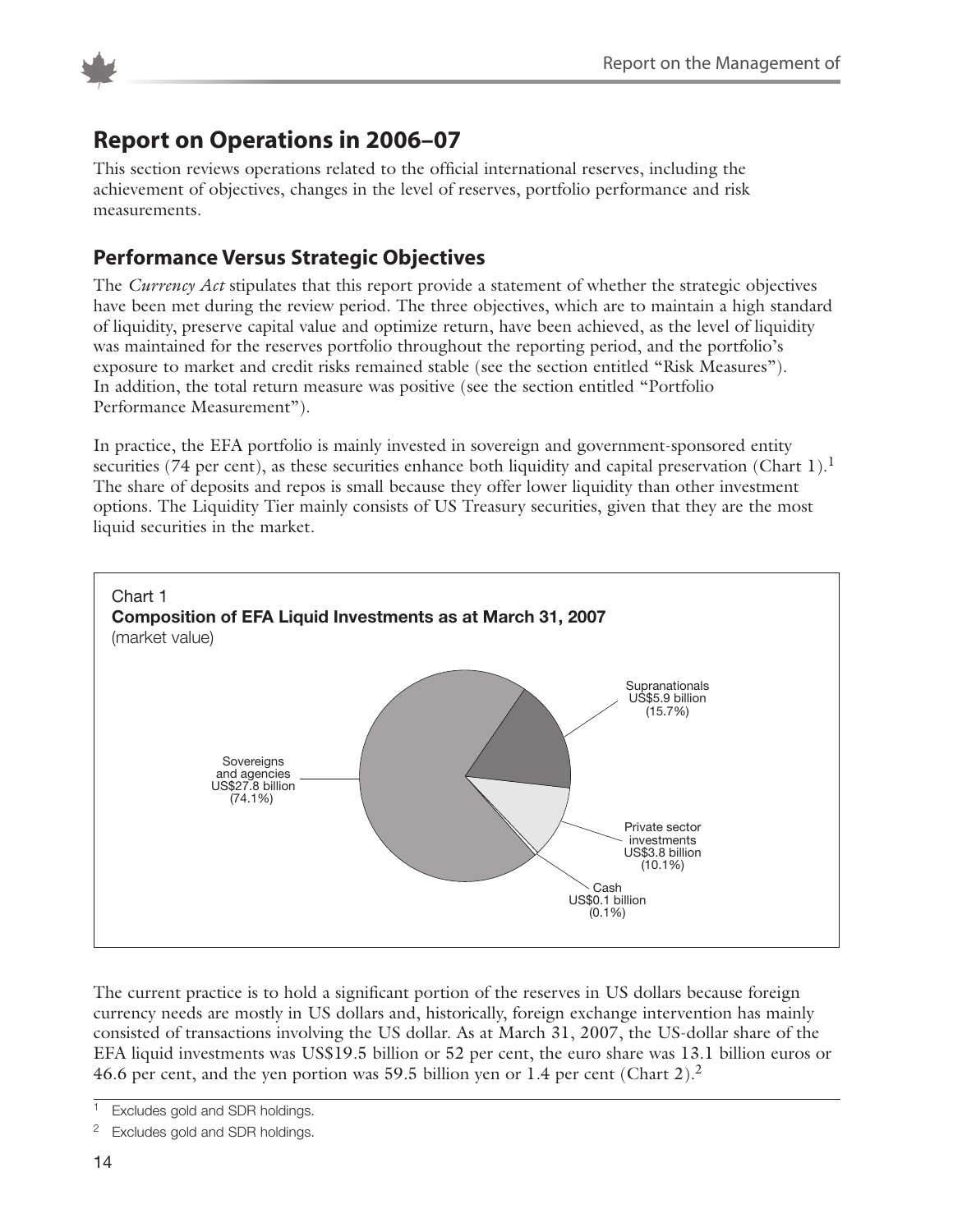



To help achieve the objective of preserving capital value, an entity must have a credit rating of at least A-/A3 to be eligible for investment in the EFA, as according to the SIP. The majority of EFA investments are in the AAA category, as indicated in Chart 3.3 Of note, repurchase agreements are included and secured by AAA/Aaa securities.

Counterparty limits are established based on a framework that incorporates external ratings from credit rating agencies, and compliance with counterparty limits is monitored on a real-time basis.

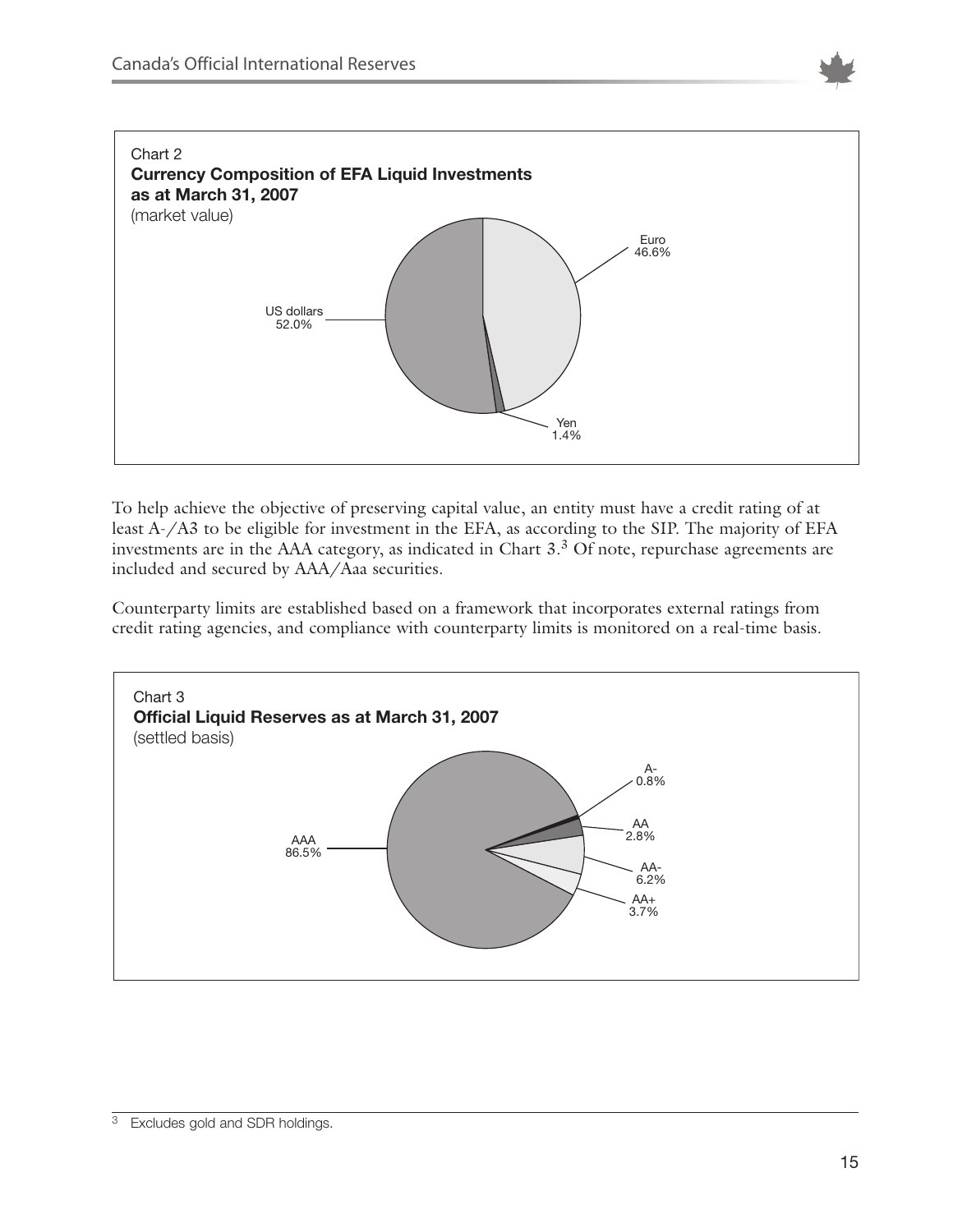



### **Market Developments During the Reporting Period**

The official international reserves are reported on a market-value basis and in US dollars, meaning that changes in interest and exchange rates will affect the market value of the reserves. Overall, changes in exchange rates increased the value of the reserves by US\$1.6 billion and changes in interest rates increased the value of the reserves by US\$192 million.

#### **Interest Rates**

As examples of changes over 2006–07, the yield on US 3-month Treasury bills increased by 35 basis points while the yield on US 5-year Treasury bonds decreased by 31 basis points (Chart 4). The changes in interest rates had the effect of slightly increasing the market value of the EFA's assets.



Since the EFA is managed according to an asset-liability matching framework, both the reserves and its associated liabilities increased in similar magnitude. In turn, these effects necessitated modest alterations to the annual funding projections in order to maintain the reserves at close to their target level. As well, the rising short-term US interest rate environment decreased the EFA's funding costs, as the Government was required to pay lower floating interest payments while maintaining fixed interest receipts to match the fixed interest payments on domestic bonds on its cross-currency swaps.

The euro-denominated holdings within the reserves are mainly composed of longer-term issues. As the changes in European longer-term interest rates over 2006–07 were relatively minor, with an increase of only 3 basis points, the impact on the reserves was small.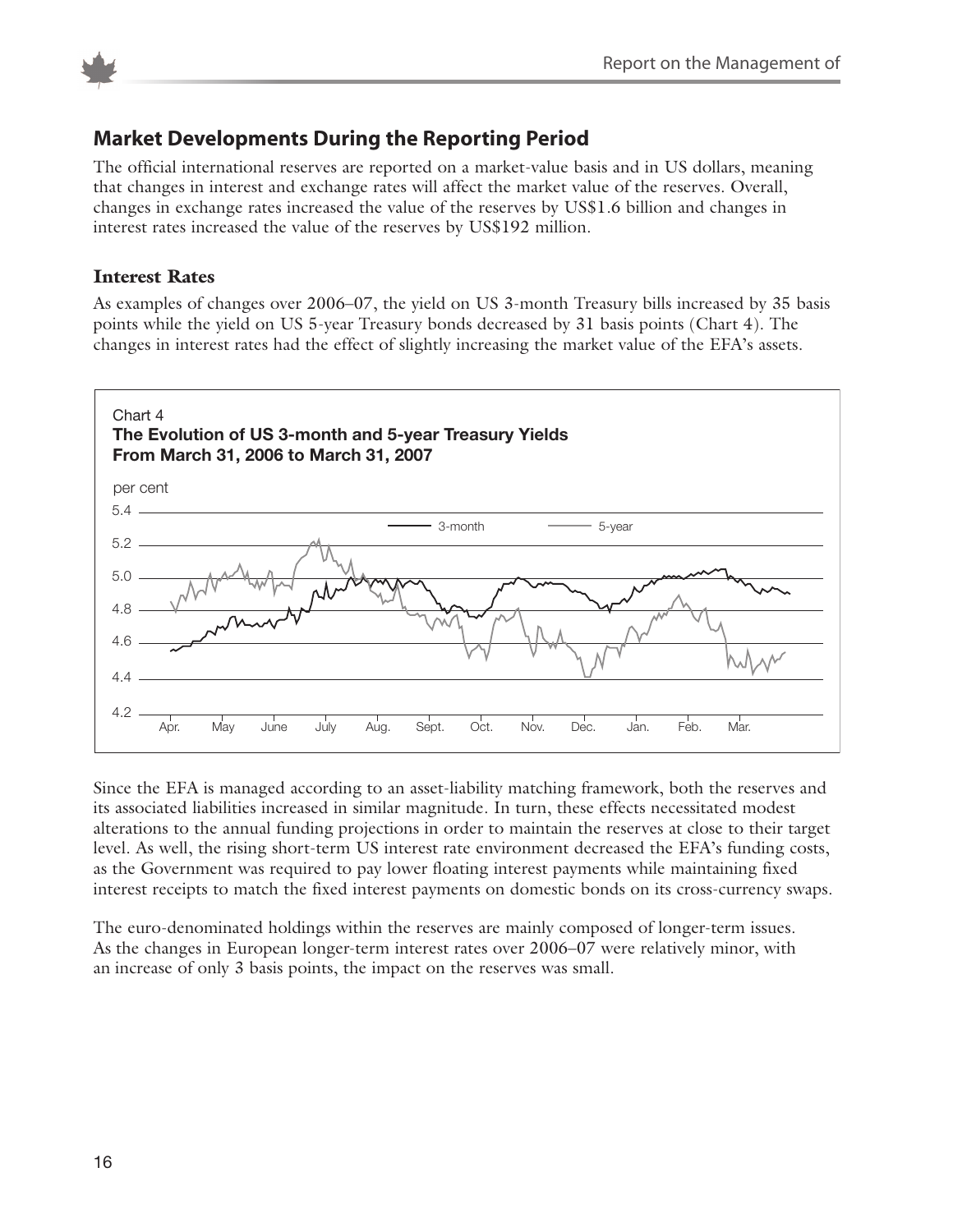

### **Exchange Rates**

As roughly 47 per cent of the official international reserves were held in euro-denominated securities (as at March 31, 2007), the market value of the reserves was significantly affected by movements in the euro. From March 31, 2006 to March 31, 2007, the euro appreciated 10.3 per cent against the US dollar. The highest level of the US dollar/euro exchange rate during the period was 1.3373 on March 30, 2007, while the low was 1.209 on April 10, 2006 (Chart 5).



As with changing interest rates, the appreciation of the euro affected the annual funding requirements by increasing the market value of the reserves, measured in dollars, thereby decreasing the annual funding requirements needed to maintain the reserves at close to their target level.

The level of the official international reserves was less exposed to changes in the yen/US-dollar exchange rate (Chart 6) since only 1.4 per cent of the reserves were held in yen-denominated assets (as at March 31, 2007). Overall, the yen appreciated by 0.1 per cent against the US dollar during the reporting period. The highest level of the yen/US dollar exchange rate during the period was 110.202 on May 16, 2006, and the low was 121.81 on January 29, 2007.

Changes in interest rates affect the market value of investments by either increasing (when rates fall) or decreasing (when rates rise) the value of the investments held in the reserves. Over the period from March 31, 2006 to March 31, 2007, movements in interest rates had a smaller effect on the reserves than movements in exchange rates: changes in interest rates increased the market value of the reserves by US\$192 million, while foreign currency revaluations increased their market value by US\$1.625 billion.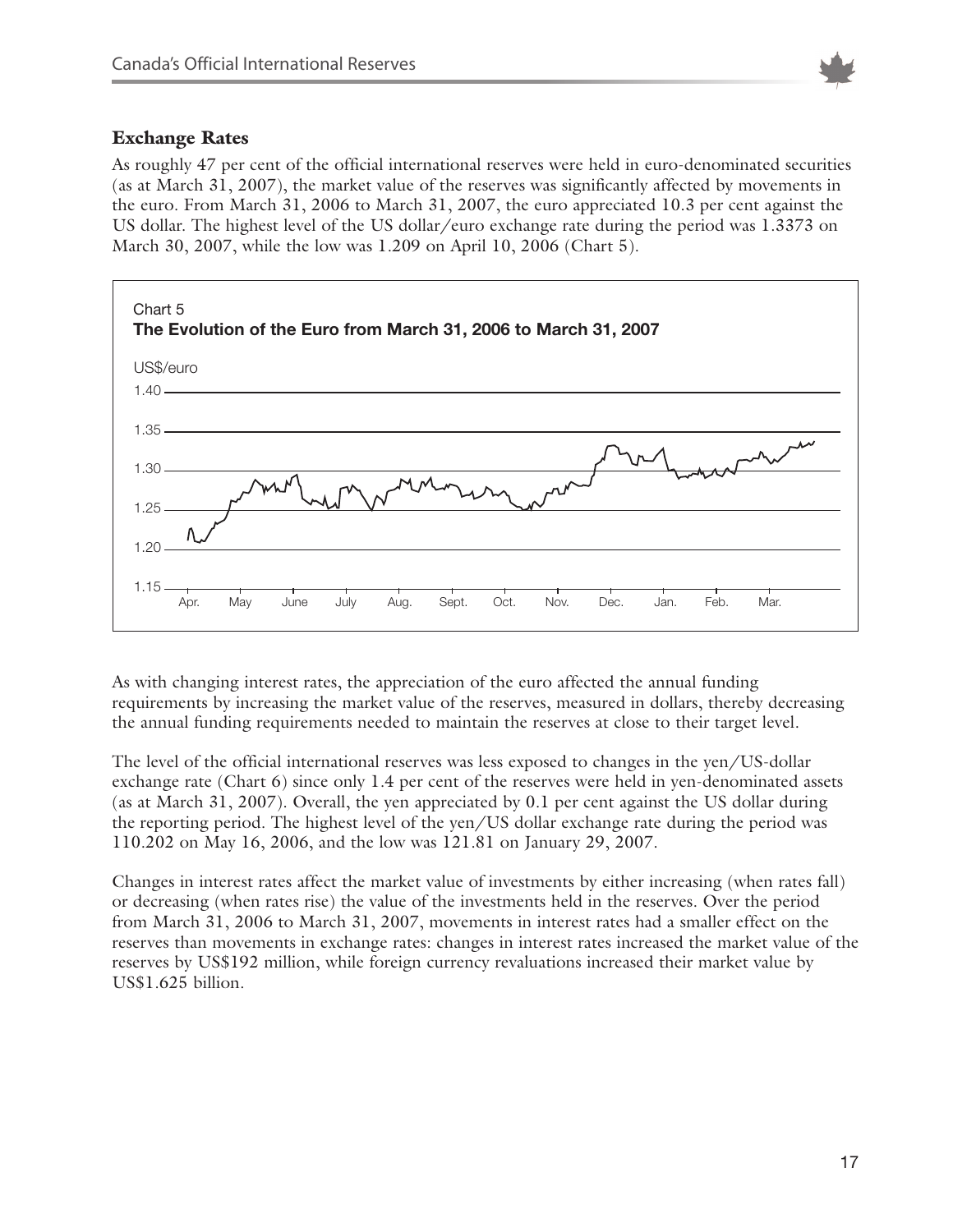

### **Composition of the Official International Reserves as at March 31, 2007**

Table 2 shows the distribution of investments in the official international reserves by currency and term to maturity as at March 31, 2007. US-dollar holdings, which made up more than half of the reserves, were primarily in short-term (i.e. under six months) maturities, as they are held for liquidity purposes. The euro holdings, which are held for investment purposes, were more heavily weighted towards medium-term (i.e. one to five years) investments. Likewise, the yen holdings were mostly invested in securities with medium-term maturities.

For reporting purposes, gold, SDR holdings and the IMF reserve position, which have no terms to maturity, are translated into US dollars. The IMF reserve position is classified as an investment of indefinite term.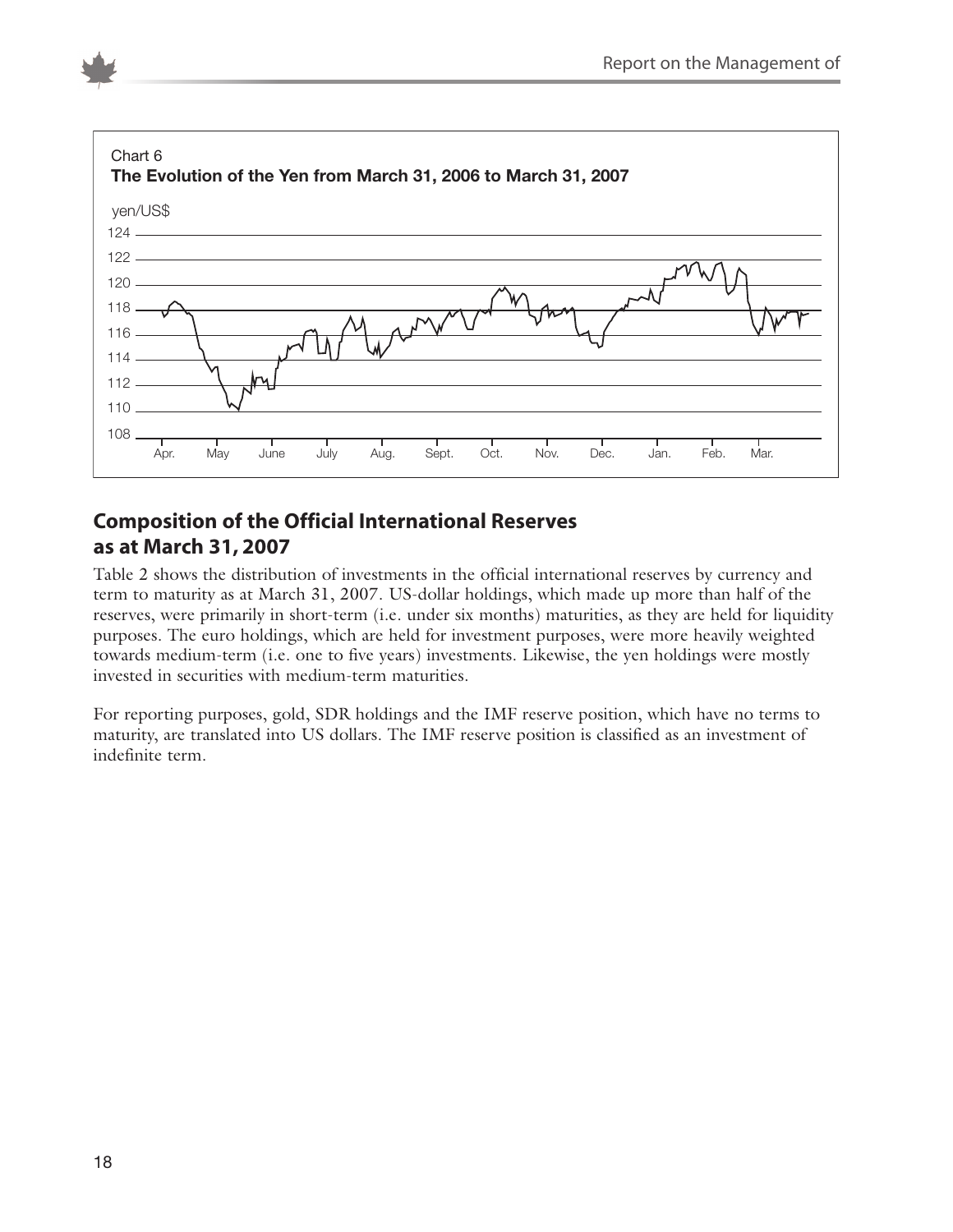

#### **IMF Reserve Position**

The International Monetary Fund (IMF) is an international organization that is structured as a financial cooperative owned by its member nations whose objective is to promote international monetary cooperation and exchange stability and to help foster economic growth. One of the functions of the IMF is to provide financial assistance to countries experiencing temporary balance of payment difficulties. The IMF also promotes economic growth and poverty reduction by providing loans to countries in need at favourable rates.

Each country (including Canada) that joins the IMF is assigned a quota that represents the maximum amount of resources that a country is obliged to provide to the IMF, upon request. As well, the IMF typically has on deposit with each respective government holdings in the form of non-interest-bearing notes and non-interest-bearing accounts. Canada's reserve position at the IMF represents the difference between Canada's quota and the IMF's holdings of Canadian dollars, which is equivalent to the cumulative amount of all the money that Canada has advanced to the IMF over the years.

Canada's IMF reserve position is an asset that is included as a component of the official international reserves. As such, changes in Canada's IMF reserve position that may result from advances, repayments or revaluations directly impact the Government of Canada's Public Accounts. However, because the IMF reserve position is not actively managed by the Department of Finance or the Bank of Canada, it is not included in the EFA and is instead represented within the wider category of official international reserves. Further, in order to reconcile the holding of the IMF reserve position within the official international reserve's asset-liability matching framework, only US-dollar liabilities are deemed to fund the reserve position.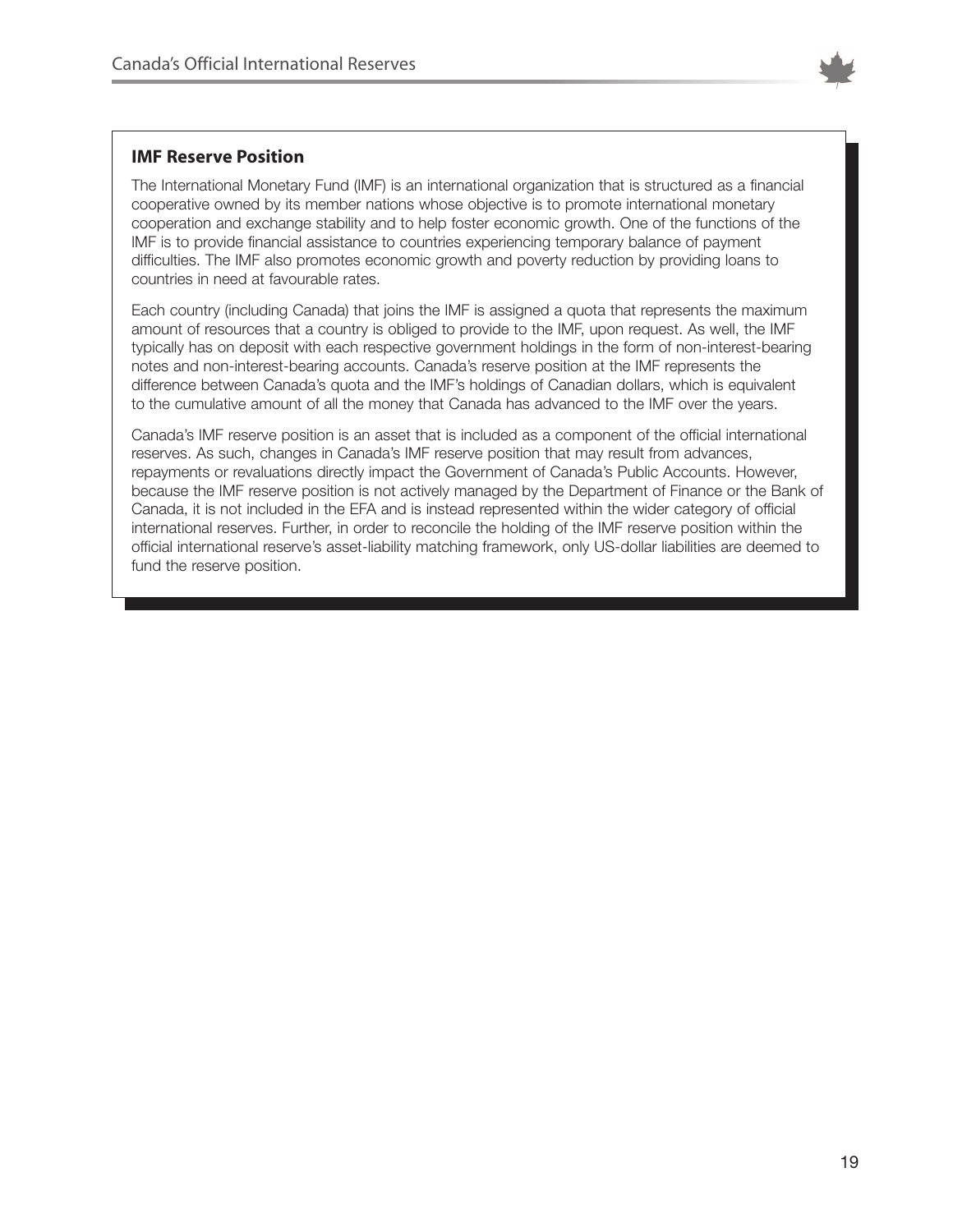|                            | Cash                 | Government<br>securities |                     |              |                                          | Total         | $\geq$              | Total official            |
|----------------------------|----------------------|--------------------------|---------------------|--------------|------------------------------------------|---------------|---------------------|---------------------------|
| Term                       | and term<br>deposits | in domestic<br>currency  | securities<br>Other | Gold         | holdings<br><b>SDR</b>                   | assets<br>EFA | position<br>reserve | international<br>reserves |
|                            |                      |                          |                     |              | (market value in millions of US dollars) |               |                     |                           |
| US-dollar holdings         |                      |                          |                     |              |                                          |               |                     |                           |
| Under 6 months             | 3,555                | 3,635                    | 5,657               |              | I                                        | 12,847        |                     | 12,847                    |
| 6 to 12 months             |                      | п                        | 335                 |              | I                                        | 335           | Т                   | 335                       |
| 1 to 5 years               |                      | I                        | 3,135               |              | J.                                       | 3,135         | I                   | 3,135                     |
| Over 5 years               | T                    | 378                      | 2,854               | T            | I                                        | 3,232         | I                   | 3,232                     |
| Indefinite term            | J                    | T                        |                     | 72           | 976                                      | 1,048         | 722                 | 1,770                     |
| Total US-dollar holdings   | 3,555                | 4,013                    | 11,981              | 22           | 976                                      | 20,597        | 722                 | 21,319                    |
| Euro holdings <sup>1</sup> |                      |                          |                     |              |                                          |               |                     |                           |
| Under 6 months             | 257                  | 264                      | $\frac{1}{3}$       |              | I                                        | 832           |                     | 832                       |
| 6 to 12 months             |                      | 106                      | 334                 |              | T                                        | 440           | I                   | 440                       |
| 1 to 5 years               | I                    | 8,276                    | 2,218               | I            | I                                        | 10,494        | I                   | 10,494                    |
| Over 5 years               | J.                   | 4,343                    | 1,377               | T            | $\mathbf{I}$                             | 5,720         | $\mathbf{I}$        | 5,720                     |
| Total euro holdings        | 257                  | 12,989                   | 4,240               | $\circ$      | $\circ$                                  | 17,486        | $\circ$             | 17,486                    |
| Yen holdings <sup>1</sup>  |                      |                          |                     |              |                                          |               |                     |                           |
| Under 6 months             | $\overline{7}$       | I                        |                     |              | I                                        | 71            | ı                   | 71                        |
| 6 to 12 months             |                      | $\overline{\phantom{a}}$ |                     |              | $\overline{\phantom{a}}$                 |               | T                   |                           |
| 1 to 5 years               |                      | 434                      | I                   | I            | I                                        | 434           | I                   | 434                       |
| Over 5 years               |                      | $\mathsf{I}$             | $\mathbf{I}$        | $\mathbf{I}$ | $\mathbf{I}$                             | $\mathbf{I}$  | $\mathbf{I}$        | $\mathbf{I}$              |
| Total yen holdings         | $\overline{7}$       | 434                      | $\circ$             | $\circ$      | $\circ$                                  | 505           | $\circ$             | 505                       |
| Total                      | 3,882                | 17,435                   | 16,222              | 22           | 976                                      | 38,587        | 722                 | 39,309                    |

20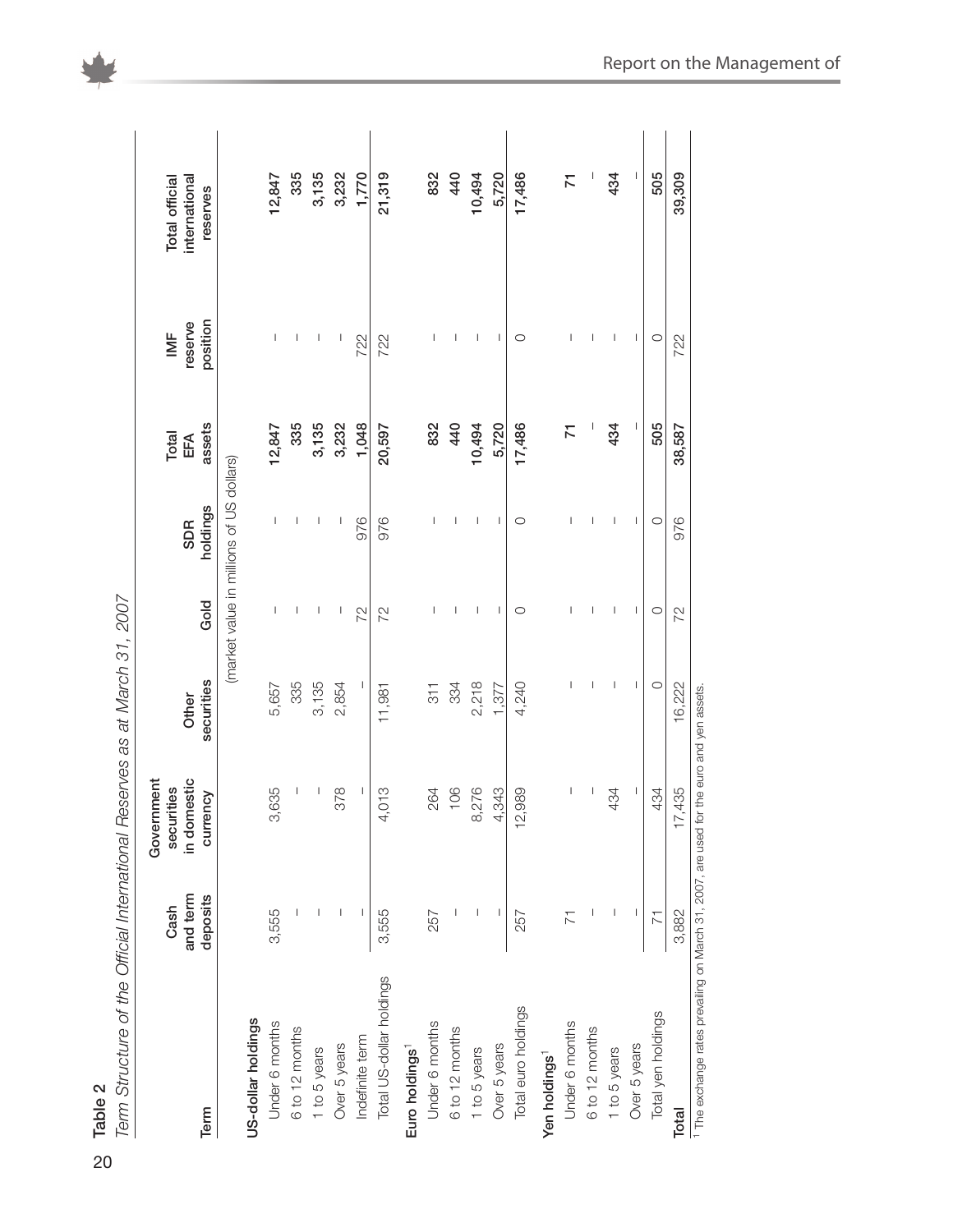

### **Changes in the Level of the Official International Reserves**

The level of the official international reserves changes over time due to a variety of factors. As shown in Table 3, over the 12-month reporting period the level of the reserves increased by US\$3.3 billion due to reserves management operations (US\$1.6 billion), return on investments (US\$1.4 billion) and revaluation effects (US\$1.6 billion). The increase was partly offset by foreign currency debt charges (US\$1.4 billion).

#### **Table 3**

*Sources of Changes in Canada's Official International Reserves (March 31, 2006 to March 31, 2007)*

|                                | Change                                      |
|--------------------------------|---------------------------------------------|
|                                | (market value in millions<br>of US dollars) |
| Official intervention          |                                             |
| Net government operations      |                                             |
| Reserves management operations | 1,631                                       |
| Gains and losses on gold sales |                                             |
| Return on investments          | 1,392                                       |
| Foreign currency debt charges  | $-1,373$                                    |
| Revaluation effects            | 1,625                                       |
| Other                          | -1                                          |
| Total change                   | 3,275                                       |

Note: Numbers may not add due to rounding.

### **Official Intervention**

Official intervention involves buying or selling foreign exchange currencies in exchange for Canadian dollars, and would therefore affect the level of the official international reserves. Intervention in the Canadian-dollar foreign exchange market has not occurred since 1998 (see Annex 2).4

### **Net Government Operations**

Net purchases of foreign currencies for government foreign exchange requirements will affect the official international reserves. There were no net government operations during the reporting period.

### **Reserves Management Operations**

Matched debt issues/maturities and purchases/sales of foreign currency assets affect the level of the EFA. Over the reporting period, funds raised through the issuance of cross-currency swaps and Canada bills, totalling US\$17 billion, more than offset debt maturities (US\$15 billion in total, including a US\$1-billion global bond, Canada bill maturities totalling US\$12 billion and crosscurrency swap maturities of US\$2 billion), resulting in a net increase in the level of official international reserves.

<sup>&</sup>lt;sup>4</sup> Since that time, the only market intervention was the purchase of euros in 2000 as part of Canada's participation in concerted Group of Seven (G7) intervention in support of the euro.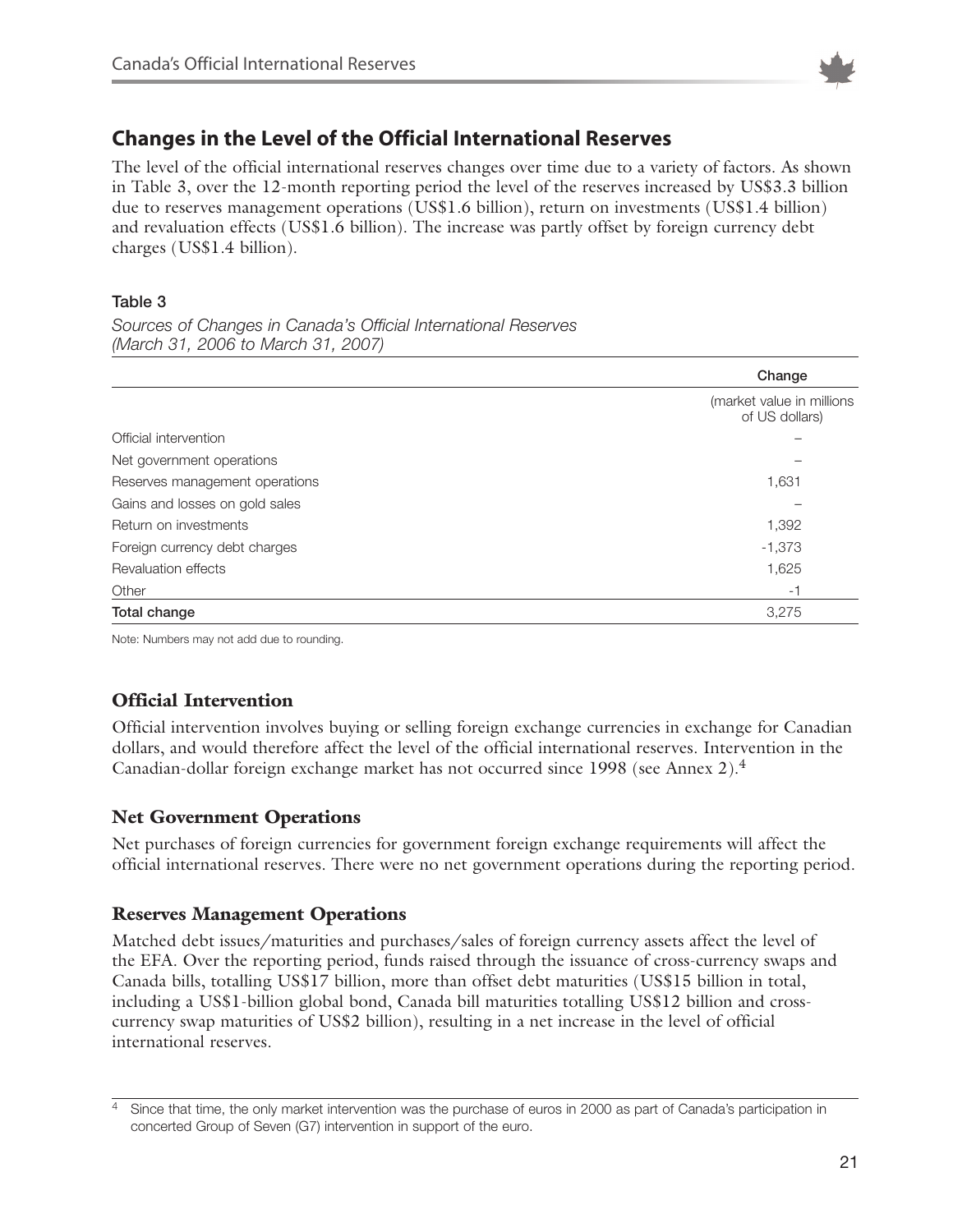

### **Gains and Losses on Gold Sales**

This factor reflects the difference between the value of gold holdings at the beginning and the end of the reporting period due to gold sales and a change in the market value of gold. There were no gold transactions during the period, with the last of the Government's gold bullion holdings having been sold in December 2003.

#### **Return on Investments**

Return on investments comprises interest earned on investments (US\$1.2 billion) and the increase in the market value of securities resulting from changes in interest rates (US\$192 million). The overall effect on the official international reserves was a net increase of US\$1.4 billion.

### **Foreign Currency Debt Charges**

Foreign currency debt charges reduced the level of the official international reserves by US\$1.4 billion.

#### **Revaluation Effects**

Revaluation effects resulting from movements in exchange rates reflect changes in the market value of the official international reserves. Revaluation effects increased the official international reserves by US\$1.6 billion, primarily due to the appreciation of the euro versus the US dollar.

More detailed information on monthly levels and changes in Canada's official international reserves is provided in Annex 3.

### **EFA Financing**

As previously noted, the assets in the EFA are managed against a portfolio of dedicated liabilities. The liabilities are Government of Canada foreign currency borrowings from a variety of sources (Table 4).

Funding requirements are primarily met through an ongoing program of cross-currency swaps of domestic obligations. Total cross-currency swap issuance and maturities during the reporting period were US\$5 billion and US\$2 billion, respectively. In recent years, swaps have been particularly cost-effective compared to other sources of foreign currency funds. During 2006–07, foreign currency was raised through cross-currency swaps at 3-month US\$ LIBOR less 41 basis points on average. This funding cost compares favourably with the rates obtained during the previous reporting period, which averaged 3-month US\$ LIBOR less 35 basis points.

In addition to cross-currency swaps of domestic obligations, the EFA is funded by a short-term US-dollar paper program (Canada bills), medium-term note issuance in various markets (Canada notes and euro medium-term notes [EMTNs]) and international bond issues (global bonds), the use of which depends on funding needs and market conditions. From March 31, 2006 to March 31, 2007, the level of outstanding Canada bills decreased by US\$2.5 billion. Canada bills were issued, on average, at an all-in cost of US\$ LIBOR less 20 basis points, which was generally in line with funding levels of prior years. There was no new issuance of Canada notes, euro mediumterm notes or global bonds during the period. One US-dollar global bond (US\$1 billion) matured.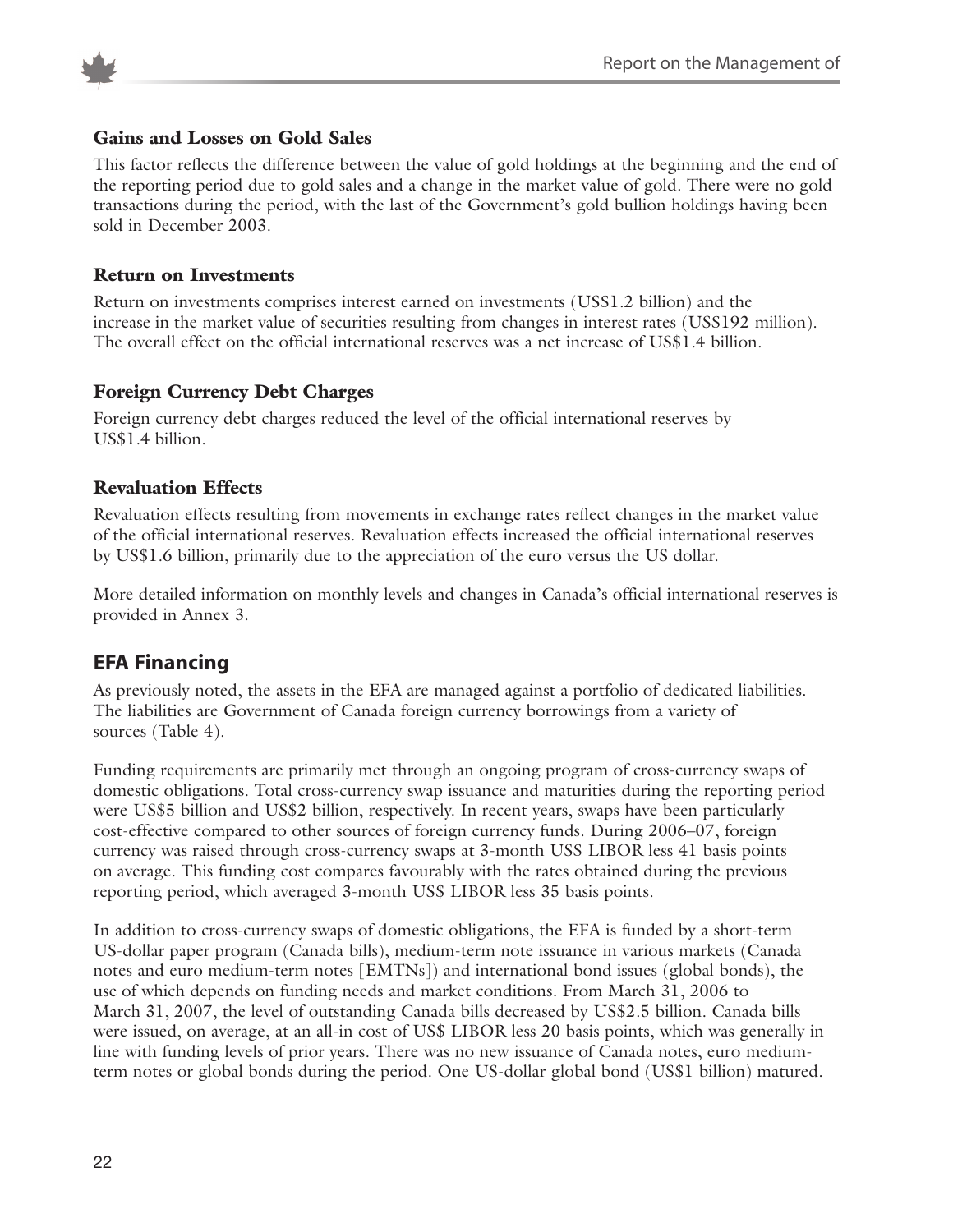

The changes in the outstanding numbers shown in Table 4 reflect not only issuance and maturities, but also changes in the exchange rates of the euro and yen versus the US dollar (as the foreign currency issues are reported in US dollars). Outstanding foreign currency issues are represented in Chart 7.

Further information on the management of foreign currency liabilities and the associated credit risks can be found in the *Debt Management Report* at www.fin.gc.ca/purl/dmr-e.html.

#### **Table 4**

*Outstanding Foreign Currency Issues as at March 31, 2007*

|                         | March 31, 2007 | March 31, 2006                                     | Change   |
|-------------------------|----------------|----------------------------------------------------|----------|
|                         |                | (par value <sup>1</sup> in millions of US dollars) |          |
| Swapped domestic issues | 27,962         | 22,083                                             | 5,879    |
| Global bonds            | 5,589          | 6,286                                              | -697     |
| Canada bills            | 1,600          | 4,053                                              | $-2,453$ |
| Euro medium-term notes  | 1,408          | 1,284                                              | 124      |
| Canada notes            | 424            | 425                                                | $-1$     |
| Total                   | 36,983         | 34,131                                             | 2,852    |

<sup>1</sup> Liabilities are stated at the exchange rates on March 31, 2007.

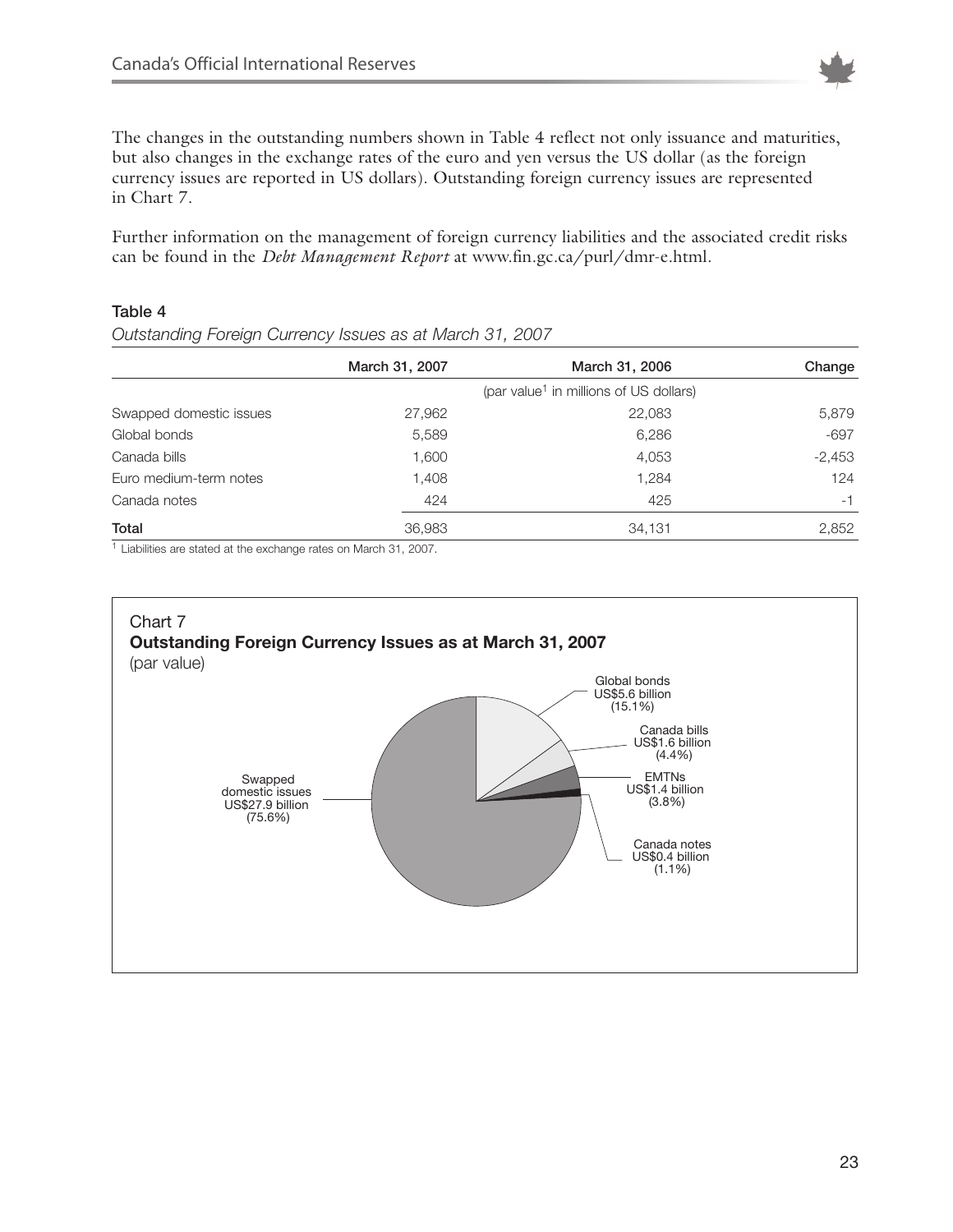

### **Portfolio Performance Measurement**

Performance measures are reported on a monthly basis to management at the Department of Finance and the Bank of Canada.

### **Revenues**

The revenues of the official international reserves include income from investments and foreign exchange gains. During the reporting period, income totalled C\$1.77 billion, compared to C\$1.73 billion in the previous reporting period. The main categories of income are summarized in Table 5. Data is reported in Canadian dollars, as EFA revenues, which account for the bulk of the revenues of the official international reserves, are reported in Canadian dollars in the attached financial statements.

#### **Table 5**

*Revenues for the Official International Reserves as at March 31, 2007*

|                                           | Official international reserves                          |                                                            |  |
|-------------------------------------------|----------------------------------------------------------|------------------------------------------------------------|--|
|                                           | Total revenue from<br>April 1, 2006 to<br>March 31, 2007 | Total revenue from<br>January 1, 2005 to<br>March 31, 2006 |  |
|                                           |                                                          | (millions of Canadian dollars)                             |  |
| Investment income                         |                                                          |                                                            |  |
| Marketable securities                     | 1,368                                                    | 1,840                                                      |  |
| Cash and short-term deposits              | 109                                                      | 104                                                        |  |
| Deposits held under repurchase agreements | 105                                                      | 46                                                         |  |
| Special drawing rights                    | 42                                                       | 37                                                         |  |
| Total investment income                   | 1,624                                                    | 2,027                                                      |  |
| Other income                              |                                                          |                                                            |  |
| Foreign exchange gains or losses          | 141                                                      | $-293$                                                     |  |
| Total income                              | 1,765                                                    | 1.734                                                      |  |

The EFA's securities-lending program enhances the income earned on the portfolio by lending out securities that are highly sought after in the market. Income from securities lending, included in investment income from marketable securities in Table 5, totalled C\$3 million during the period compared to C\$8 million in 2006.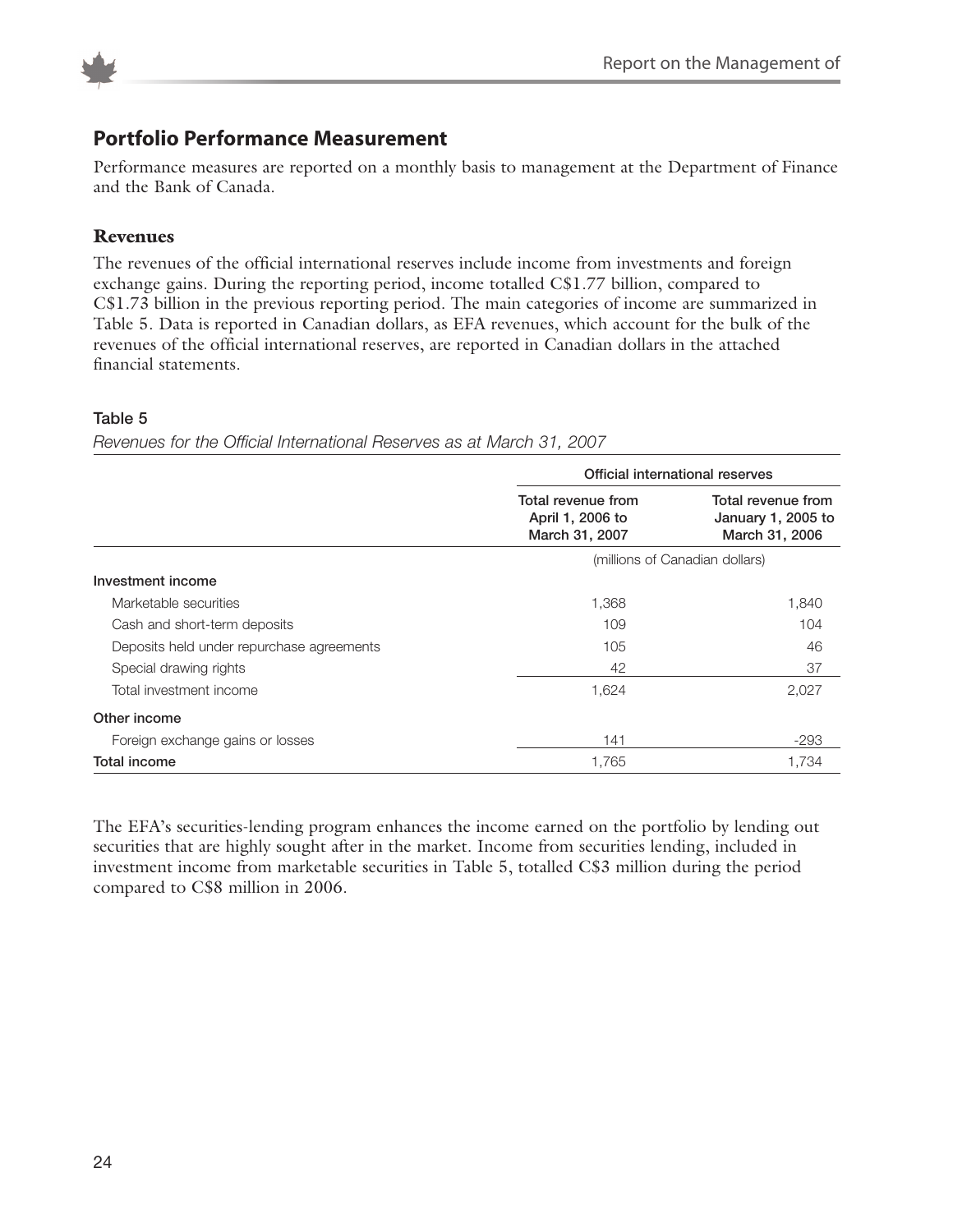

#### **EFA Performance Measures**

The performance of the EFA is reported using two separate measures. The first is called "carry" and represents the net revenue generated by the EFA's assets and corresponding liabilities from a cash-only perspective. For instance, carry represents the interest received on the EFA's assets minus the interest paid on the liabilities that fund the assets. The carry measure is also reported including any realized gains or losses stemming from asset sales, which is the difference between the amount for which an asset is sold compared to the amount it originally cost. A principal reason for using this measure of performance is that it depicts the effect of the EFA's net revenue on the *Public Accounts of Canada*, which currently account for financial assets and liabilities on an accrual basis.

The second measure of performance is called "total return." It represents the net return generated by the EFA by including the cash flows as depicted in the carry measure (i.e. interest streams and realized gains or losses), as well as the changes in the market values of the assets and liabilities over the reporting period. By including the market values of the EFA's assets and corresponding liabilities, the total return measure includes unrealized gains or losses, which is the difference between what an asset (or liability) is worth compared to what it cost. In this way, the total return measure depicts the market or fair value of the EFA.

The total return measure is used in several different ways. For instance, it is used to compare the performance of the EFA's assets to its liabilities in order to depict the net return of the portfolio on a market-value basis. The total return of the assets is also compared to an external liability index in order to provide an independent measure of the performance of the EFA and to enhance the understanding of performance in relation to broader market developments. Lastly, the EFA's total return is decomposed into the key sources of return. This is done by decomposing the total return measures for both the assets and liabilities into key sources of return through a technique called "performance attribution." This allows management to discern what aspects of total return resulted from controllable influences as compared to those sources that are market-driven. As well, the attribution analysis provides an indication as to how well objectives required by the asset-liability management framework of the EFA are being met.

Of the key sources of return, the coupon effect (what would have been earned had interest rates remained unchanged over the period) is the main driver of the EFA's positive total return. This is because the EFA's assets generate more interest income than what is required to pay for the EFA's liabilities. The yield curve effect (the impact of changes in the general level of interest rates) demonstrates the extent to which the EFA's assets and liabilities are matched in terms of their sensitivity to changes in interest rates. The spread effect (returns due to movements in interest rate spreads) illustrates how the EFA's assets and liabilities respond to changing interest rate spreads. Typically, movements in interest rate spreads will differ for assets according to their credit quality. As well, a component of the total return is generated through securities-lending activities. Any difference between the actual return and the sum of the above effects is called the "residual return," which is the unexplained portion of total return. By using these key sources of return, a clearer picture emerges as to the drivers of the EFA's annual total return.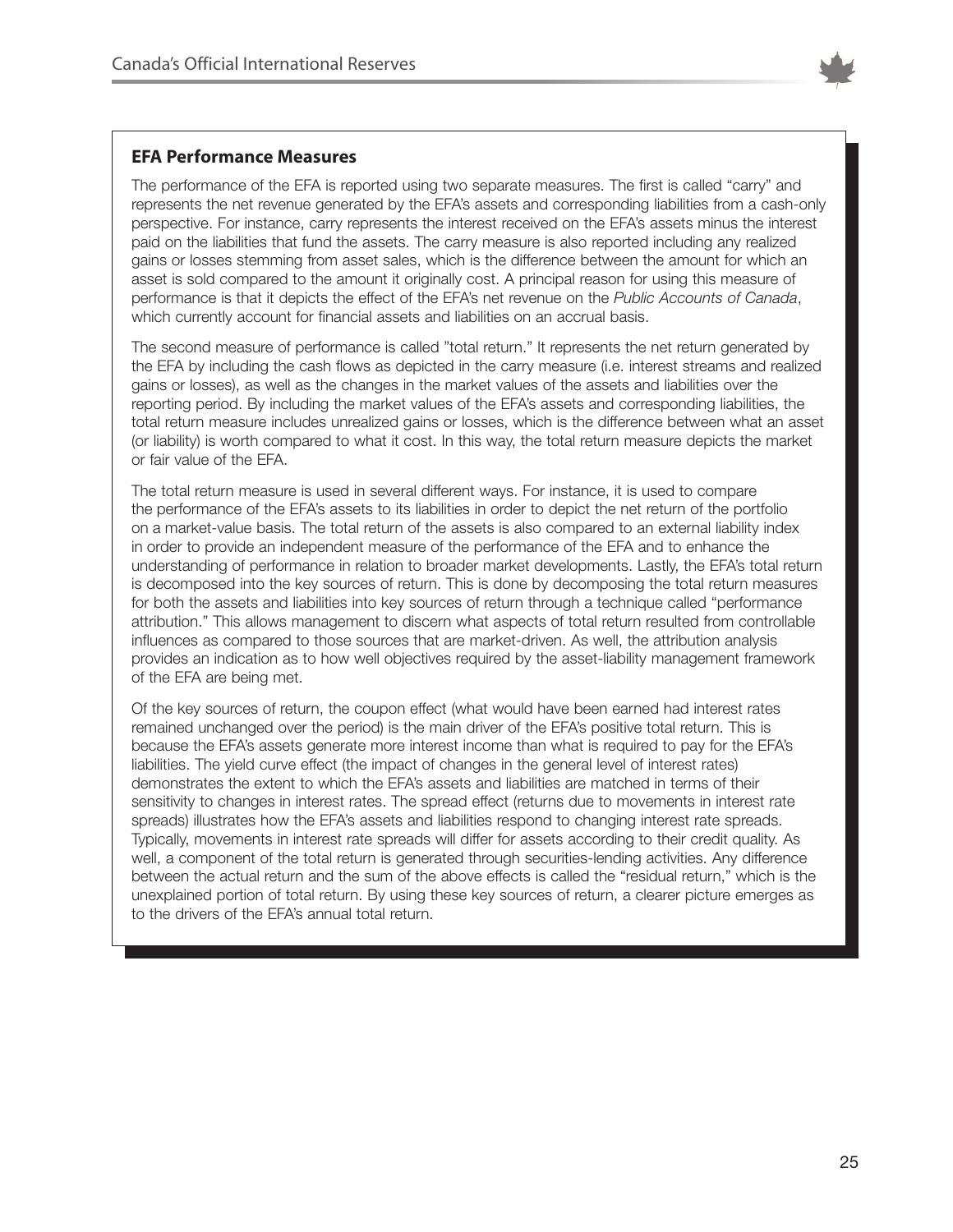

### **Carry**

Table 6 provides an estimate of the carry for the EFA and its constituent currency portfolios. The carry for the 2006–07 fiscal year was estimated at -9 basis points, an improvement over the previous period. The continued negative performance was due to the holding of low-coupon assets relative to the interest paid on older liabilities while this year's improvement was caused by a narrowing of the difference between the interest receipt and payment flows.

Taking into account gains or losses on asset sales recorded during the same period, the EFA accumulated net losses of US\$110 million, or -32 basis points. This reflects US\$78 million in net realized losses on US-dollar and euro asset sales plus net interest costs of US\$32 million. Realized losses were significant due to sales of lower-coupon assets in favour of higher-yielding ones in an environment where interest rates have generally increased since the assets were originally purchased. Regardless of whether capital gains or losses are recorded on these transactions in an accounting sense in the year in which they took place, the EFA benefits in economic terms over the whole period during which the assets are held because it earns more interest income over the remaining life of the new higher-yielding investments than it would have done on the assets sold.

|                          |         | January 1, 2005 to<br>March 31, 2006          |                                 |                                    | April 1, 2006 to<br>March 31, 2007  |         |                                                       |
|--------------------------|---------|-----------------------------------------------|---------------------------------|------------------------------------|-------------------------------------|---------|-------------------------------------------------------|
|                          | Carry   | Carry<br>(including<br>net realized<br>gains) | Interest<br>earned<br>on assets | Interest<br>paid on<br>liabilities | Net interest<br>earned<br>on assets | Carry   | Carry<br><i>(including)</i><br>net realized<br>gains) |
|                          |         | (basis points)                                |                                 | (millions of US dollars)           |                                     |         | (basis points)                                        |
| Euro portfolio           | -29     | 41.6                                          | 602.0                           | 661.0                              | -59                                 | $-17.1$ | $-17.3$                                               |
| Yen portfolio            | 0       | 0                                             | 8.1                             | 8.0                                | 0.1                                 | 0.1     | 0.1                                                   |
| US\$ portfolio           | $-20.1$ | $-17.1$                                       | 856.5                           | 829.5                              | 27                                  | 7.8     | $-14.4$                                               |
| Total carry <sup>2</sup> | $-49.1$ | 24.5                                          | 1.466.7                         | 1.498.5                            | $-31.8$                             | $-9.2$  | $-31.7$                                               |

#### **Table 6** *Carry for the Official International Reserves*<sup>1</sup>

<sup>1</sup> The carry figures show the contribution of each currency portfolio to the overall carry. Numbers for 2006–07 do not include the IMF reserve position and associated liabilities.

<sup>2</sup> Excludes gold holdings.

### **Total Return on Market-Value Basis**

Table 7 provides an estimate of the total return on a market-value basis for the EFA as a whole and its key portfolios compared to the corresponding liabilities.<sup>5</sup> The net total return was +31 basis points, or US\$105 million, in the fiscal year ending March 31, 2007 compared to +17 basis points, or US\$44 million, in the 15 months ending March 31, 2006. This reflects net returns in US dollar terms of +21 basis points for the US-dollar portfolio, +43 basis points for the euro portfolio and +18 basis points for the yen portfolio. These numbers include interest flows as well as all gains or losses earned over the period, regardless of whether they were realized or not.

<sup>5</sup> Excluding gold, SDR holdings and the IMF reserve position as those assets are not actively managed on an integrated asset-liability basis.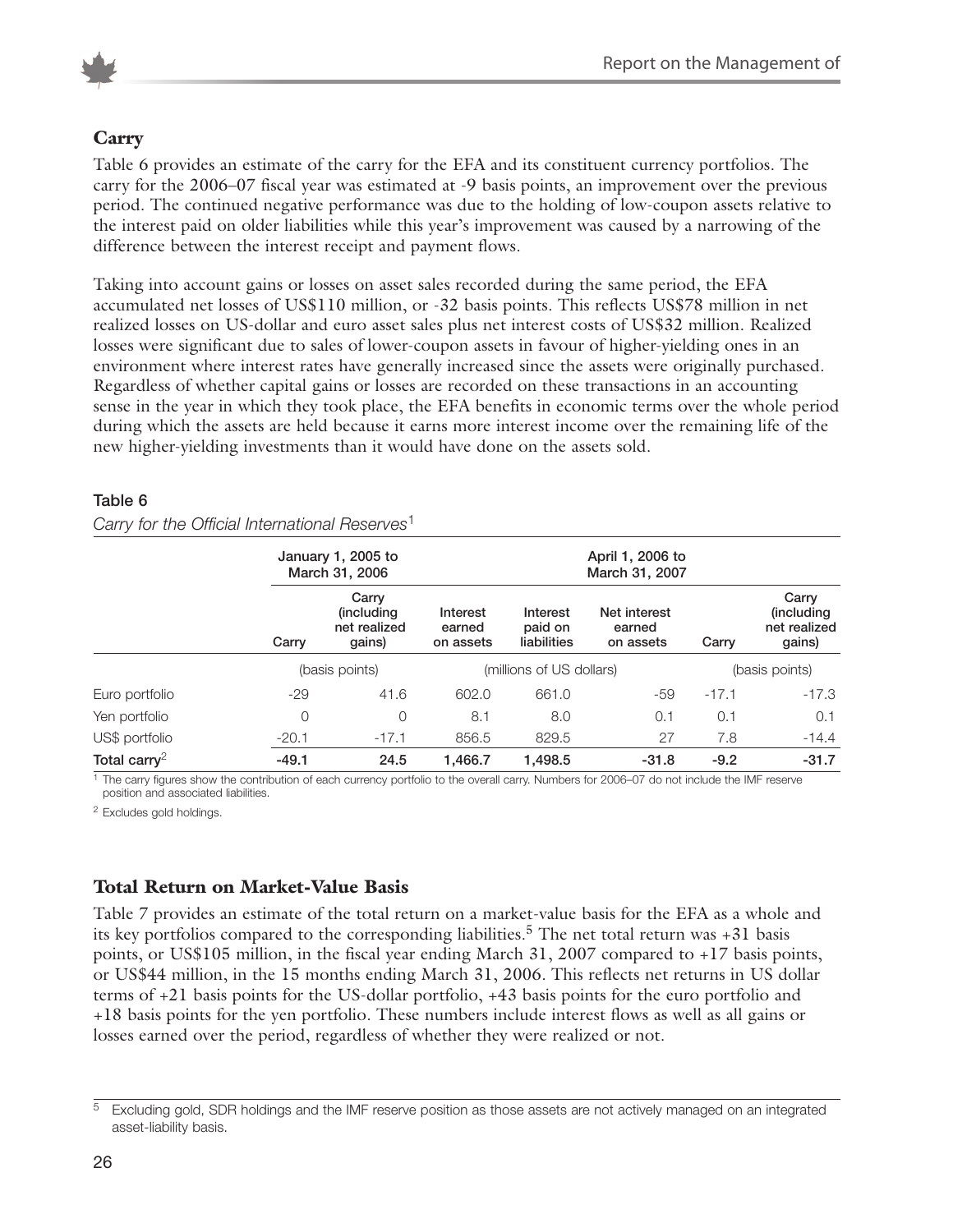

|                                                   | January 1, 2005 to<br>March 31, 2006 |                   | April 1, 2006<br>to March 31, 2007 |                  |                     |
|---------------------------------------------------|--------------------------------------|-------------------|------------------------------------|------------------|---------------------|
|                                                   | Total<br><b>EFA</b>                  | US\$<br>portfolio | Euro<br>portfolio                  | Yen<br>portfolio | Total<br><b>EFA</b> |
| EFA asset portfolio                               |                                      |                   |                                    |                  |                     |
| Return in original currency                       | n/a                                  | 5.69%             | 2.30%                              | 0.93%            | n/a                 |
| Return in US\$ (A)                                | $-3.42%$                             | 5.69%             | 12.80%                             | 0.82%            | 8.62%               |
| <b>Liability benchmarks</b>                       |                                      |                   |                                    |                  |                     |
| Return in original currency                       | n/a                                  | 5.47%             | 1.92%                              | 0.74%            | n/a                 |
| Return in US\$ (B)                                | $-3.60%$                             | 5.47%             | 12.36%                             | 0.64%            | 8.31%               |
| Return vs. liability benchmark<br>in basis points |                                      |                   |                                    |                  |                     |
| $(A - B)$ in US\$                                 | 17                                   | 21                | 43                                 | 18               | 31                  |

#### **Table 7**

*Total Return for the EFA Compared to Liability Benchmarks* 

Table 8 compares the total return for the EFA to a set of Merrill Lynch government securities indices. This provides some insight into how it compares to a portfolio invested solely in US Treasury and German government securities. While the indices have been combined and weighted to reflect the currency composition and duration of the EFA, they only provide a general indication of its performance because the EFA is invested in a broader range of high quality assets. In the fiscal year ending March 31, 2007, the EFA's total return exceeded that of the external indices by 15 basis points, compared to an underperformance of 2 basis points in the 15 months ending March 31, 2006. The EFA's excess return this fiscal year was largely due to the strong performance of its non-US-Treasury US-dollar investments.

#### **Table 8**

*Total Return for the EFA Compared to External Indices1*

|                                                       |                   | April 1, 2006 to March 31, 2007 |                  |  |  |
|-------------------------------------------------------|-------------------|---------------------------------|------------------|--|--|
|                                                       | US\$<br>portfolio | Euro<br>portfolio               | Yen<br>portfolio |  |  |
| EFA asset portfolio                                   |                   |                                 |                  |  |  |
| Return in original currency (A)                       | 5.69%             | 2.30%                           | 0.93%            |  |  |
| Return in US\$                                        | 5.69%             | 12.80%                          | 0.82%            |  |  |
| <b>External indices</b>                               |                   |                                 |                  |  |  |
| Return in original currency (B)                       | 5.38%             | 2.30%                           | n/a              |  |  |
| Return in US\$ <sup>2</sup>                           | 5.38%             | 12.80%                          | n/a              |  |  |
| Return vs. external indices in basis points $(A - B)$ |                   |                                 |                  |  |  |
| in original currency                                  | 31                | 0                               | n/a              |  |  |

<sup>1</sup> Composite indices are constructed as weighted averages of Merrill Lynch US Treasury and German government indices.

<sup>2</sup> Return versus external indices is expressed in original currency except for the total EFA, where both assets and index returns are converted to US dollars.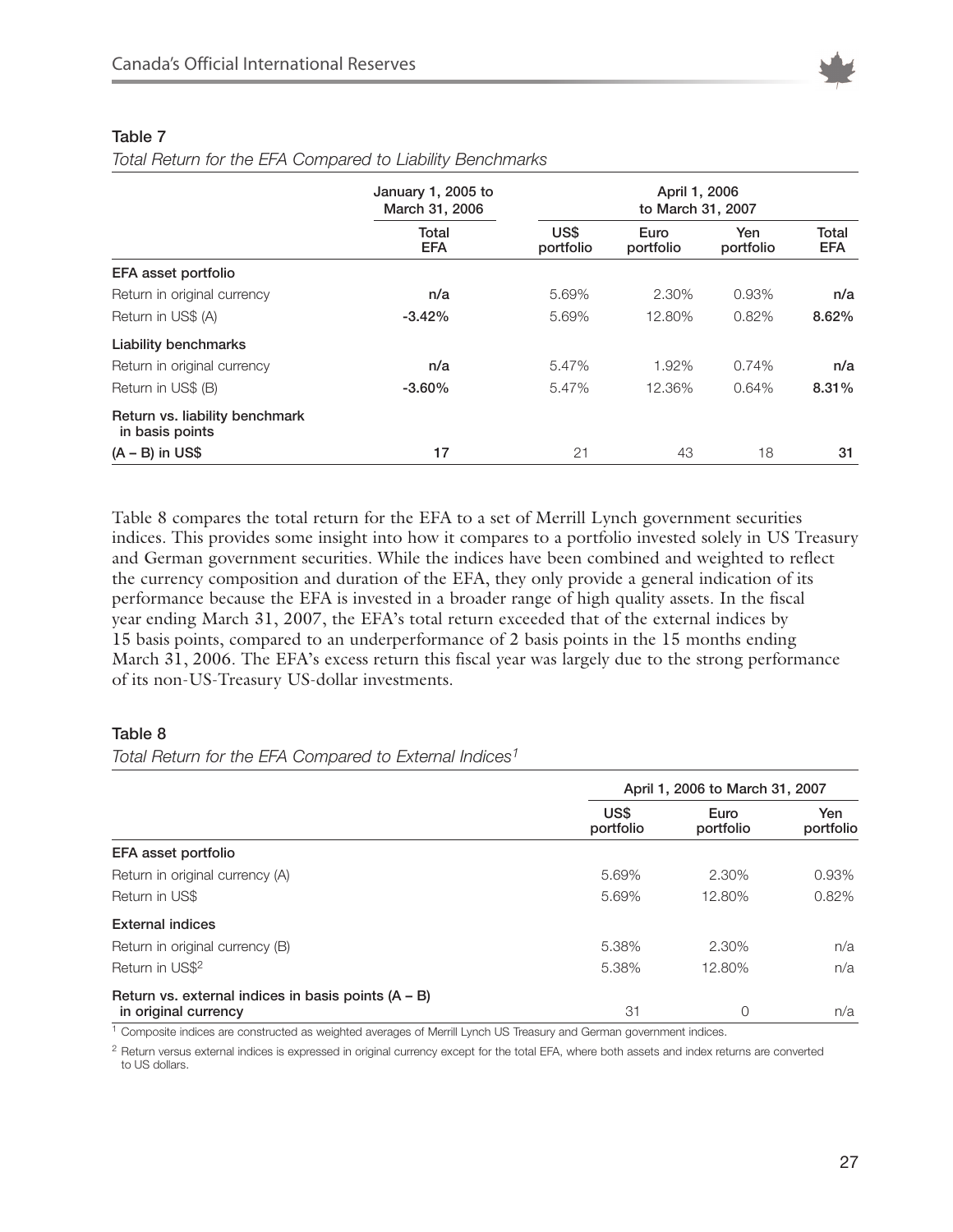

### **Performance Attribution**

Table 9 summarizes the attribution results for the EFA's US-dollar and euro portfolios for the fiscal year ending March 31, 2007. They indicate the coupon effects and credit spread changes were the main sources of original currency return for both portfolios. Although total returns on both portfolios were significantly affected by interest rate movements over the period, similar effects were observed in the corresponding liabilities. This demonstrates a central requirement of the asset-liability management framework of the EFA was achieved over the reporting period. The US-dollar portfolio also earned about 1 basis point from securities-lending activities over the period, since some of its securities were in high demand in the market.

#### **Table 9**

|                             |               | April 1, 2006 to March 31, 2007 |            |                    |  |  |
|-----------------------------|---------------|---------------------------------|------------|--------------------|--|--|
|                             |               | US\$ portfolio                  |            | Euro portfolio     |  |  |
|                             | <b>Assets</b> | Liabilities                     | Assets     | <b>Liabilities</b> |  |  |
|                             |               |                                 | (per cent) |                    |  |  |
| Coupon effect               | 5.22          | 5.12                            | 3.81       | 3.71               |  |  |
| Yield curve change          | 0.30          | 0.39                            | $-1.68$    | $-1.69$            |  |  |
| Credit spread change        | 0.19          | $-0.07$                         | 0.24       | $-0.15$            |  |  |
| Securities-lending revenue  | 0.01          |                                 |            |                    |  |  |
| Residual returns            | $-0.04$       | 0.04                            | $-0.05$    | 0.04               |  |  |
| Return in original currency | 5.69          | 5.48                            | 2.31       | 1.92               |  |  |

*Performance Attribution for the US Dollar and Euro Portfolios Compared to Liability Benchmarks*

### **Risk Measures**<sup>6</sup>

The risk management framework covers market, credit, liquidity, legal and operational risks related to the financing and investment of the foreign reserves. Risk measures are reported on a monthly basis to management at the Department of Finance and the Bank of Canada. The Minister of Finance receives an annual report on treasury risk management that is prepared in collaboration with the Bank of Canada's Financial Risk Office.

### **Market Risk**

Several industry-standard measures of market risk exposure were employed: scenario analysis, stress testing and Value-at-Risk (VaR) (Table 10).

Stress tests were regularly carried out to gauge the sensitivity of the EFA portfolio to large changes in exchange rates and interest rates, including the portfolio impact of a 1 per cent depreciation of the euro and yen vis-à-vis the US dollar and a 1 per cent increase in interest rates across the yield curve. The results showed that, on a net basis during the reporting period, the EFA assets and the associated liabilities had very minimal exposure to currency depreciations and upward shifts in the yield curve, comparable to their positions as at March 31, 2006.

These risk measures apply to the EFA only, excluding the SDRs and gold holdings.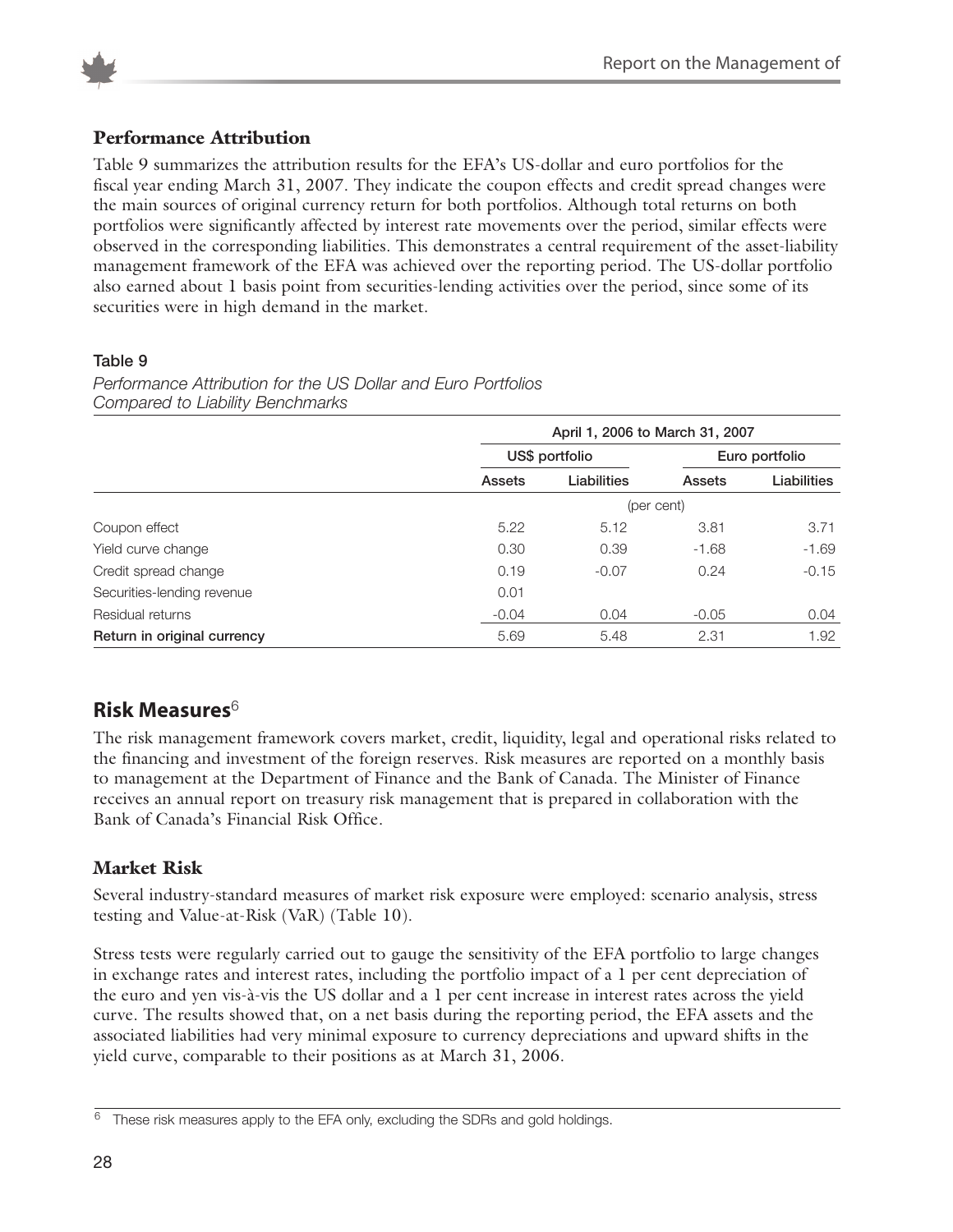

In addition, some hypothetical scenario stress tests that mimic the market conditions during four previous extraordinary market events were regularly conducted: the tightening of monetary policy by the US Federal Reserve in 1994; the 1997 Asian financial crisis; the 1998 Russian debt default and Long-Term Capital Management (LTCM) collapse; and the 2001 US terrorist attacks. The four stress tests showed that the EFA would generally perform well during such periods of market turbulence. The results were similar to those reported for March 31, 2006, and show that on a net basis, the EFA was continuously well positioned to benefit from flight-to-quality effects.

#### **Table 10**

#### *Market Risk Measures*

|                                         | March 31, 2007 |                                       | March 31, 2006           |                                       |
|-----------------------------------------|----------------|---------------------------------------|--------------------------|---------------------------------------|
| <b>Risk measure</b>                     | <b>EFA</b>     | <b>EFA</b> assets<br>less liabilities | <b>EFA</b>               | <b>EFA</b> assets<br>less liabilities |
|                                         |                |                                       | (millions of US dollars) |                                       |
| Single factor stress tests              |                |                                       |                          |                                       |
| 1% depreciation of euro/yen             | $-180$         | -3                                    | $-138$                   | $-2$                                  |
| 1% upward parallel shift in yield curve | $-963$         | $-27$                                 | $-801$                   | $\overline{2}$                        |
| Scenario tests                          |                |                                       |                          |                                       |
| 1994 Fed tightening                     | $-2,670$       | 75                                    | $-2,198$                 | 85                                    |
| 1997 Asian financial crisis             | $-982$         | 30                                    | $-713$                   | 54                                    |
| 1998 Russian default/LTCM collapse      | $-1,381$       | 6                                     | $-989$                   | 45                                    |
| 2001 terrorist attacks                  | 1.100          | 10                                    | 889                      | 14                                    |
| 99% 10-day VaR                          | 643            | 15                                    | 609                      | 14                                    |

Market VaR is a statistical measure that estimates the expected loss in portfolio value within a specific time period during normal market conditions as a result of interest rate and exchange rate changes. This is regularly reported for the entire EFA portfolio and on the net position between assets and liabilities. As of March 31, 2007, the EFA had a 99 per cent 10-day VaR of US\$15 million, little changed from at March 31, 2006, which implied that 99 per cent of the time, the value of the portfolio was not expected to decline by more than US\$15 million, on a net basis, over a 10 tradingday period.

### **Credit Risk**

The Credit VaR model and some selected credit risk stress tests were used to measure the EFA's exposure to credit risk during the reporting period (Table 11).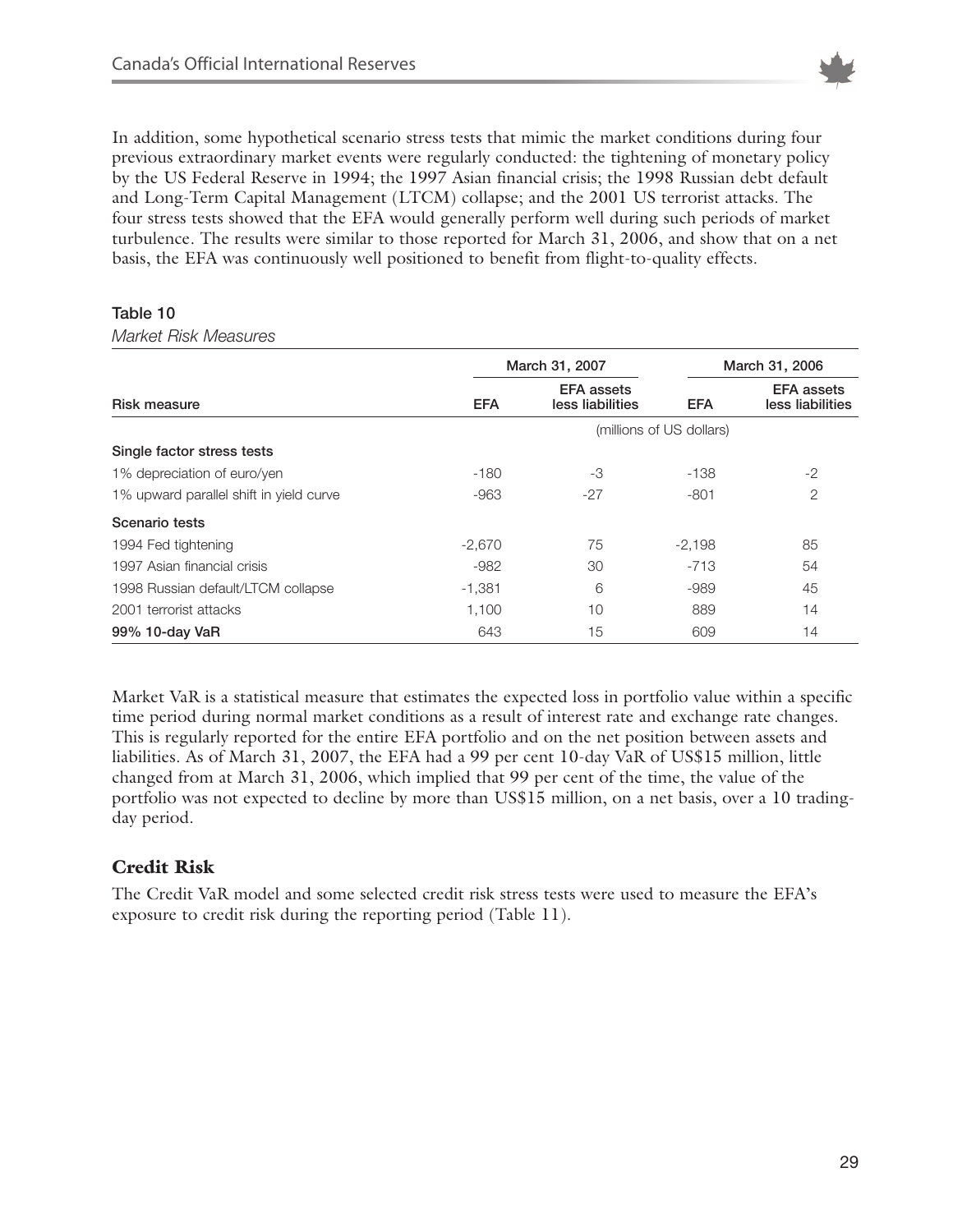

#### **Table 11**

*Credit Risk Measures*

| <b>Risk measure</b>                                                                | March 31, 2007           |
|------------------------------------------------------------------------------------|--------------------------|
|                                                                                    | (millions of US dollars) |
| Credit VaR and expected shortfall                                                  |                          |
| 99.9% 365-day Credit VaR                                                           | 493                      |
| Expected shortfall                                                                 | 1,402                    |
| Stress test                                                                        |                          |
| Potential loss if counterparties with negative<br>outlook are downgraded one notch | 0.1                      |

The Credit VaR model provides an estimate of the maximum expected loss in portfolio value within a year as a result of a credit event, such as a counterparty downgrade or default, under normal market conditions. As of March 31, 2007, the EFA had a 99.9 per cent 1-year Credit VaR of US\$493 million, which implied that 99.9 per cent of the time, the value of the portfolio was not expected to decline by more than US\$493 million over a 1-year period due to credit events. An associated measure, expected shortfall, computes the expected average loss in portfolio value during the same period due to an extreme, unexpected credit event, whose possibility of happening (less than 0.1 per cent) was not captured by the Credit VaR statistic. The expected shortfall measure for the EFA was US\$1.4 billion as of March 31, 2007.

Credit risk stress tests were also carried out to evaluate potential losses to the EFA assets and the associated liabilities arising from extraordinary credit events in the market. These tests subjected the EFA to hypothetical scenarios, such as all counterparties with a negative outlook being downgraded by one notch. They showed that the EFA would perform well in this type of scenario.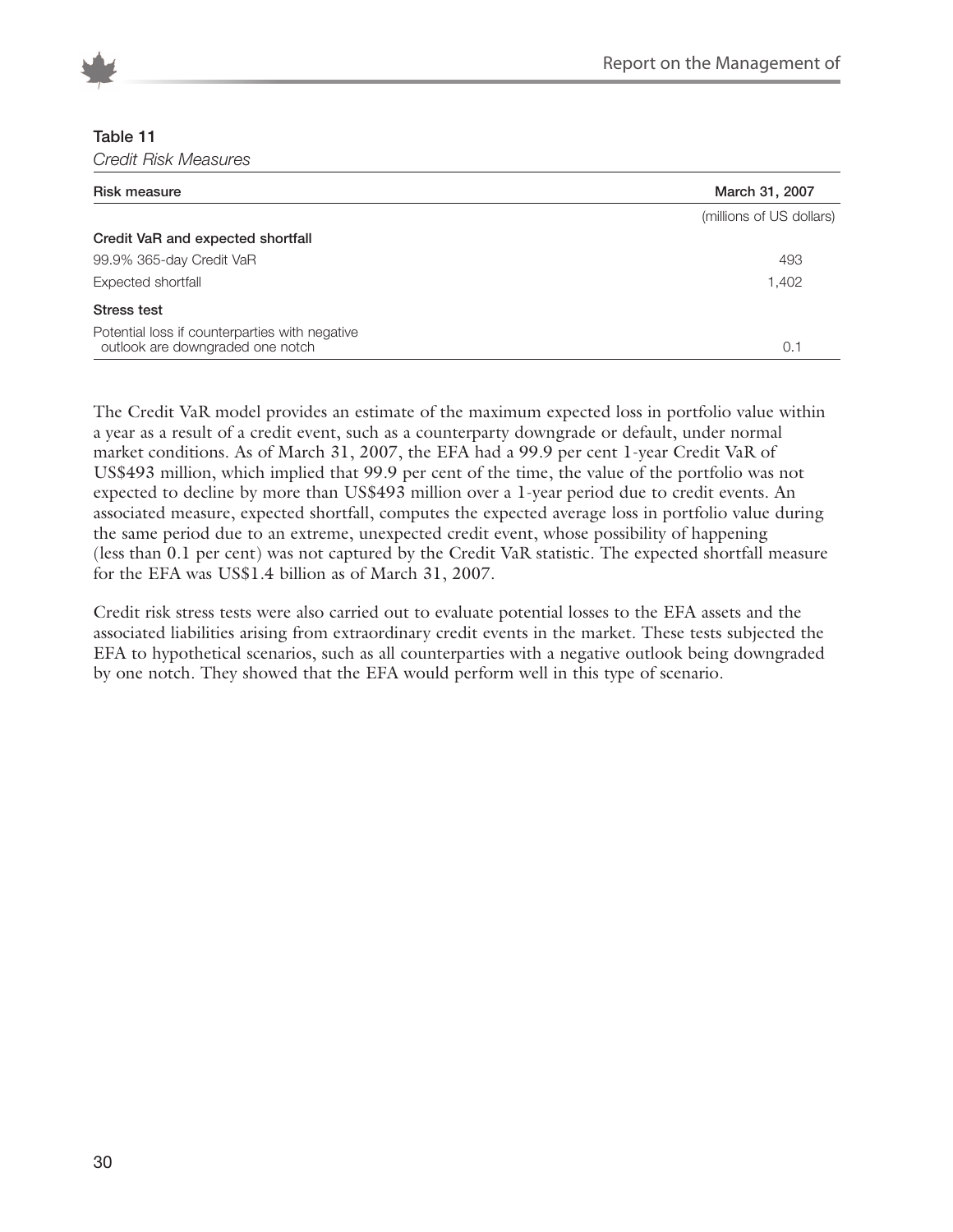

### **Annex 1: Statement of Investment Policy**

### **1. Purpose of Policy**

This document sets out the policy, approved by the Minister of Finance under the *Currency Act*, governing the acquisition, management and divestiture of assets for the Exchange Fund Account (EFA).

### **2. Purpose of EFA**

The Exchange Fund Account is the principal repository of the Government of Canada's official international reserves. Its purpose is to provide a source of funds, if required, to help promote orderly conditions for the Canadian dollar in the foreign exchange market and to provide foreign currency liquidity for the Government of Canada.

### **3. Governance**

Part II of the *Currency Act* governs the management of the EFA. As amended in 2005, the act requires the Minister of Finance to establish an investment policy for EFA assets. Responsibility for the implementation of approved policy and strategy is delegated to officials of the Department of Finance and the Bank of Canada. Details of the governance framework are provided in the *Treasury Management Governance Framework*.

### **4. No Inconsistent Business or Activity**

This policy prohibits any business or activity that is inconsistent with the investment objectives set forth below or in a manner that is contrary to the *Currency Act*.

### **5. Investment Objective**

There are three investment objectives:

- **Maintain a high standard of liquidity:** Hold reserves in assets that mature or can be sold on very short notice with minimal market impact and therefore loss of value.
- **Preserve capital value:** Minimize risk of loss of market value by holding a diversified portfolio of high quality assets (in terms of credit rating and type of issuer), managing liquid assets and liabilities on a matched basis<sup>7</sup> (in terms of currency and duration), and using appropriate practices to mitigate risks.
- **Optimize return:** Achieve the highest possible level of return, while respecting the liquidity and capital preservation objectives.

 $7$  Liabilities, which fund EFA assets, are managed outside the EFA.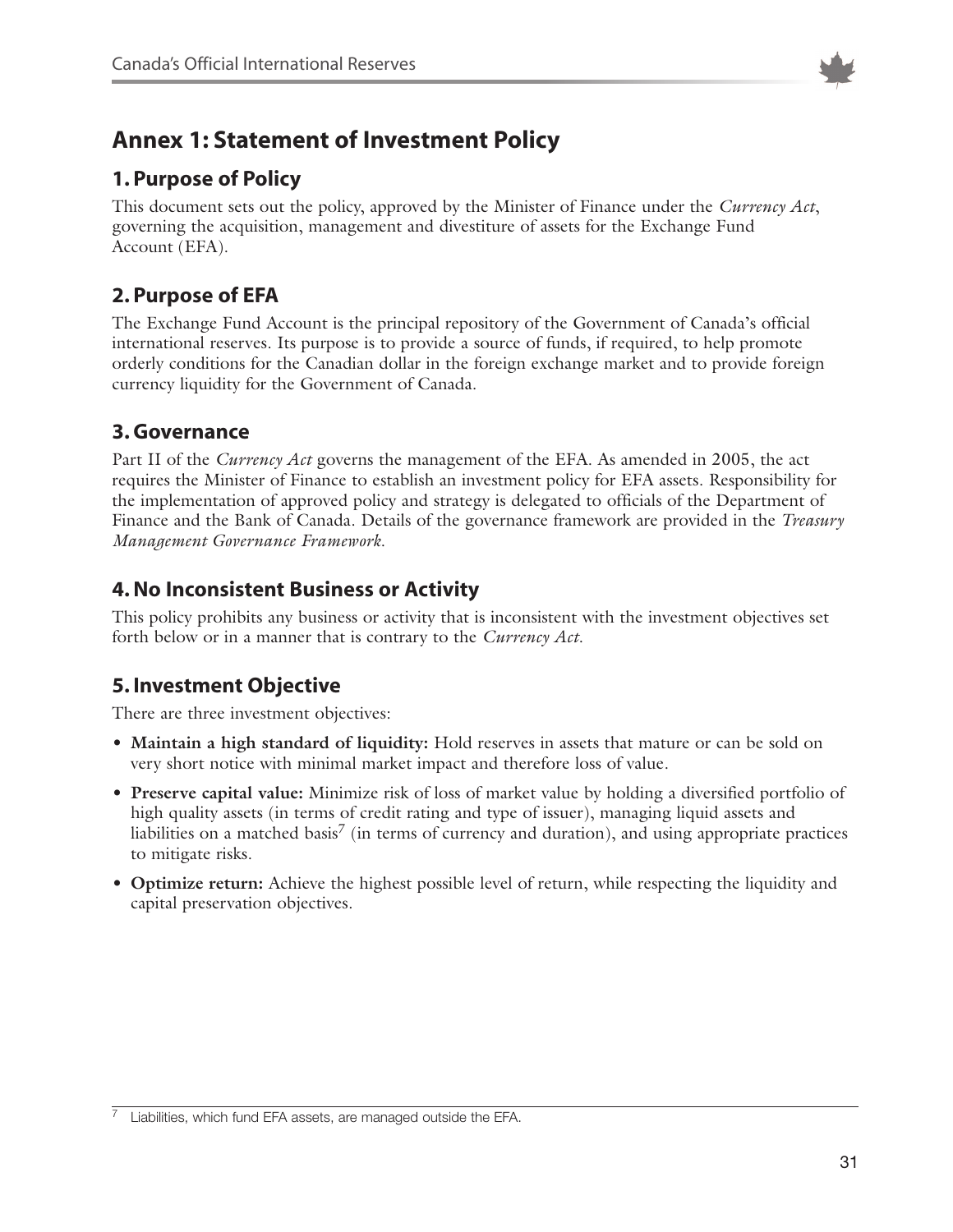

### **6. Investment Policy**

### **6.1 Eligible Asset Classes**

The EFA may hold the following classes of assets: 1) fixed income securities (including bonds, notes, bills and short-term discount notes/commercial paper) issued by sovereigns (including directly guaranteed agencies), central banks, government-supported entities and supranational institutions; 2) deposits with commercial banks, central banks and the Bank for International Settlements; 3) repurchase agreements; 4) commercial paper and certificates of deposit issued by private sector entities; 5) gold; and 6) International Monetary Fund (IMF) special drawing rights. Subject to section 6.9, bonds with embedded options (such as callable bonds) and holdings of securities issued by and deposits with Canadian-domiciled entities (or entities that derive a majority of their revenues from their Canadian operations) are not permitted. All other classes of assets not listed in this policy are prohibited.

### **6.2 Eligible Investment Ratings**

Eligibility for investment in the EFA is based on external credit ratings. To be eligible for investment, an entity must have a credit rating in the top seven categories from at least two of the four main rating agencies: Moody's Investors Service, Standard & Poor's, Fitch Ratings and Dominion Bond Rating Service. When there are two or more ratings for an entity, the rating of the second highest rating agency will be used to assess eligibility.<sup>8</sup>

The only allowable unrated investments are the following: a) securities issued by and deposits with central banks and the Bank for International Settlements and b) investments in special drawing rights created by the IMF.

| Ratings agency               | Minimum rating |
|------------------------------|----------------|
| Moody's Investors Service    | A3             |
| Standard & Poor's            | $A-$           |
| <b>Fitch Ratings</b>         | А              |
| Dominion Bond Rating Service | A (low)        |

Notes: The Bank for International Settlements (BIS) and the IMF are deemed to be eligible entities. Rating references elsewhere in this document use the ratings scale of Standard & Poor's.

### **6.3 Credit Exposure Limits**

Exposure limits are based on credit quality for classes of assets, aggregate and individual counterparties.

### **6.3.1 Fixed Income Securities**

Exposure to fixed income securities issued by sovereigns (including directly guaranteed agencies), government-supported entities and supranational institutions are determined by credit rating and by currency of issuance, as shown in the table below.

 $\overline{8}$  However, in cases where two or more ratings are the same, for example, Moody's is AA, S&P is AA, DBRS is AA- and Fitch Ratings is AA-, the EFA rating would be AA (not AA-).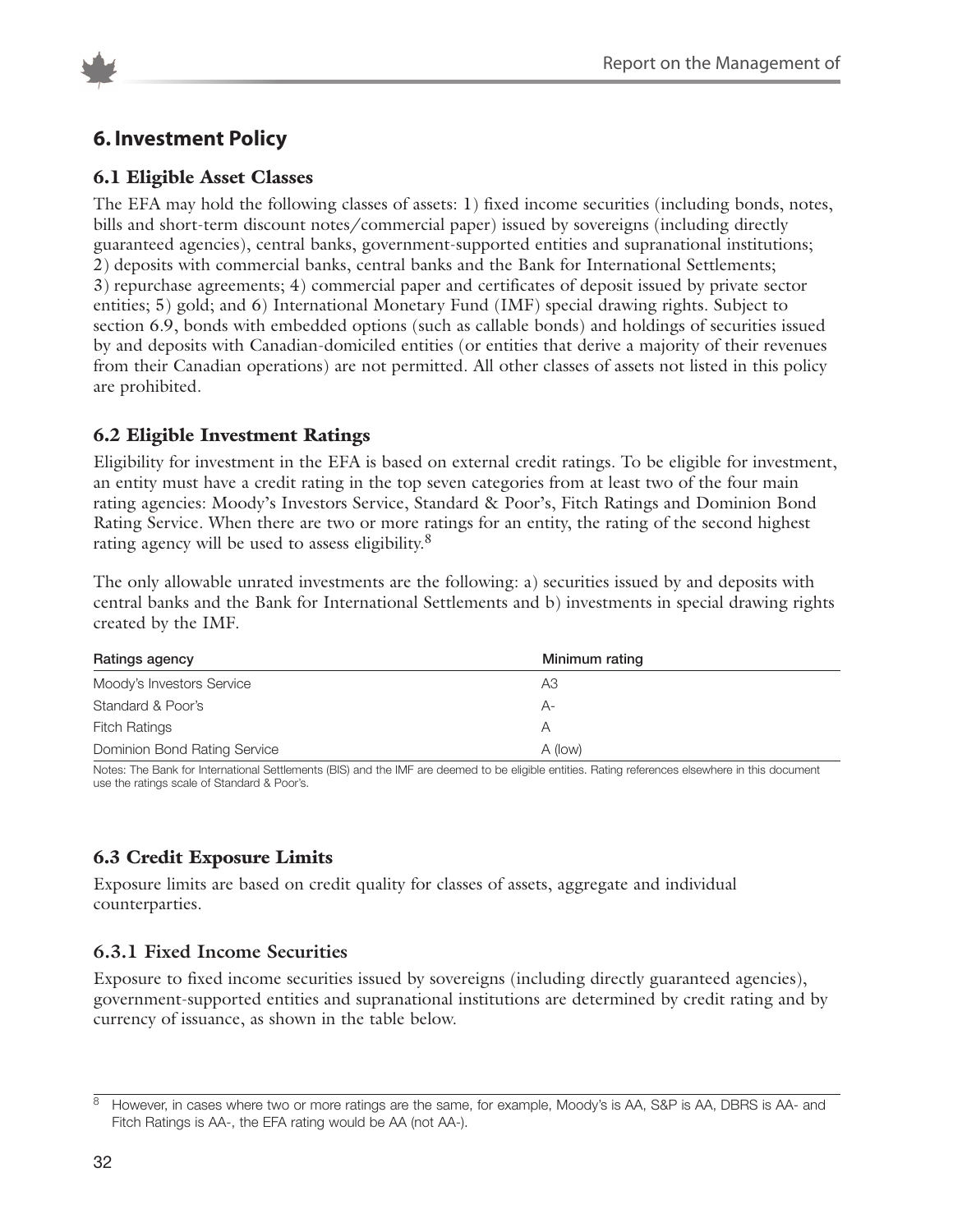

| <b>Issuer</b>                                                                                                                                                                            | Aggregate limits<br>(% of reserves<br>target level) | Individual<br>counterparty limits<br>(% of reserves<br>target level) |
|------------------------------------------------------------------------------------------------------------------------------------------------------------------------------------------|-----------------------------------------------------|----------------------------------------------------------------------|
| AAA sovereigns in domestic currency<br>(including directly quaranteed agencies)                                                                                                          | Unlimited                                           | Unlimited                                                            |
| AAA sovereigns in foreign currency (including<br>directly guaranteed agencies) and AA- to AA+<br>sovereigns in domestic and foreign currency<br>(including directly quaranteed agencies) | 25                                                  | 10                                                                   |
| A- to A+ sovereigns (including directly guaranteed agencies)                                                                                                                             | 2                                                   | See below <sup>1</sup>                                               |
| Government-supported entities (senior unsecured obligations)                                                                                                                             | 15                                                  | 3                                                                    |
| Supranationals (excluding Bank for International Settlements)                                                                                                                            | 25                                                  | 10                                                                   |

Note: All amounts are expressed in par values.

#### <sup>1</sup> *Individual exposure limits for single-A sovereigns (including directly guaranteed agencies) are as follows:*

| Credit<br>rating | Total<br>exposure | Of which<br>home currency | Of which<br>foreign currency |
|------------------|-------------------|---------------------------|------------------------------|
|                  |                   | (millions of US dollars)  |                              |
| $A+$             | 500               | 500                       | 50                           |
| A                | 250               | 250                       | 25                           |
| $A-$             | 100               | 100                       | 10                           |

Note: All amounts are expressed in par values.

### **6.3.2 Deposits and Other Short-Term Securities**

Aggregate and individual exposure limits exist for deposits and other eligible securities. A maximum of 10 per cent of the reserves target level (based on par values) may be invested in deposits and securities of the Bank for International Settlements. Aggregate limits of US\$1.5 billion and US\$1 billion (based on par values), respectively, are imposed on commercial bank deposits and commercial paper/certificates of deposit issued by private sector entities.

Individual exposure limits to private sector entities in the form of forwards, deposits, commercial paper and certificates of deposit, together with swaps used for funding purposes, are determined by credit rating, as shown in the following table. These limits are cumulative across all lines of business and represent the mark-to-market value for swaps and forwards and the par-value exposure for deposits, commercial paper and certificates of deposit. Total exposure to private sector entities may not exceed 25 per cent of the reserves target level, with a maximum of 2 per cent of the reserves target level for private sector entities rated A+ to A-.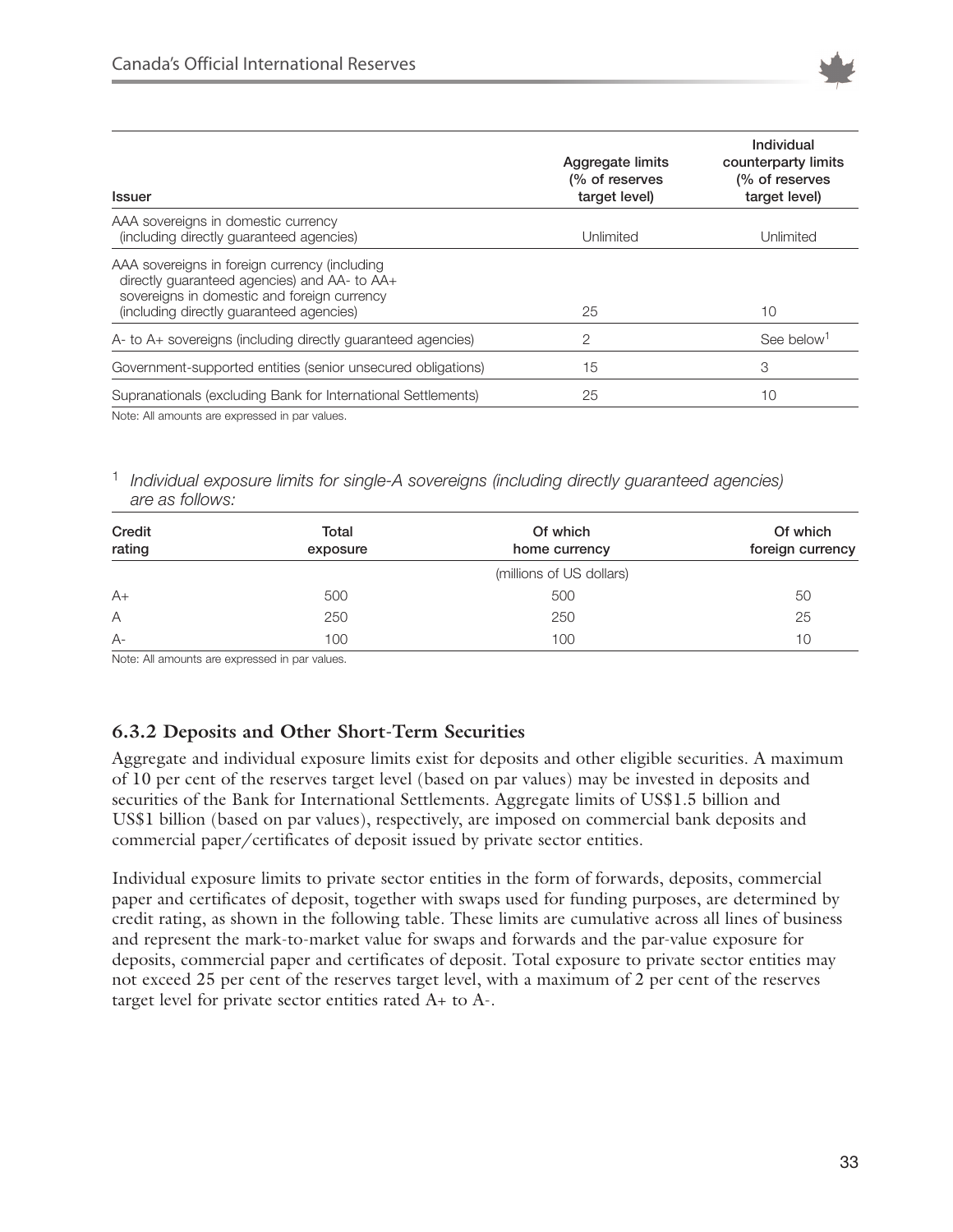



| riotaal oxpoodi'o iliriito by oroalt ratirig or privato oootor oodritorpartioonodoro |     |     |     |                          |    |    |    |
|--------------------------------------------------------------------------------------|-----|-----|-----|--------------------------|----|----|----|
|                                                                                      | AAA | AA+ | AA  | AA-                      | A+ |    | А- |
|                                                                                      |     |     |     | (millions of US dollars) |    |    |    |
| Individual exposure                                                                  | 300 | 200 | 150 | 100                      | 50 | 25 | 10 |
|                                                                                      |     |     |     |                          |    |    |    |

*Actual exposure limits by credit rating of private sector counterparties/issuers*<sup>1</sup>

<sup>1</sup> Represents par value for deposits, commercial paper and certificates of deposit and mark-to-market value for swaps and forwards.

### **6.4 Structure of EFA Holdings**

Investments will be held in either a Liquidity Tier or an Investment Tier. Only highly liquid US-dollar-denominated securities are eligible for investment in the Liquidity Tier: 1) sovereign (including directly guaranteed agencies) and supranational securities; 2) US government-supported entity securities; 3) US and European government-supported entity discount notes and commercial paper; 4) callable Bank for International Settlement deposits and medium-term investments; 5) overnight commercial bank deposits; 6) commercial paper and certificates of deposit issued by private sector entities; and 7) overnight repurchase agreements.

### **6.5 Eligible Currencies**

The Exchange Fund Account may hold US dollars, euros, Japanese yen and IMF special drawing rights. The minimum floor for US-dollar-denominated securities is US\$12 billion on a market-value basis.

### **6.6 Terms of Investments**

The maximum term to maturity of EFA assets is based on type of instrument, credit rating and currency of issuance, as shown in the following table.

| Instrument                                             | Maximum term to maturity                                         |
|--------------------------------------------------------|------------------------------------------------------------------|
| Marketable securities from issuers rated AA- or better | 10.5 years                                                       |
| Investments from issuers rated A+ or lower             | 5 years if the investment is denominated<br>in domestic currency |
|                                                        | year if the investment is denominated<br>in foreign currency     |
| Commercial paper and certificates of deposit           | year                                                             |
| Commercial bank deposits and repurchase agreements     | 3 months                                                         |

### **6.7 Permitted Activities**

EFA officials may acquire or borrow assets to be held in the EFA and sell or lend those assets. Short sales are prohibited.

### **6.8 Use of Derivatives**

EFA officials may use derivatives to mitigate risk and reduce costs. Derivatives shall not be used to establish speculative or leveraged positions.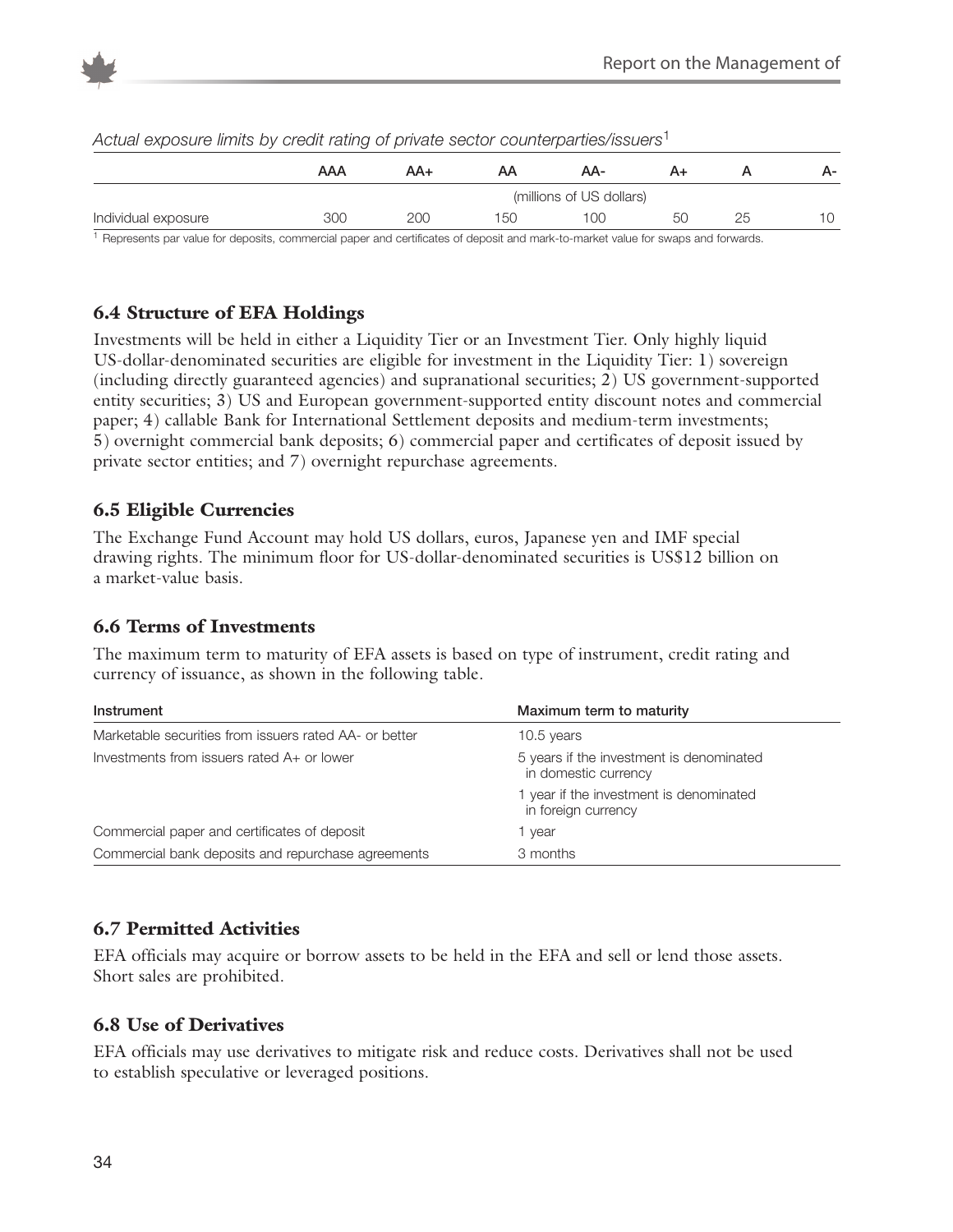

### **6.9 Securities Lending and Repurchase Agreements**

EFA officials may lend or borrow securities held in the EFA through a securities-lending program or repurchase agreements to enhance portfolio returns, provided it does not compromise liquidity or engender material exposure to loss. Officials are responsible for appointing and supervising agents, determining eligible collateral and setting collateral margins. Eligible collateral may include, but is not limited to, bonds with embedded options. Officials have the authority to either manage themselves or delegate to an agent the authority to select borrowers, negotiate terms to maturity and rates, and invest cash or securities collateral.

### **6.10 Exceptions**

In exceptional circumstances such as a ratings downgrade or an event of default, the EFA may hold assets (acquired either through direct investment or by taking possession of collateral following an event of default) that do not otherwise meet the criteria for eligible asset classes and/or breach the credit exposure limits, provided that timely efforts are made to divest the EFA of those assets or otherwise bring any such exceptional holdings into compliance.

### **7. Performance Assessment and Risk Management**

Officials are responsible for measuring, monitoring and reporting on the performance and risk exposures of the EFA and tracking these positions against appropriate indices. Performance and risk exposures will be reported on a timely and regular basis to a risk committee that has the capacity to provide an independent view of operations, to a management committee, and to senior management from the Department of Finance and the Bank of Canada, the Minister of Finance and Parliament. Measures should be consistent with leading practices in the private sector and provide information on the returns on EFA assets, the cost of associated liabilities and financial risks. Detailed information on the Government's risk management policies is provided in the *Government of Canada Treasury Risk Management Framework*.

### **8. Review**

The *Statement of Investment Policy* will be reviewed annually and updated as required. Investment programs and practices should be subject to periodic external review to ensure that they contribute effectively to the achievement of EFA objectives.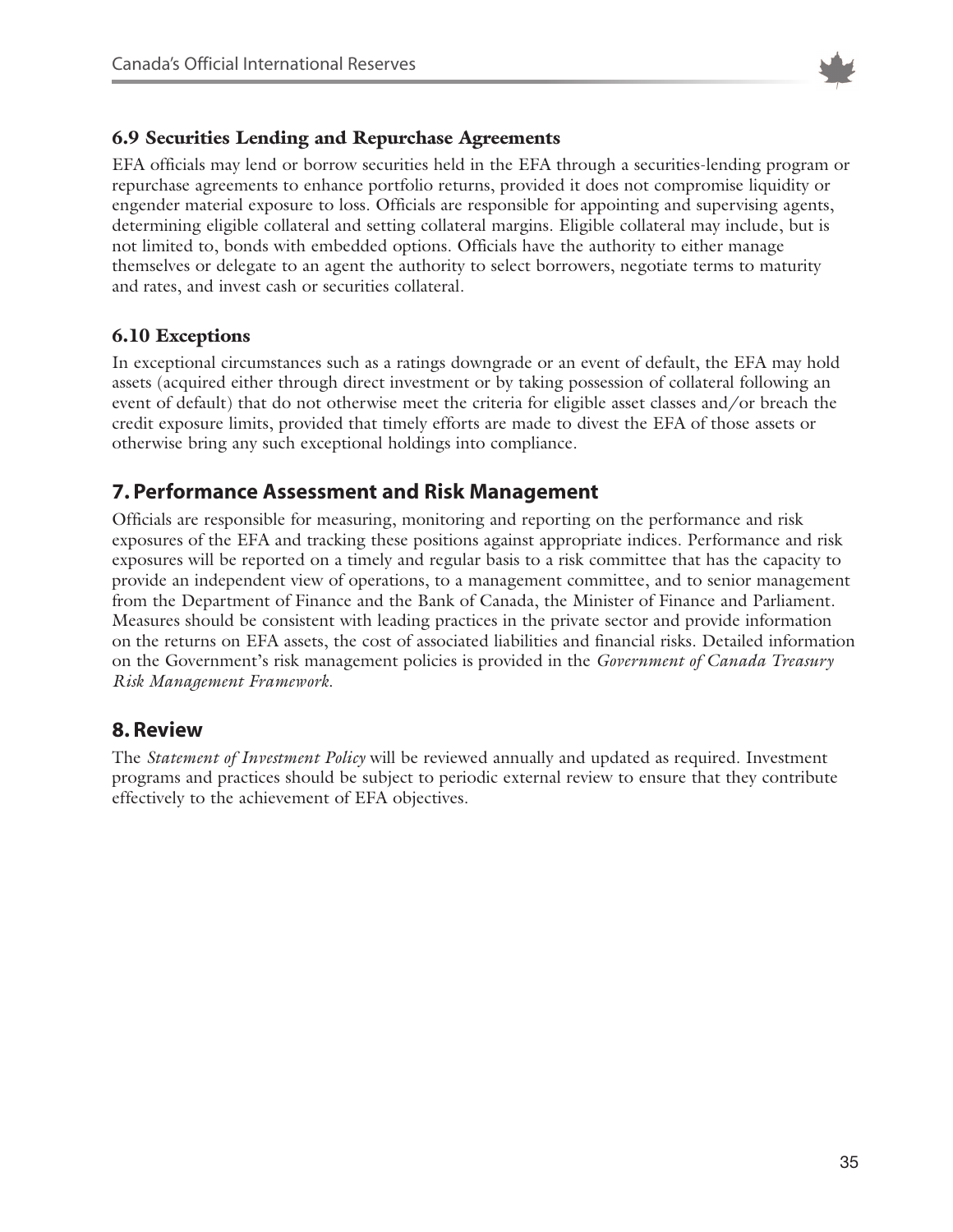

### **Annex 2: Official Intervention**

Intervention in the foreign exchange market for the Canadian dollar might be considered if there were signs of a serious near-term market breakdown (e.g. extreme price volatility with both buyers and sellers increasingly unwilling to transact), indicating a severe lack of liquidity in the Canadian-dollar market. It might also be considered if extreme currency movements seriously threatened the conditions that support sustainable long-term growth of the Canadian economy. The goal would be to help stabilize the currency and to signal a commitment to back up the intervention with further policy actions, as necessary.

Since September 1998 the Bank of Canada, acting as agent for the Government, has not undertaken any foreign exchange market intervention in the form of either purchases or sales of US dollars versus the Canadian dollar.<sup>9</sup>

#### **Table 12**

*Official Intervention*

|            | 2002 | 2003 | 2004                     | January 1, 2005 to<br>March 31, 2006 | March 31, 2006 to<br>March 31, 2007 |
|------------|------|------|--------------------------|--------------------------------------|-------------------------------------|
|            |      |      |                          | (millions of US dollars)             |                                     |
| Purchases  |      |      |                          |                                      |                                     |
| Sales      |      |      | $\overline{\phantom{m}}$ |                                      | –                                   |
| <b>Net</b> |      |      |                          | $\overline{\phantom{m}}$             |                                     |

<sup>9</sup> Official intervention is separate from net purchases of foreign currency for government foreign exchange requirements and for additions to reserves.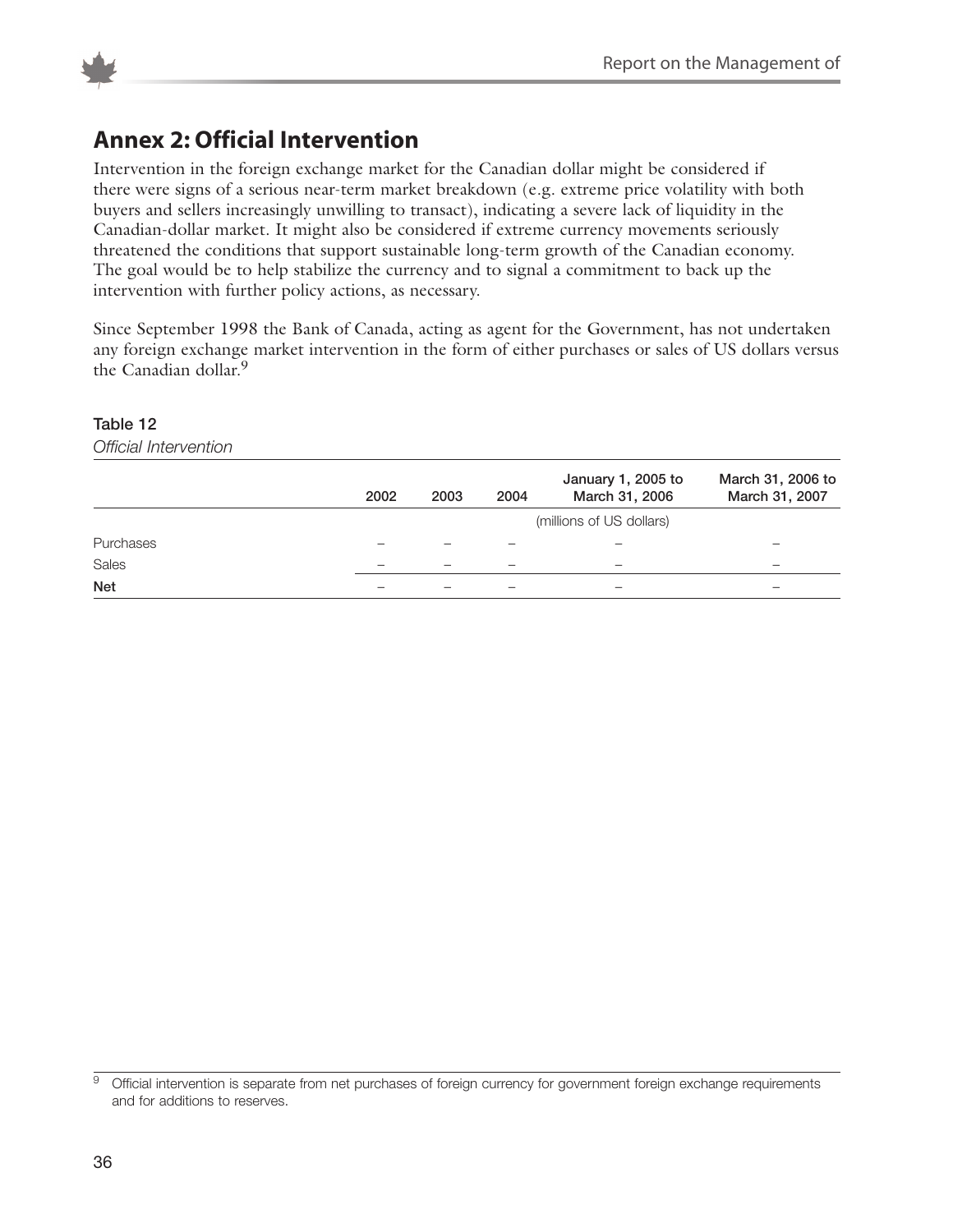| ام<br>ح<br>Ι                    |
|---------------------------------|
| $\frac{1}{3}$<br>i              |
|                                 |
| ני<br>י<br><b>Sycher</b>        |
| $\ddot{\cdot}$<br>Annex 3.<br>ı |

Month-to-Month Changes *Month-to-Month Changes*

|               |                                                             |          |                   |                                           | Reserve                                |        |                                      |                                                   | Gains<br>and               |                                         | Foreign                     |                        |                                                                                                                                          |                          |                                    |
|---------------|-------------------------------------------------------------|----------|-------------------|-------------------------------------------|----------------------------------------|--------|--------------------------------------|---------------------------------------------------|----------------------------|-----------------------------------------|-----------------------------|------------------------|------------------------------------------------------------------------------------------------------------------------------------------|--------------------------|------------------------------------|
| Month-<br>end | Securities                                                  | Deposits | Gold <sup>1</sup> | drawing<br>Special<br>rights <sup>2</sup> | position<br>in the<br>$\mathsf{IMF}^3$ | Total  | monthly<br>change<br>Total           | management<br>operations <sup>4</sup><br>Reserves | on gold<br>losses<br>sales | investments <sup>5</sup><br>Return<br>δ | currency<br>charges<br>debt | Revaluation<br>effects | government<br>operations <sup>6</sup><br>Net                                                                                             | intervention<br>Official | transactions <sup>7</sup><br>Other |
|               |                                                             |          |                   |                                           |                                        |        |                                      | (market value in millions of US dollars)          |                            |                                         |                             |                        |                                                                                                                                          |                          |                                    |
| March<br>2006 | 28,420                                                      | 5,596    | 63                | 917                                       | 038<br>$\overline{ }$                  | 36,034 | $-215$                               | 1,710                                             | O                          | 523                                     | $-1,326$                    | $-1,122$               | O                                                                                                                                        | O                        | O                                  |
|               |                                                             |          |                   |                                           |                                        |        |                                      |                                                   |                            |                                         |                             |                        |                                                                                                                                          |                          |                                    |
| 2006-07       |                                                             |          |                   |                                           |                                        |        |                                      |                                                   |                            |                                         |                             |                        |                                                                                                                                          |                          |                                    |
| April         | 29,606                                                      | 4,051    | P2                | 931                                       | 058                                    | 35,716 | $\frac{318}{2}$                      | -872                                              | O                          | 29                                      | $-85$                       | 610                    |                                                                                                                                          | C                        | O                                  |
| Vay           | 29,601                                                      | 3,960    |                   | 949                                       | 103                                    | 35,684 | -32                                  | -354                                              | O                          | 125                                     | -70                         | 267                    | ◯                                                                                                                                        | ◯                        | O                                  |
| June          | 30,230                                                      | 3,584    | 67                | 939                                       | 092                                    | 35,912 | 228                                  | 631                                               | O                          | 22                                      | 375                         | $-49$                  | C                                                                                                                                        | O                        | π                                  |
| $\leq$        | 30,514                                                      | 3,770    | 69                | 942                                       | 096                                    | 36,391 | 479                                  | 372                                               | O                          | 250                                     | $-135$                      | ထို                    | C                                                                                                                                        | C                        | O                                  |
| August        | 29,989                                                      | 3,748    | 89                | 949                                       | 099                                    | 35,853 | 538                                  | -804                                              | O                          | 270                                     | $-47$                       | 42                     | C                                                                                                                                        | C                        | O                                  |
| September     | 29,161                                                      | 4,760    | 65                | 941                                       | 090                                    | 36,017 | 164                                  | 272                                               | O                          | 151                                     | $-72$                       | $-187$                 | C                                                                                                                                        | C                        | $\circ$                            |
| October       | 29,712                                                      | 3,976    | 88                | 944                                       | 945                                    | 35,643 | $-374$                               | -452                                              | O                          | 107                                     | $-150$                      | 121                    | O                                                                                                                                        | O                        | O                                  |
| November      | 30,284                                                      | 4,291    | 20                | 965                                       | 867                                    | 36,477 | 834                                  | 42                                                | O                          | 193                                     | $\overline{8}$              | 680                    | O                                                                                                                                        | O                        | O                                  |
| December      | 30,197                                                      | 3,001    | 69                | 963                                       | 833                                    | 35,063 | $-1,414$                             | $-974$                                            | $\circ$                    | $-125$                                  | $-229$                      | $-8-$                  | C                                                                                                                                        | C                        |                                    |
| January       | 30,425                                                      | 3,633    |                   | 954                                       | 825                                    | 35,908 | 845                                  | 1,047                                             | O                          | 32                                      | $\frac{1}{2}$               | $-220$                 | C                                                                                                                                        | C                        | 7                                  |
| February      | 31,569                                                      | 2,983    | 72                | 966                                       | 720                                    | 36,310 | 402                                  | $-159$                                            | O                          | 288                                     | $-12$                       | 285                    | O                                                                                                                                        | O                        | O                                  |
| March         | 33,657                                                      | 3,882    | 22                | 976                                       | 722                                    | 39,309 | 2,999                                | 2,882                                             | O                          | 50                                      | $-104$                      | 171                    | O                                                                                                                                        | O                        | O                                  |
| Total $^8$    | n/a                                                         | n/a      | n/a               | n/a                                       | n/a                                    | n/a    | 3,275                                | 1,631                                             | $\circ$                    | 1,392                                   | $-1,373$                    | 1,625                  | O                                                                                                                                        | O                        | ٣                                  |
|               | Gold valuation is based on the London p.m. fix on the last  |          |                   |                                           |                                        |        | business day of the reporting month. |                                                   |                            |                                         |                             |                        |                                                                                                                                          |                          |                                    |
|               | 2 Special drawing right (SDR)-denominated assets are valued |          |                   |                                           |                                        |        |                                      |                                                   |                            |                                         |                             |                        | in US dollars at the SDR rate established by the IMF. A rise in the SDR in terms of the US dollar generates an increase in the US-dollar |                          |                                    |
|               | value of Canada's holdings of SDR-denominated assets.       |          |                   |                                           |                                        |        |                                      |                                                   |                            |                                         |                             |                        |                                                                                                                                          |                          |                                    |

<sup>3</sup> The reserve position in the IMF represents the amount of foreign exchange that Canada is entitled to draw from the IMF on demand for balance of payments purposes. It equals the Canadian quota,<br>less IMF holdings of Cana <sup>3</sup> The reserve position in the IMF represents the amount of foreign exchange that Canada is entitled to draw from the IMF on demand for balance of payments purposes. It equals the Canadian quota, less IMF holdings of Canadian dollars, plus loans to the IMF.

4 Net change in securities and deposits resulting from foreign currency funding activities of the Government. (Issuance of foreign currency liabilities used to acquire assets increases reserves, 4 Net change in securities and deposits resulting from foreign currency funding activities of the Government. (Issuance of foreign currency liabilities used to acquire assets increases reserves, while maturities decrease reserves). while maturities decrease reserves).

<sup>5</sup> Return on investments comprises interest earned on investments and changes in the market value of securities resulting from changes in interest rates. Return on investments comprises interest earned on investments and changes in the market value of securities resulting from changes in interest rates.

<sup>6</sup> Net government operations are the net purchases of foreign currency for government foreign exchange requirements and for additions to reserves. Net government operations are the net purchases of foreign currency for government foreign exchange requirements and for additions to reserves.

7 Related to the securities assumed by the Government of Canada following the privatization of Petro-Canada in July 1991 and the subsequent dissolution of Petro-Canada Limited in 2001. Related to the securities assumed by the Government of Canada following the privatization of Petro-Canada in July 1991 and the subsequent dissolution of Petro-Canada Limited in 2001. <sup>8</sup> Numbers are from the Official International Reserves press release. Numbers are from the Official International Reserves press release.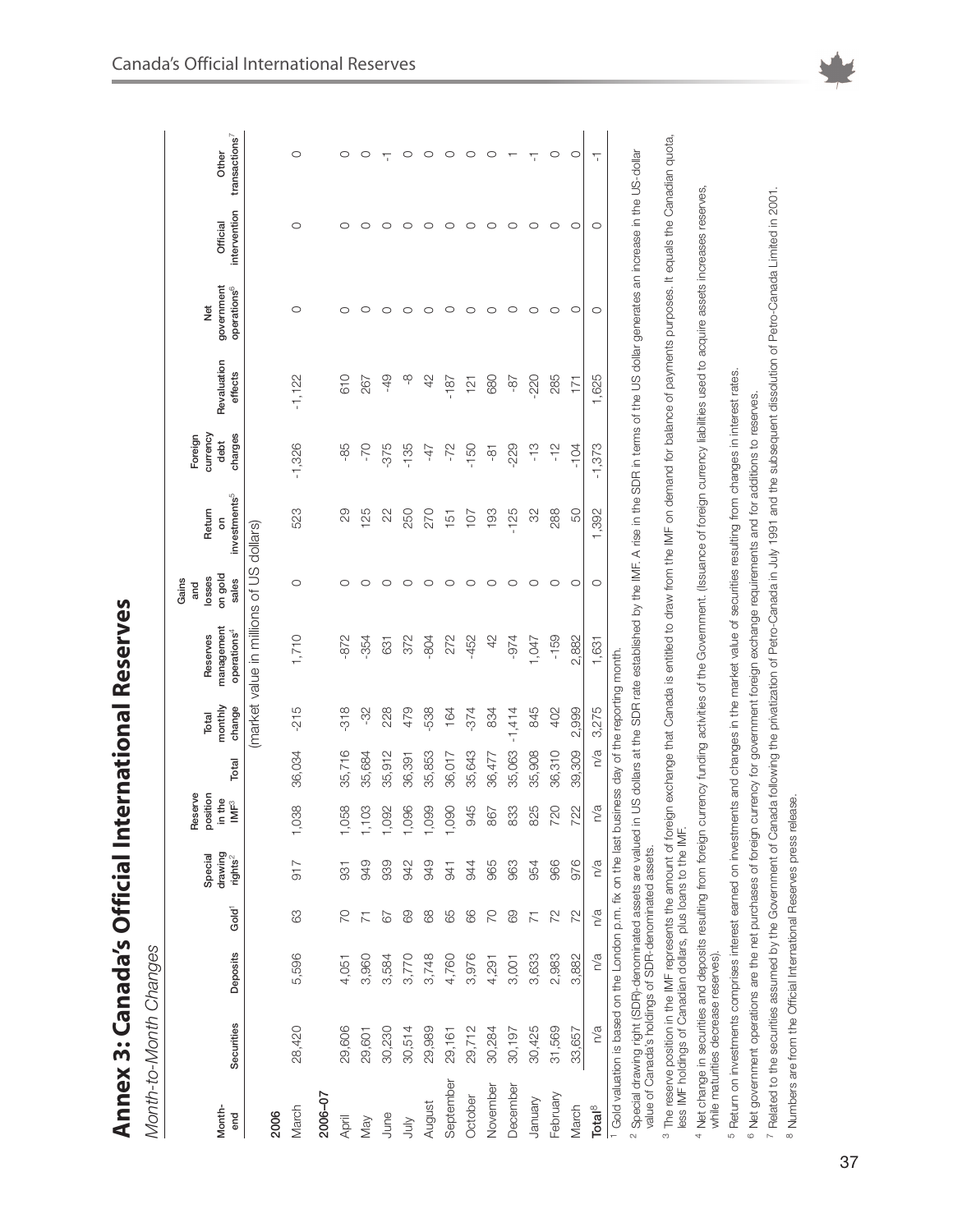



### **Annex 4: List of Agents and Mandataries as Defined by the** *Currency Act*

The *Currency Act* stipulates that this report include a list of the following agents and mandataries appointed by the Minister under subsection  $17.2(3)$  of the act to perform services concerning the EFA.

### **Bank of Canada**

The Bank of Canada, as specified under the *Bank of Canada Act*, is the fiscal agent for the Government of Canada. As part of its fiscal agency responsibilities, the Bank manages the Government's foreign exchange reserves.

### **RBC Dexia Investor Services and State Street Corporation**

RBC Dexia Investor Services and State Street Corporation manage the securities-lending program for the EFA. As the Government's agents and mandataries, they carry out securities lending on behalf of the Government. The program involves loaning a security from the Government to a counterparty, who must eventually return the same security, in order to earn additional return on the portfolio.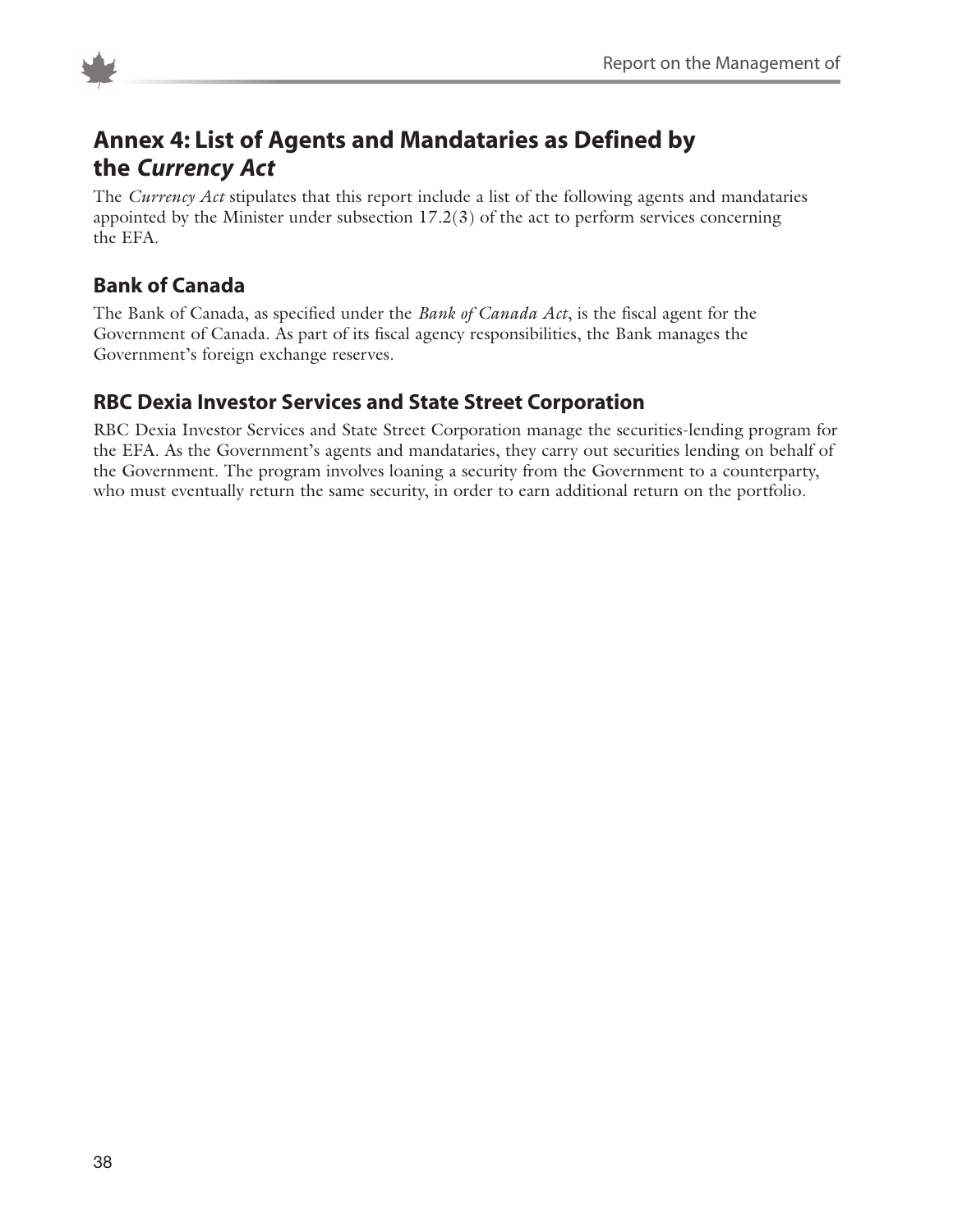

### **Annex 5: Glossary**

**basis point:** One-hundredth of a percentage point (0.01 per cent).

**Canada bill:** Promissory note denominated in US dollars and issued only in book-entry form. Canada bills mature not more than 270 days from their date of issue, and are discount obligations with a minimum order size of US\$1,000,000 and a minimum denomination of US\$1,000. Delivery and payment occur in same-day funds through JP Morgan Chase Bank in New York City. Primary distribution occurs through five dealers: CIBC World Markets, Credit Suisse First Boston LLC, Goldman, Sachs & Co., Lehman Brothers Inc. and RBC Dominion Securities Inc. Rates on Canada bills are posted daily for terms of one to six months. Canada bills are issued for foreign exchange reserve funding purposes only.

**Canada note:** Promissory note usually denominated in US dollars and available in book-entry form. Canada notes are issued in denominations of US\$1,000 and integral multiples thereof. At present the aggregate principal amount outstanding issued under the program is limited to US\$10.0 billion. Notes can be issued for terms of nine months or longer, and can be issued at a fixed or a floating rate. The interest rate or interest rate formula, issue price, stated maturity, redemption or repayment provisions, and any other terms are established by the Government of Canada at the time of issuance of the notes and are indicated in the Pricing Supplement. Delivery and payment occur through the Bank of New York. The notes are offered by the Government through five dealers: Credit Suisse First Boston LLC, Goldman, Sachs & Co., Harris Nesbitt Corporation, Lehman Brothers Inc. and Scotia Capital (USA) Inc. The Government may also sell notes to other dealers or directly to investors. Canada notes are issued for foreign exchange reserve funding purposes only.

**certificate of deposit:** Promissory note issued by a bank. It is a time deposit that restricts holders from withdrawing funds on demand. Although it is still possible to withdraw the money, this action will often incur a penalty.

**commercial paper:** Senior level unsecured short-term debt that is a source of cost-effective short-term financing available to the largest and most creditworthy issuers relative to bank loans.

**cross-currency swap:** An agreement that exchanges one type of obligation for another involving different currencies and the exchange of the principal amounts and interest payments.

**euro medium-term note (EMTN):** Medium-term note issued outside the United States and Canada. Government of Canada EMTNs are sold either by dealers in the dealer group, or by dealers who are not in the dealer group but who are acting as the Government's agent for the particular transaction (called reverse inquiry). EMTNs are sold on a bought-deal basis (i.e. the dealer purchasing EMTNs is responsible for the sale of the notes) and on an intermittent basis. The arranger for the EMTN program is Morgan Stanley. The maturities of EMTNs are not fixed, and can range from short- to long-term. The EMTN program further diversifies the sources of cost-effective funding for the foreign exchange reserves. Notes issued under this program can be denominated in a range of currencies and structured to meet investor demand. EMTNs are issued for foreign exchange reserve funding purposes only.

**global bond:** Syndicated, marketable debt instrument issued in a foreign currency with a fixed interest rate. The majority of global bonds issued by Canada are denominated in US dollars. Global bonds are issued for foreign exchange reserve funding purposes only.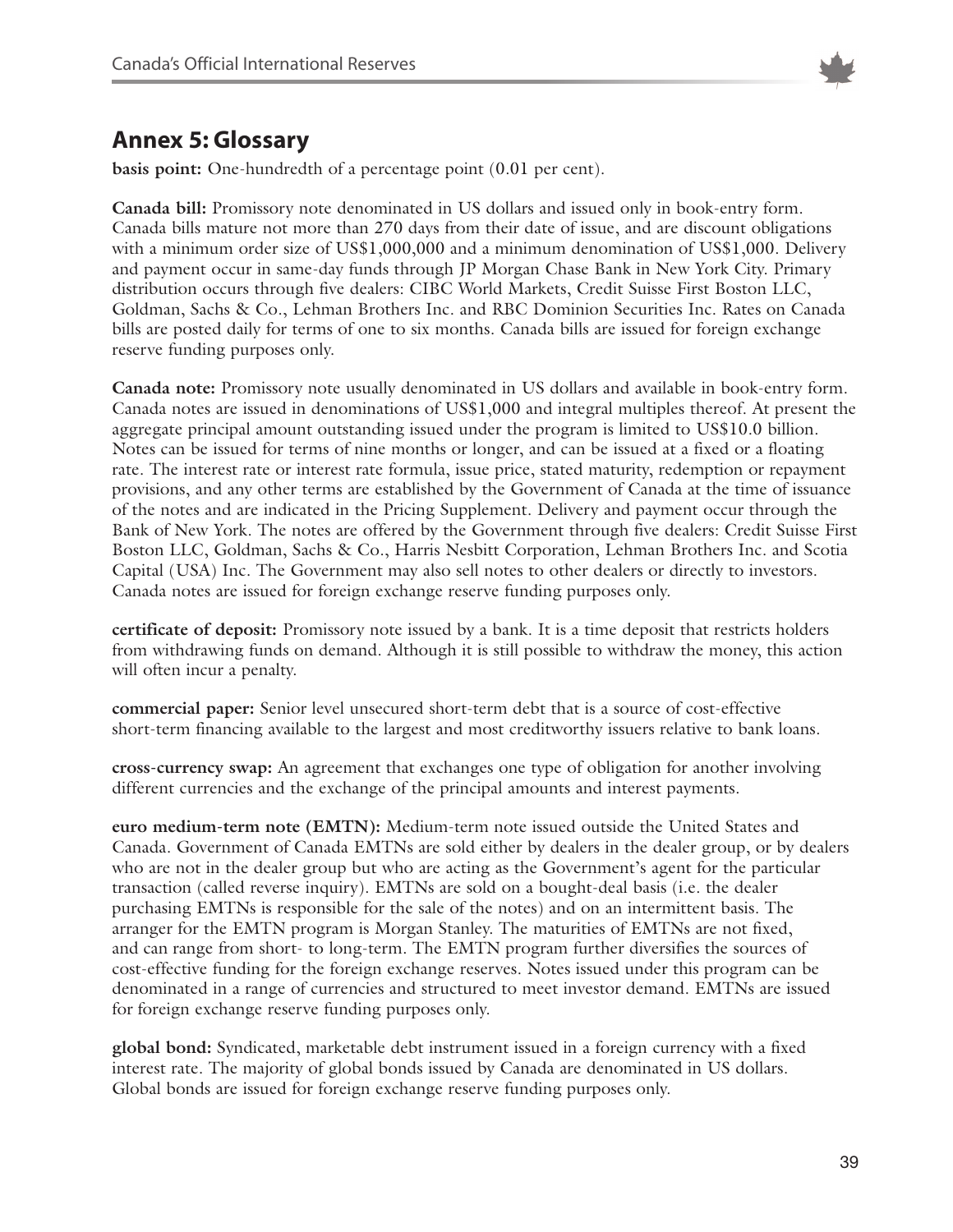

**repo; repurchase agreement:** Repos are transactions in which one party sells securities to another while agreeing to repurchase those same securities at a pre-specified price on a predetermined future date. These transactions are similar to secured loans where the lender receives securities as collateral for protection against default risk. The collateral is marked-to-market with appropriate haircuts to protect the Government from market risk in collateral values.

**securities lending:** A loan of a security from one counterparty to another, who must eventually return the same security as repayment. The loan is collateralized by other high quality securities. Securities lending allows a counterparty in possession of a particular security to earn enhanced returns on the security.

**special drawing right (SDR):** An international reserve asset created by the International Monetary Fund (IMF) in 1969 to supplement the existing official reserves of member countries. SDRs are allocated to member countries in proportion to their IMF quotas. The SDR also serves as the unit of account of the IMF and some other international organizations. Its value is based on a basket of international currencies.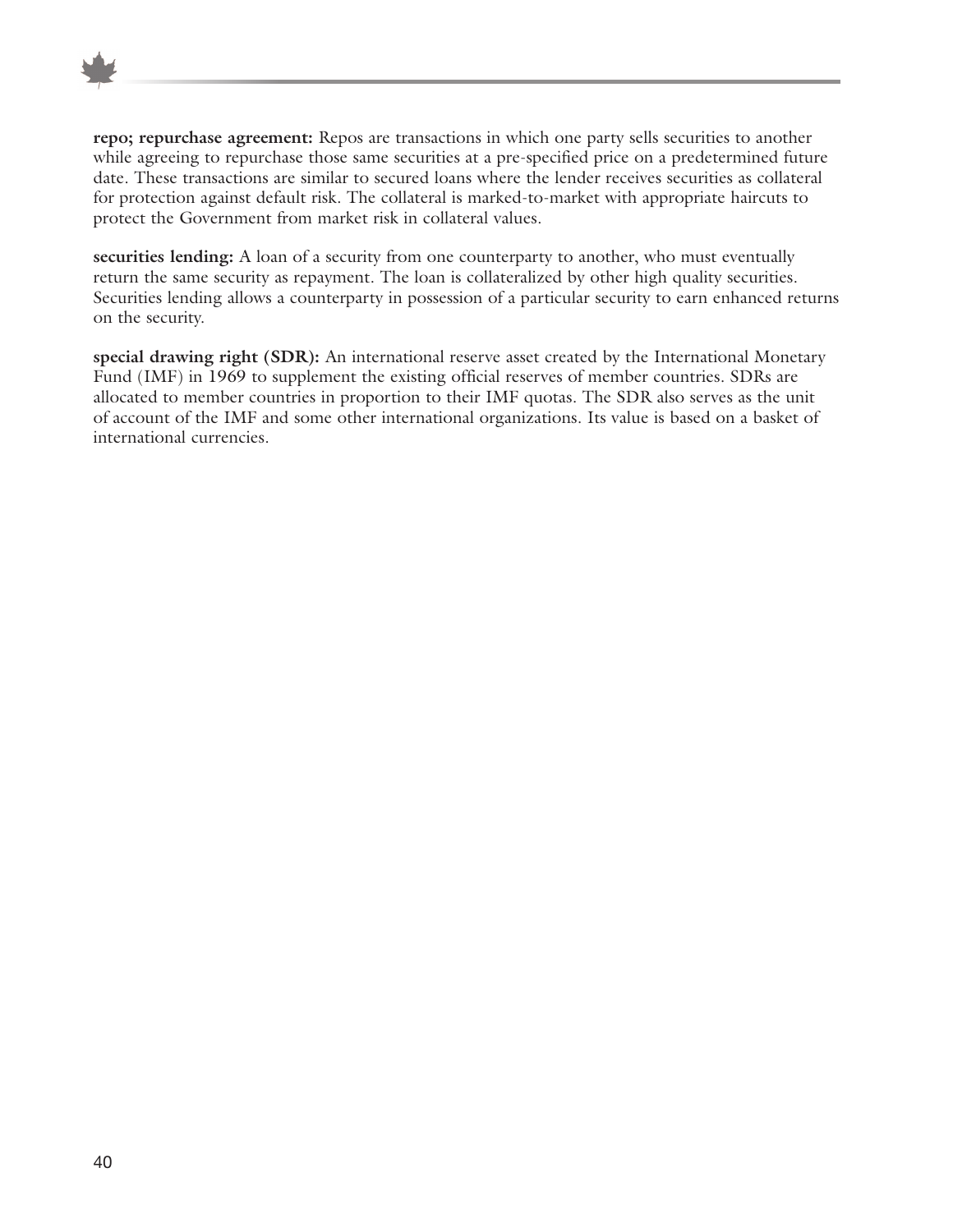

# EXCHANGE FUND ACCOUNT FINANCIAL STATEMENTS 31 MARCH 2007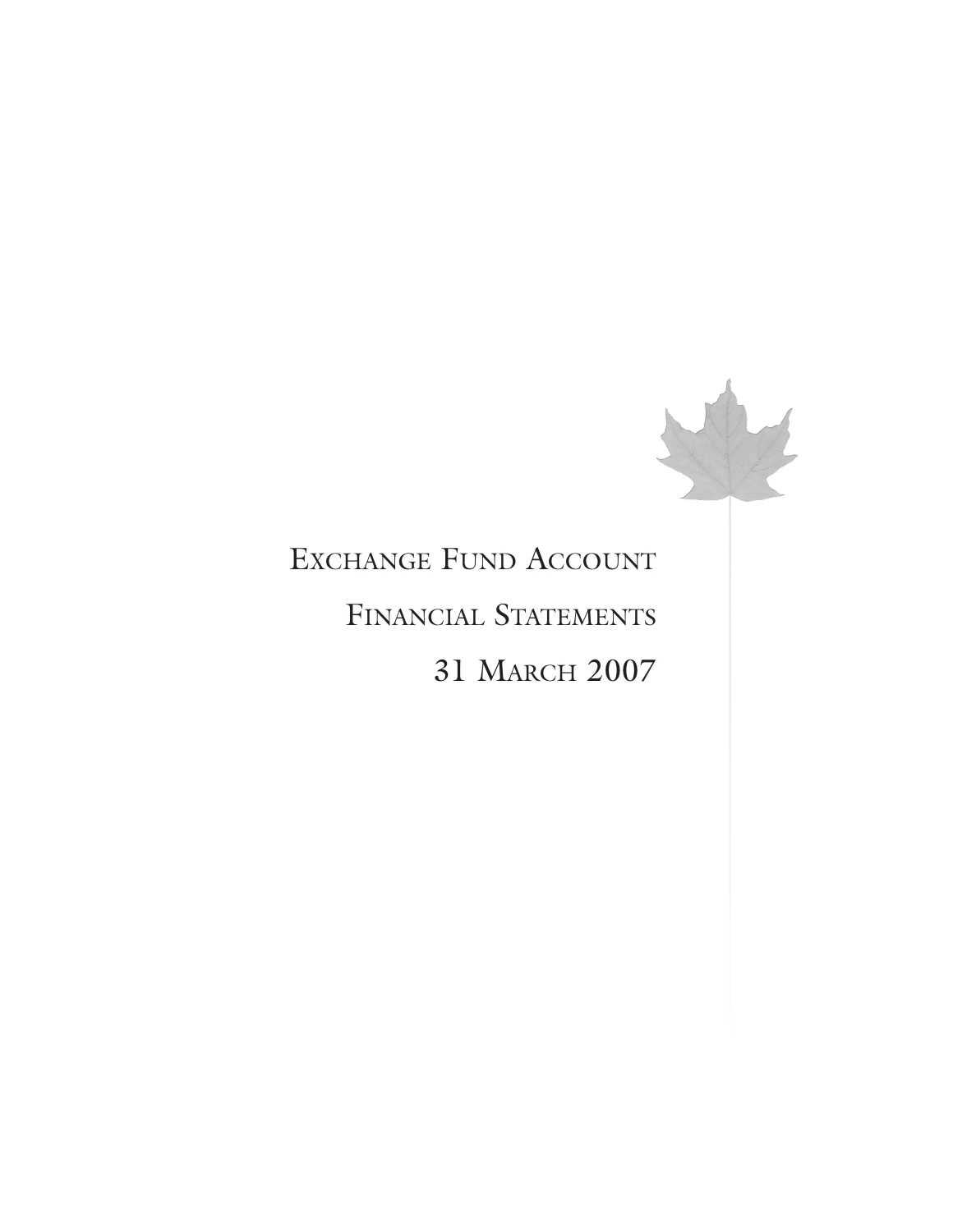

### **Management Responsibility for the Financial Statements**

Responsibility for the financial statements of the Exchange Fund Account (the Account) and all other information presented in this Annual Report rests with the Department of Finance. The operation of the Account is governed by the provisions of Part II of the *Currency Act*. The Bank of Canada administers the Account, as fiscal agent of the Government of Canada.

The financial statements were prepared in accordance with the stated accounting policies set out in Note 2 to the financial statements, which are consistent with those used by the Government of Canada. These policies were applied on a basis consistent with that of the preceding year.

The Department of Finance establishes policies for the Account's transactions and investments, and for related accounting activities. It also ensures that the Account's activities comply with the statutory authority of the *Currency Act*.

The Bank of Canada effects transactions for the Account and maintains records, as required to provide reasonable assurance regarding the reliability of the financial statements. The Bank reports to the Department of Finance on the financial position of the Account and on the results of its operations.

The Auditor General of Canada conducts an independent audit of the financial statements of the Account and reports the results of her audit to the Minister of Finance.

The Annual Report of the Account is tabled in Parliament along with the financial statements, which are also part of the Public Accounts of Canada and are referred to the Standing Committee on Public Accounts for their review.

David A. Dodge  $\left( \begin{array}{ccc} \end{array} \right)$  Rob Wright Governor Deputy Minister

**Sheila Vokey, CA** Chief Accountant Bank of Canada

 $12.2$ 

Bank of Canada Department of Finance

Ottawa, Canada 4 May 2007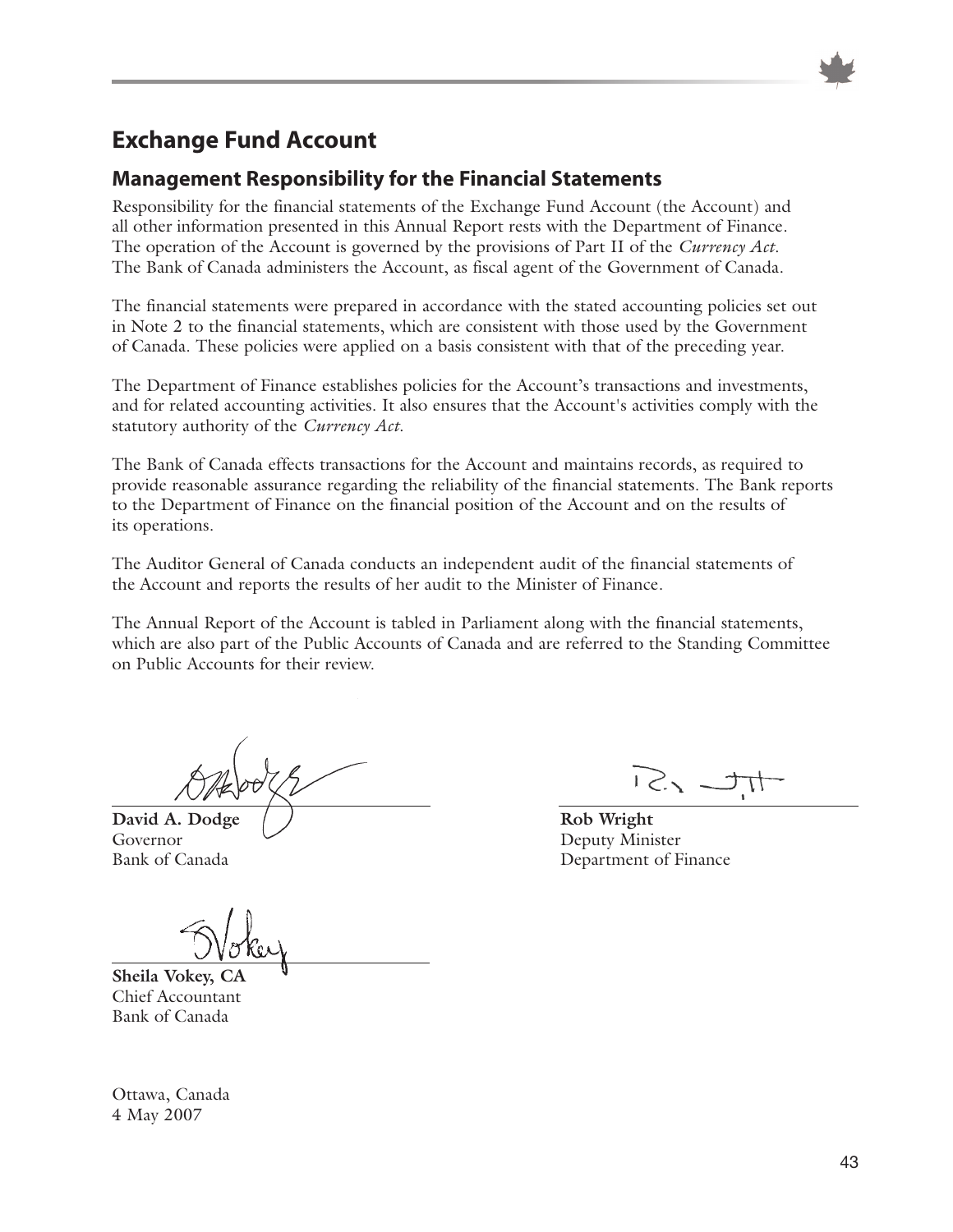

Auditor General of Canada Vérificatrice générale du Canada

## **Auditor's Report**

To the Minister of Finance

I have audited the balance sheet of the Exchange Fund Account as at 31 March 2007 and the statements of revenue and cash flows for the year then ended. These financial statements have been prepared to comply with Sections 20 and 21 of the *Currency Act*. These financial statements are the responsibility of the Account's management. My responsibility is to express an opinion on these financial statements based on my audit.

I conducted my audit in accordance with Canadian generally accepted auditing standards. Those standards require that I plan and perform an audit to obtain reasonable assurance whether the financial statements are free of material misstatement. An audit includes examining, on a test basis, evidence supporting the amounts and disclosures in the financial statements. An audit also includes assessing the accounting principles used and significant estimates made by management, as well as evaluating the overall financial statement presentation.

In my opinion, these financial statements present fairly, in all material respects, the financial position of the Account as at 31 March 2007 and its revenues and its cash flows for the year then ended in accordance with the accounting policies set out in Note 2 to the financial statements.

These financial statements, which have not been, and were not intended to be, prepared in accordance with Canadian generally accepted accounting principles, are solely for the information and use of the Minister of Finance for complying with Sections 20 and 21 of the *Currency Act* as set out in Note 2 to the financial statements. The financial statements are not intended to be and should not be used by anyone other than the specified users or for any other purpose.

Further, in my opinion, the transactions of the Account that have come to my notice during my audit of the financial statements have, in all significant respects, been in accordance with Part II of the *Currency Act*.

Douglas hin

Douglas G. Timmins, CA Assistant Auditor General for the Auditor General of Canada

Ottawa, Canada 4 May 2007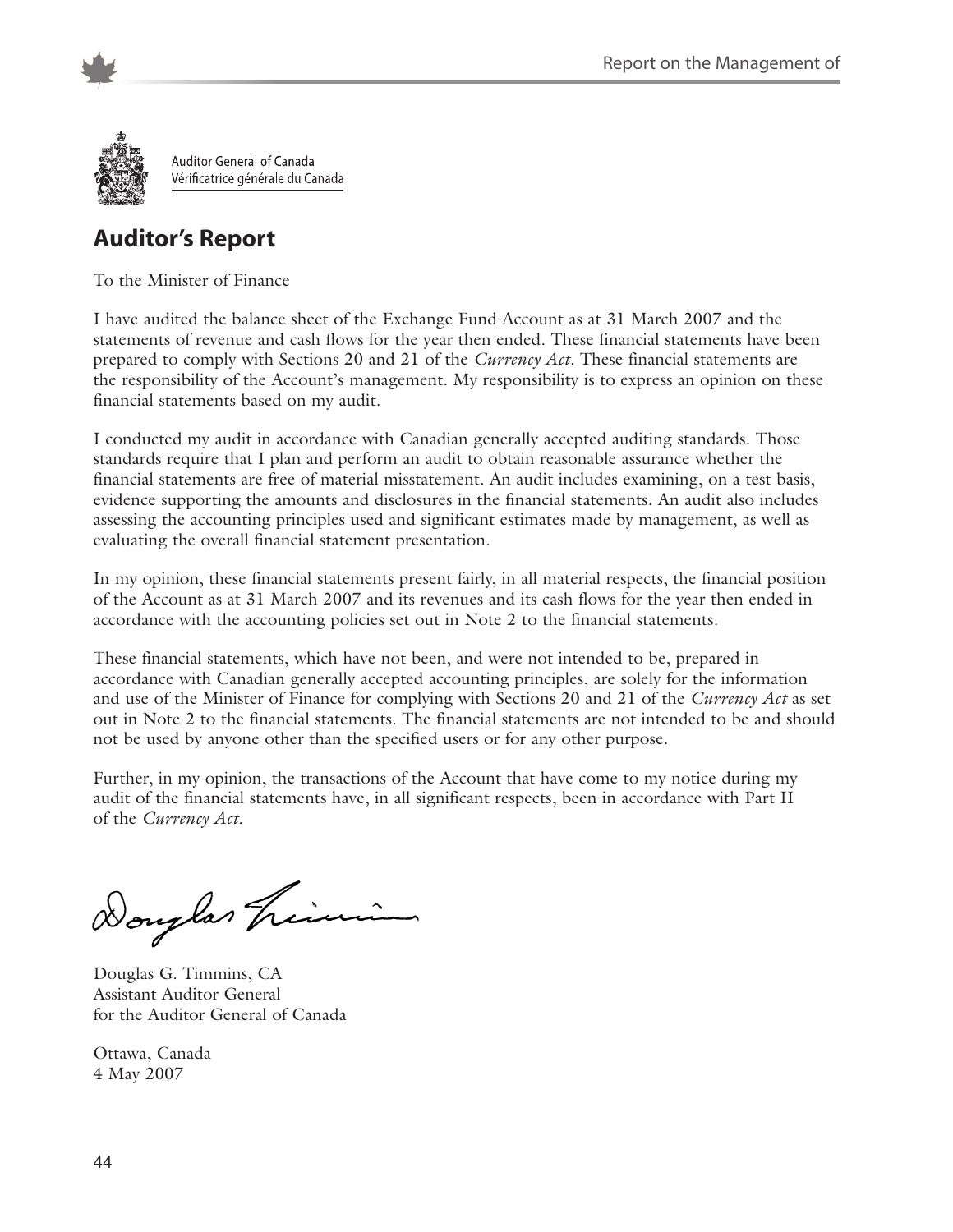

*Balance Sheet as at 31 March* 

|                                                    | 2007   | 2006                           |
|----------------------------------------------------|--------|--------------------------------|
|                                                    |        | (millions of Canadian dollars) |
| Assets                                             |        |                                |
| Cash and short-term deposits (note 3)              | 1,925  | 4,239                          |
| Deposits held under repurchase agreements (note 4) | 2,540  | 2,278                          |
| Marketable securities (note 5)                     | 38,463 | 32,855                         |
|                                                    | 42,928 | 39,372                         |
| Other assets                                       |        |                                |
| Special drawing rights                             | 1,119  | 1,065                          |
| Gold                                               | 7      | 6                              |
| Accrued interest (note 6)                          | 619    | 493                            |
|                                                    | 1,745  | 1,564                          |
|                                                    | 44,673 | 40,936                         |
| Liabilities                                        |        |                                |
| Due to the Consolidated Revenue Fund               |        |                                |
| Advances (note 7)                                  | 42,908 | 39,202                         |
| Net revenue for the year                           | 1,765  | 1,734                          |
|                                                    | 44,673 | 40,936                         |

Approved:

**David A. Dodge**  $\bigcup$  **Rob Wright**<br> **Rob Wright**<br>
Deputy Minis Governor Deputy Minister<br>Bank of Canada Department of F

**Sheila Vokey, CA** Chief Accountant Bank of Canada

 $\sum_{i} \sum_{i}$ 

Department of Finance

(The accompanying notes are an integral part of these financial statements.)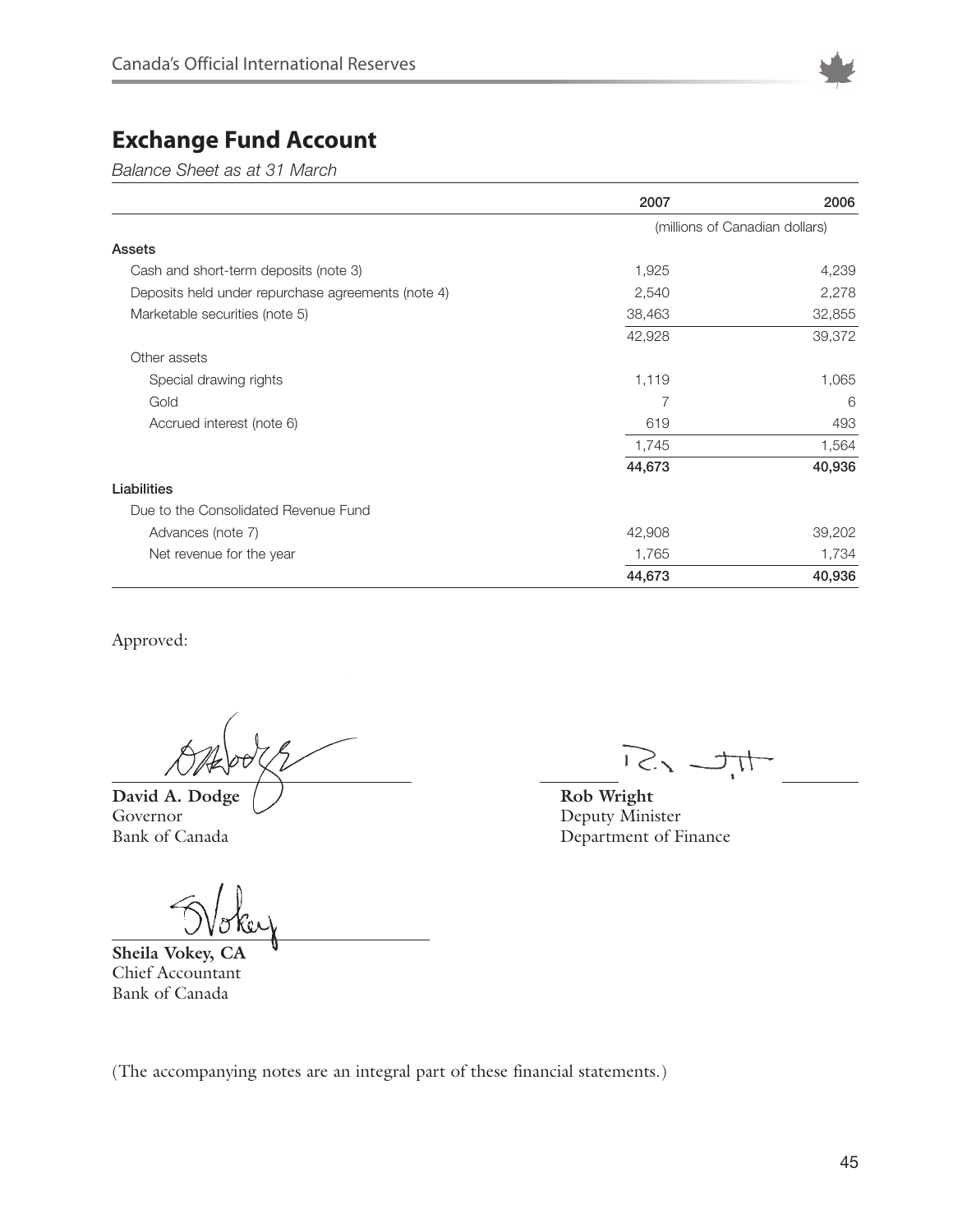

*Statement of Revenue*

*For the year ended 31 March* 

|                                           | 2007<br>$(12$ months) | 2006<br>$(15$ months)          |
|-------------------------------------------|-----------------------|--------------------------------|
|                                           |                       | (millions of Canadian dollars) |
| <b>Revenue from investments</b>           |                       |                                |
| Marketable securities                     | 1,368                 | 1,840                          |
| Cash and short term deposits              | 109                   | 104                            |
| Deposits held under repurchase agreements | 105                   | 46                             |
| Special drawing rights                    | 42                    | 37                             |
|                                           | 1,624                 | 2,027                          |
| Other revenue                             |                       |                                |
| Net gain (loss) on foreign exchange       | 141                   | (293)                          |
| Net revenue for the year                  | 1,765                 | 1,734                          |

(The accompanying notes are an integral part of these financial statements)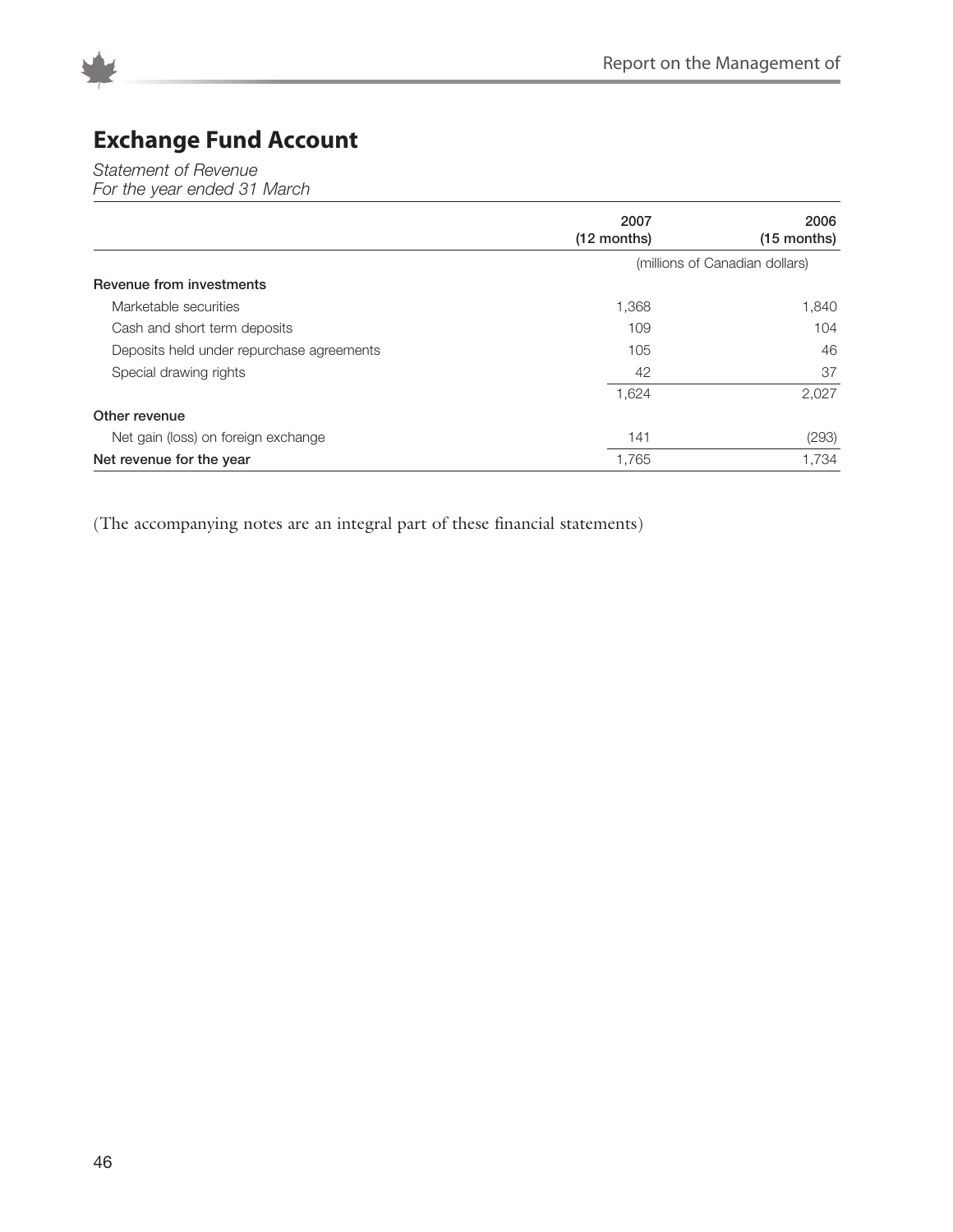

*Statement of Cash flows*

*For the year ended 31 March*

|                                                               | 2007<br>(12 months) | 2006<br>(15 months)            |
|---------------------------------------------------------------|---------------------|--------------------------------|
|                                                               |                     | (millions of Canadian dollars) |
| Cash flows from operating activities                          |                     |                                |
| Interest received                                             |                     |                                |
| Marketable securities                                         | 995                 | 1,476                          |
| Securities lending activities                                 | 3                   | 8                              |
| Short term deposits                                           | 100                 | 85                             |
| Deposits held under repurchase agreements                     | 102                 | 37                             |
| Other                                                         | 15                  | 10                             |
| Purchase of marketable securities                             | (60, 028)           | (63,093)                       |
| Proceeds from the sale or maturity of marketable securities   | 55,937              | 59,688                         |
| Increase in foreign currencies                                | 459                 | 3,407                          |
| Decrease in foreign currencies                                | (1, 563)            | (2, 777)                       |
| Cash used in operating activities                             | (3,980)             | (1, 159)                       |
| Cash flows from financing activities                          |                     |                                |
| Increase in advances                                          | 19,418              | 31,255                         |
| Repayment of advances                                         | (17, 400)           | (26, 131)                      |
| Cash provided by financing activities                         | 2,018               | 5,124                          |
| Effects of exchange rate changes on cash and cash equivalents | (90)                | (116)                          |
| Increase (decrease) in cash and cash equivalents              | (2,052)             | 3,849                          |
| Cash and cash equivalents                                     |                     |                                |
| Balance, beginning of year                                    | 6,517               | 2,668                          |
| Balance, end of year                                          | 4,465               | 6,517                          |
| Represented by                                                |                     |                                |
| Cash and short term deposits                                  | 1,925               | 4,239                          |
| Deposits held under repurchase agreements                     | 2,540               | 2,278                          |
|                                                               | 4,465               | 6,517                          |

(The accompanying notes are an integral part of these financial statements)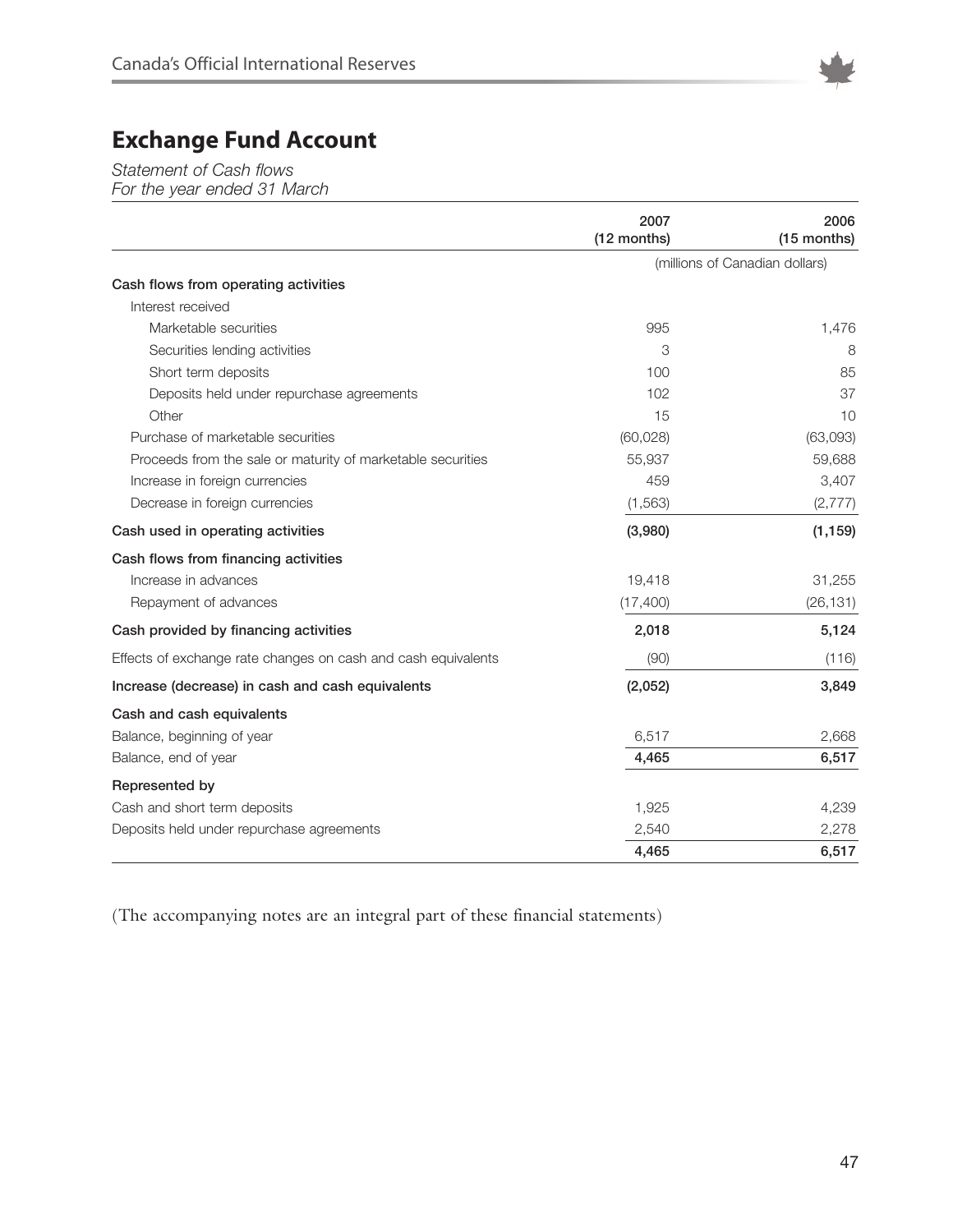

### **Notes to the financial statements For the year ended 31 March 2007**

(Amounts in the notes to the financial statements are in millions of Canadian dollars, unless otherwise stated.)

### **1. Authority and Objective**

The Exchange Fund Account (the Account) is governed by Part II of the *Currency Act*. The Account is in the name of the Minister of Finance and is administered by the Bank of Canada as fiscal agent. The *Financial Administration Act* does not apply to the Account. The majority of Canada's official international reserves reside inside the Account. The Account represents approximately 98 per cent (97 per cent as at 31 March 2006) of Canada's official reserves. The remainder of the official reserves reside in the foreign currency accounts of the Minister of Finance.

The legislative mandate of the Account is to aid in the control and protection of the external value of the Canadian dollar, and the Minister of Finance acquires or sells for the Account those assets that are deemed appropriate for this purpose in accordance with the *Currency Act*. The Account is empowered to invest in instruments approved by the Minister of Finance in accordance with the Act.

The objective of the Exchange Fund Account is to aid in the control and protection of the external value of the Canadian dollar. Assets held in the Account are managed to provide foreign-currency liquidity to the government and to promote orderly conditions for the Canadian dollar in the foreign exchange markets, if required. Canada's current policy is to intervene in foreign exchange markets on a discretionary, rather than a systematic, basis and only in the most exceptional of circumstances. Since September 1998, no transactions were aimed at moderating movements in the value of the Canadian dollar.

In accordance with the *Currency Act*, the net revenue for the year is paid to or charged to the Consolidated Revenue Fund (CRF) of the Government of Canada within three months after the end of the fiscal year, and the Minister of Finance reports to Parliament on the operations of the Account within the first 60 days on which Parliament is sitting after the end of the fiscal year.

### **2. Significant Accounting Policies**

As stipulated in the *Currency Act*, the financial statements of the Account are prepared in a manner consistent with the accounting policies used by the Government of Canada to prepare its financial statements. The financial statements of the Account are prepared for the Minister of Finance in compliance with Sections 20 and 21 of the *Currency Act*.

### **a) Change in Year-end**

Amendments to the *Currency Act* came into effect on 30 December 2005 and included changing the reporting year of the Account, which had been the calendar year, to a fiscal year ending 31 March. The amendments included a provision for a 15-month transitional period ending 31 March 2006.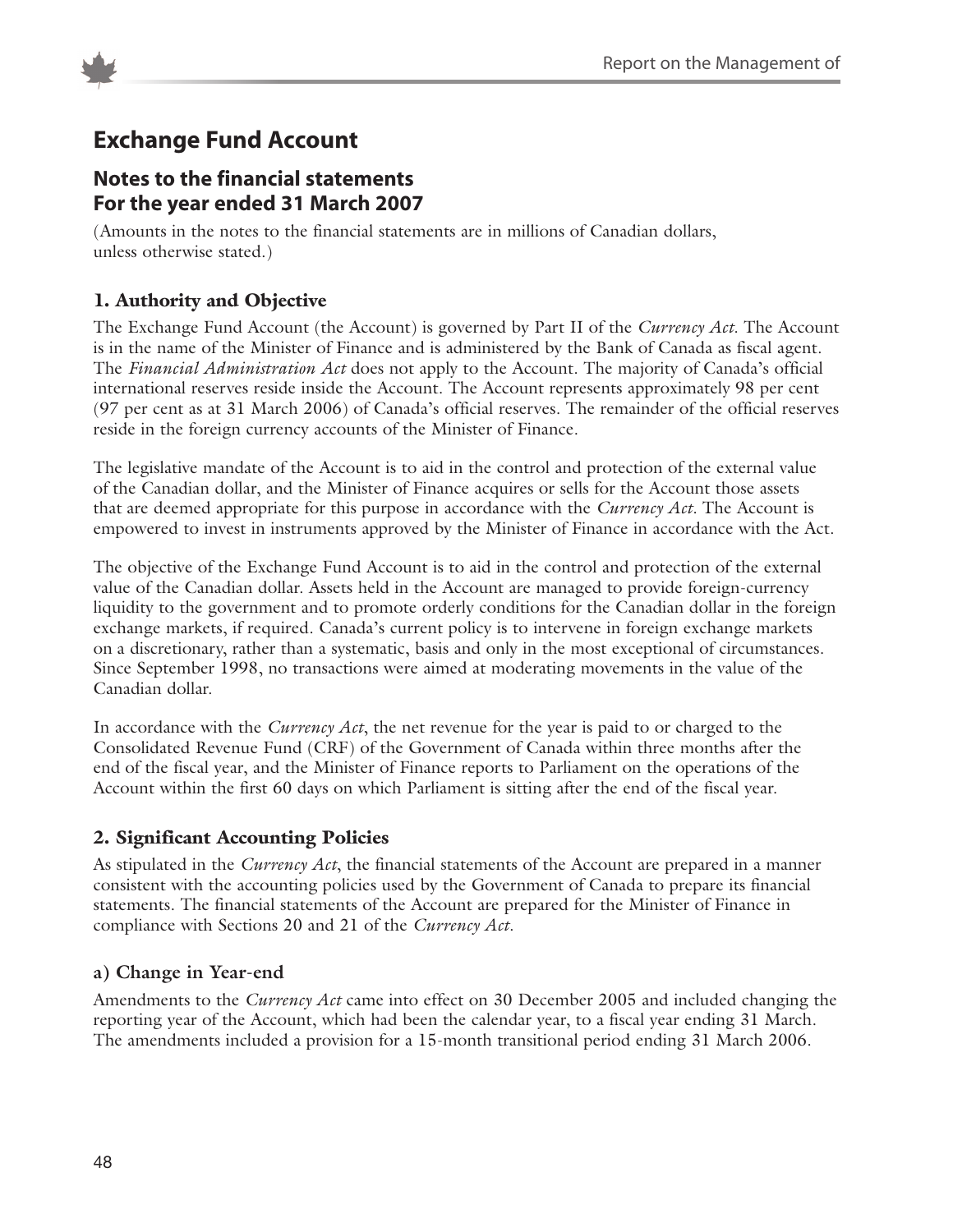

### **b) Reporting entity**

The reporting entity of the Account is limited to those transactions permitted by a policy established by the Minister of Finance. For that purpose, the following operations are recorded in the Account:

All proceeds, earnings, and interest from transactions relating to the assets are credited to the Account, along with all amounts received on the maturity of deposits, securities, and notes held for the Account.

Interest-free advances to the Account from the CRF are authorized by the Minister under the terms and conditions prescribed by the Minister of Finance.

The annual net revenue of the Account is paid to the CRF (or charged to the CRF when net revenue is a negative amount).

The Account's administrative, custodial, and fiscal agency services are provided and paid for by the Bank of Canada. These costs are not recognized in the financial statements.

### **c) Basis of Presentation**

The basis of accounting used in these financial statements differs from Canadian generally accepted accounting principles because it excludes the disclosure of the notional cost of advances.

### **d) Use of estimates**

The preparation of the financial statements of the Account requires management to make estimates and assumptions, based on information available as of the date of the financial statements. The most significant use of estimates is in the presentation of assets at fair value. Actual results could differ significantly from those estimates.

#### **e) Translation of foreign currencies and Special Drawing Rights**

Assets and advances denominated in foreign currencies and special drawing rights (SDRs) are translated into Canadian dollar equivalents at rates prevailing on the balance sheet dates, which were as follows:

|              | 2007     | 2006     |
|--------------|----------|----------|
| US dollars   | 1.1546   | 1.1680   |
| Euros        | 1.5424   | 1.4153   |
| Japanese yen | 0.009799 | 0.009923 |
| SDR's        | 1.74367  | 1.68291  |

Gains or losses resulting from the translation of assets and advances denominated in foreign currencies and SDRs, as well as transactions throughout the fiscal year, are recorded as net foreign exchange gains or losses and are included in the category *Other revenue* in the *Statement of Revenue*.

Investment revenue in foreign currencies and SDRs is translated into Canadian dollars at the foreign exchange rates prevailing on the date the revenue is earned.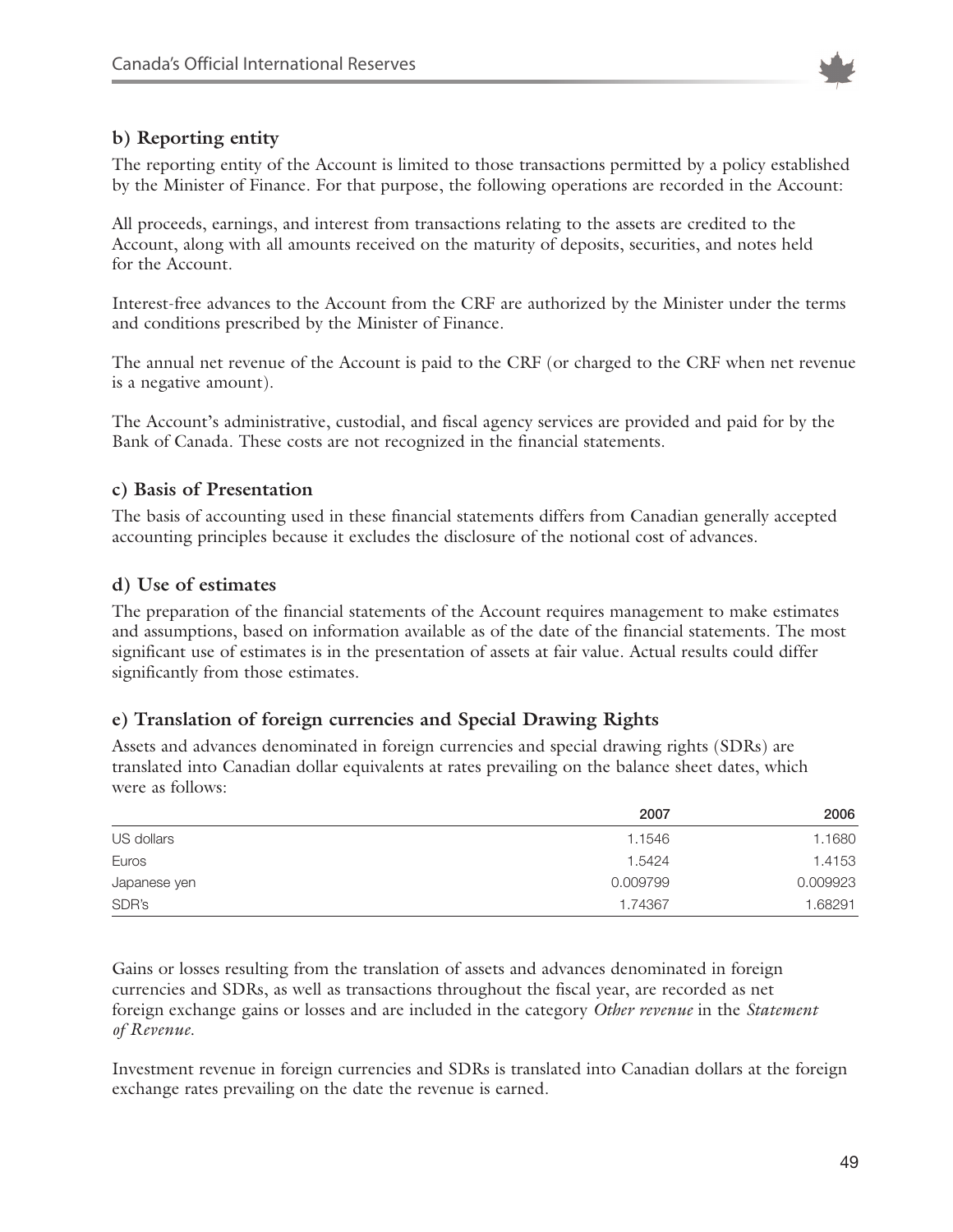

### **f) Revenue**

Revenue from investments is recorded on an accrual basis and includes interest earned, amortization of premiums and discounts, gains or losses on sales of securities, and revenues from securities lending activities. Interest is accrued on short-term deposits, deposits held under repurchase agreements, marketable securities, and special drawing rights. Accrued interest is recorded in the category *Other assets* on the *Balance sheet*.

### **g) Assets**

### *Short-term deposits*

Short-term deposits are money market transactions where the Account invests funds with designated counterparties. Short-term deposits are recorded at cost and are generally held to maturity.

### *Deposits held under repurchase agreements*

Deposits held under repurchase agreements are money market transactions where the Account invests funds on a secured basis with designated counterparties at prevailing market rates based on tri-party reverse repurchase agreements. The collateral on these transactions is held by a tri-party custodian. Deposits held under repurchase agreements are recorded at the amount originally invested.

### *Marketable securities*

Marketable securities are recorded at cost and are adjusted for amortization of purchase discounts and premiums. Purchases and sales of securities are recorded at the settlement dates.

Write-downs to reflect other than temporary impairment in the fair value of securities are included in *Revenue from investments* in the *Statement of Revenue*.

### *Special Drawing Rights*

The special drawing right (SDR) serves as the unit of account of the International Monetary Fund (IMF) and its value is based on a basket of key international currencies. SDRs are recorded at fiscal year-end market value.

### *Gold*

Gold is carried in the Account at a value of 35 SDRs per fine ounce, which approximates cost and conforms to the value used in the *Public Accounts of Canada*. The Account sold its remaining gold bullion in 2003 and continues to hold gold coins. Net gains on gold sales are recorded at settlement dates.

### **h) Securities Lending Program**

The Account has agency agreements with two major financial institutions. Loans of securities are effected on behalf of the Account by these agents who guarantee the loans and obtain collateral of equal or greater value from their approved counterparties in these transactions. The securities loaned continue to be accounted for as investment assets. Revenue from the securities-lending program is included in *Revenue from investments* in the *Statement of Revenue*.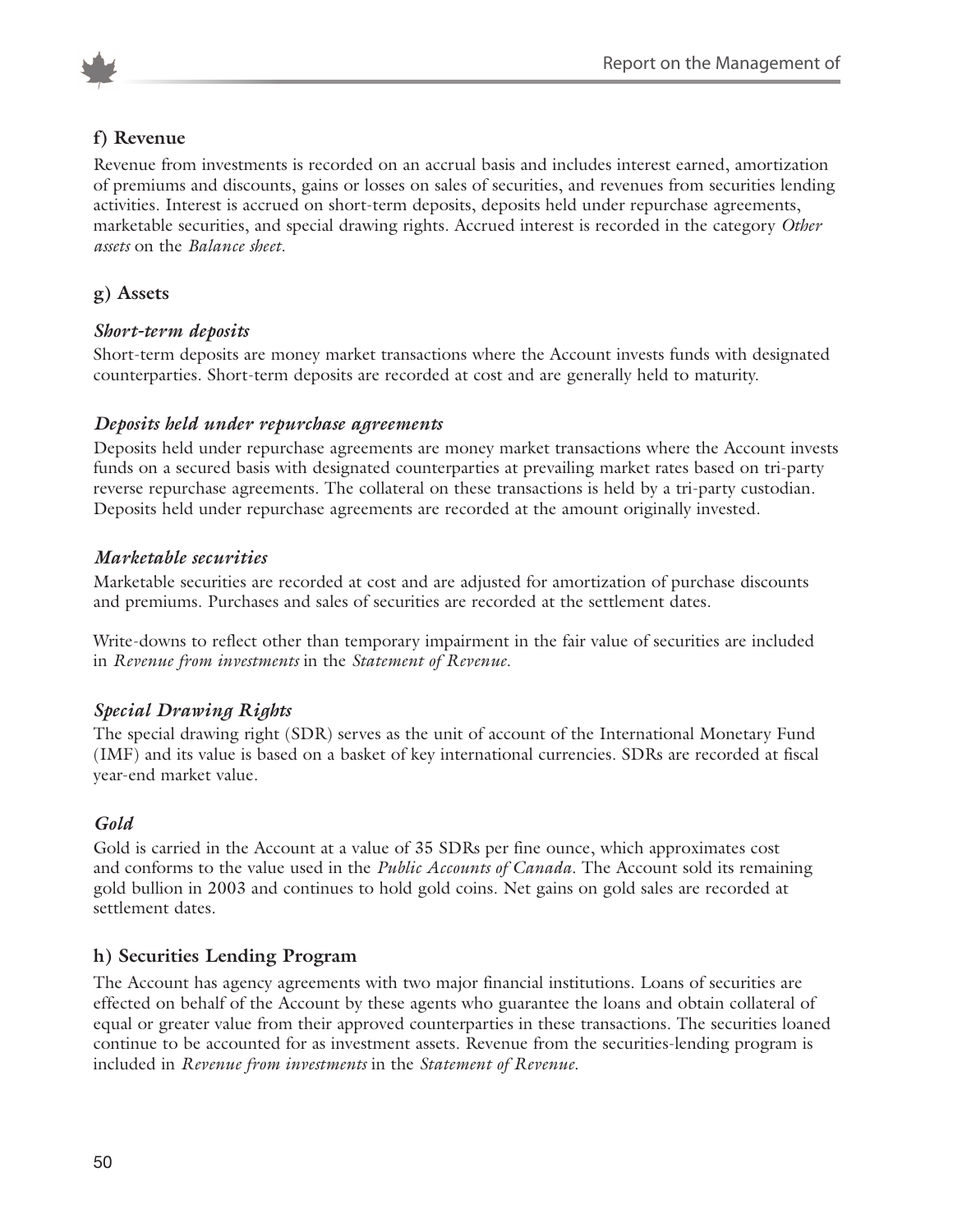

### **3. Cash and Short-term Deposits**

|              | 2007              | 2006              |
|--------------|-------------------|-------------------|
|              | Carrying<br>Value | Carrying<br>Value |
| US dollars   | 1,548             | 4,065             |
| Euros        | 295               | 91                |
| Japanese yen | 82                | 83                |
|              | 1,925             | 4,239             |

### **4. Deposits Held Under Repurchase Agreements**

|            | 2007              | 2006              |
|------------|-------------------|-------------------|
|            | Carrying<br>Value | Carrying<br>Value |
| US dollars | 2,540             | 2,278             |

At 31 March 2007, the term to maturity of deposits held under repurchase agreements was less than 3 months.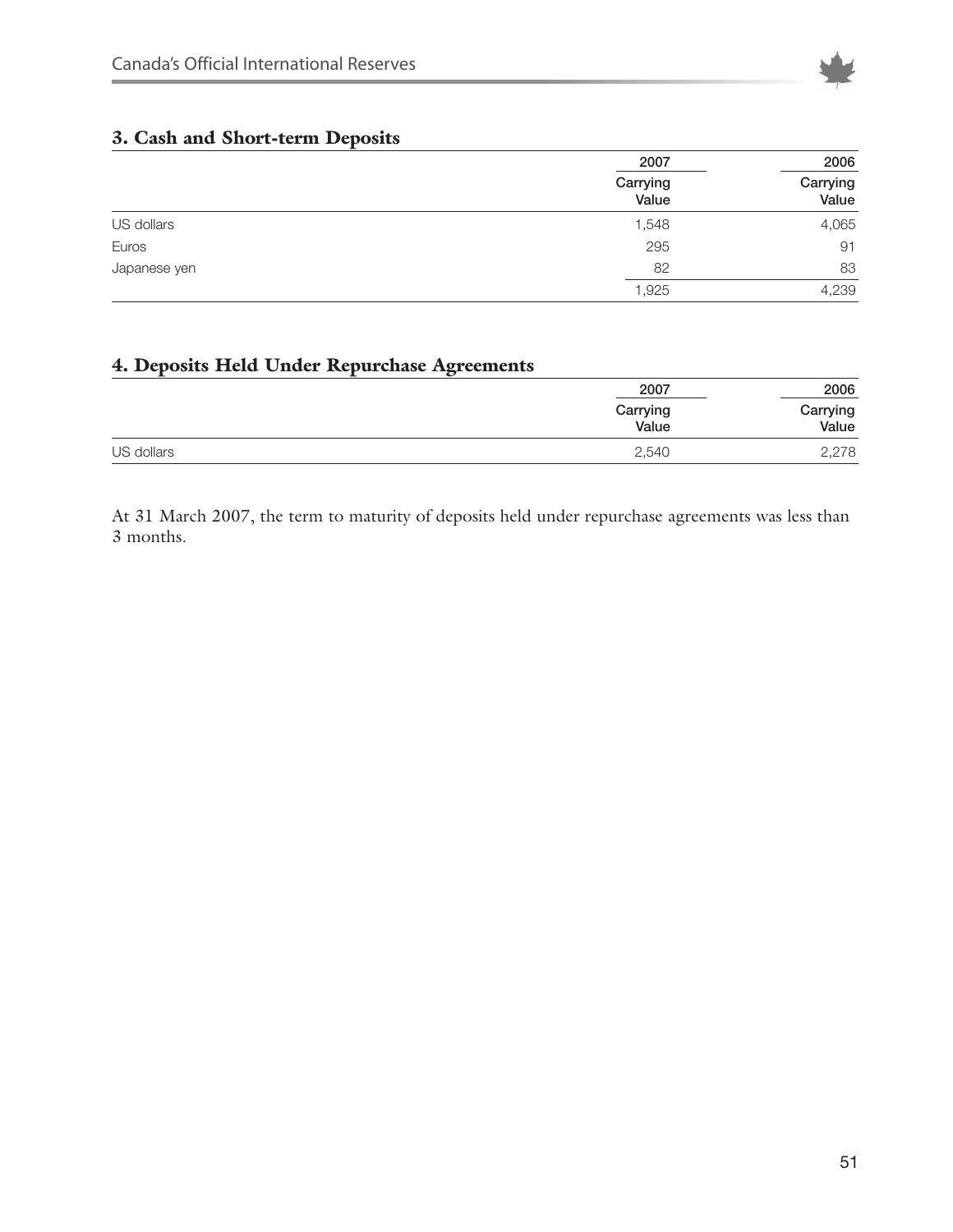|                                    |                   |                   |                       |       | 2007              |       |                   |       |                   | 2006              |
|------------------------------------|-------------------|-------------------|-----------------------|-------|-------------------|-------|-------------------|-------|-------------------|-------------------|
|                                    |                   | 6 months<br>Under | 6 months<br>to 1 year |       | 1 to 5<br>years   |       | Over 5<br>years   |       | Total             | Total             |
|                                    | value<br>Carrying | Yield             | ralue<br>Carrying     | Yield | value<br>Carrying | Yield | value<br>Carrying | Yield | value<br>Carrying | value<br>Carrying |
| Commercial Banks<br>US dollar      | 922               | 5.24%             |                       |       |                   |       |                   | I     | 922               |                   |
| Sovereign                          | 4,706             | 5.53%             | I                     |       | 246               | 4.47% | 552               | 4.68% | 5,504             | 6,252             |
| Supra National                     | 1,886             | 4.84%             | 23                    | 4.80% | 1,146             | 4.74% | 1,522             | 4.88% | 4,577             | 3,977             |
| Agencies and other                 | 3.210             | 4.87%             | 363                   | 5.16% | 2,165             | 4.93% | 1,626             | 4.90% | 7,364             | 7,113             |
| Carrying value                     | 10,724            |                   | 386                   |       | 3,557             |       | 3,700             |       | 18,367            | 17,342            |
| Euro                               |                   |                   |                       |       |                   |       |                   |       |                   |                   |
| Sovereign                          |                   | 409 3.58%         | 120                   | 3.59% | 7,178             | 3.77% | 3,369             | 3.83% | 11,076            | 10,261            |
| Supra National                     |                   |                   | 115                   | 3.70% | 577               | 4.17% | 840               | 3.75% | 1,532             | 1,000             |
| Agencies and other                 | 230               | 4.77%             | 270                   | 2.64% | 4,161             | 3.78% | 2,337             | 3.89% | 6,998             | 3,756             |
| Carrying value                     | 639               |                   | 505                   |       | 11,916            |       | 6,546             |       | 19,606            | 15,017            |
| Japanese yen                       |                   |                   |                       |       |                   |       |                   |       |                   |                   |
| Sovereign                          | I                 |                   | I                     | I     | 490               | 1.91% | I                 | I     | 490               | 496               |
| Carrying value                     |                   |                   |                       |       | 490               |       |                   |       | 490               | 496               |
| Carrying value<br>Total securities | 11,363            |                   | 891                   |       | 15,963            |       | 10,246            |       | 38,463            | 32,855            |

52**5. Marketable Securities**

 $52$ 

5. Marketable Securities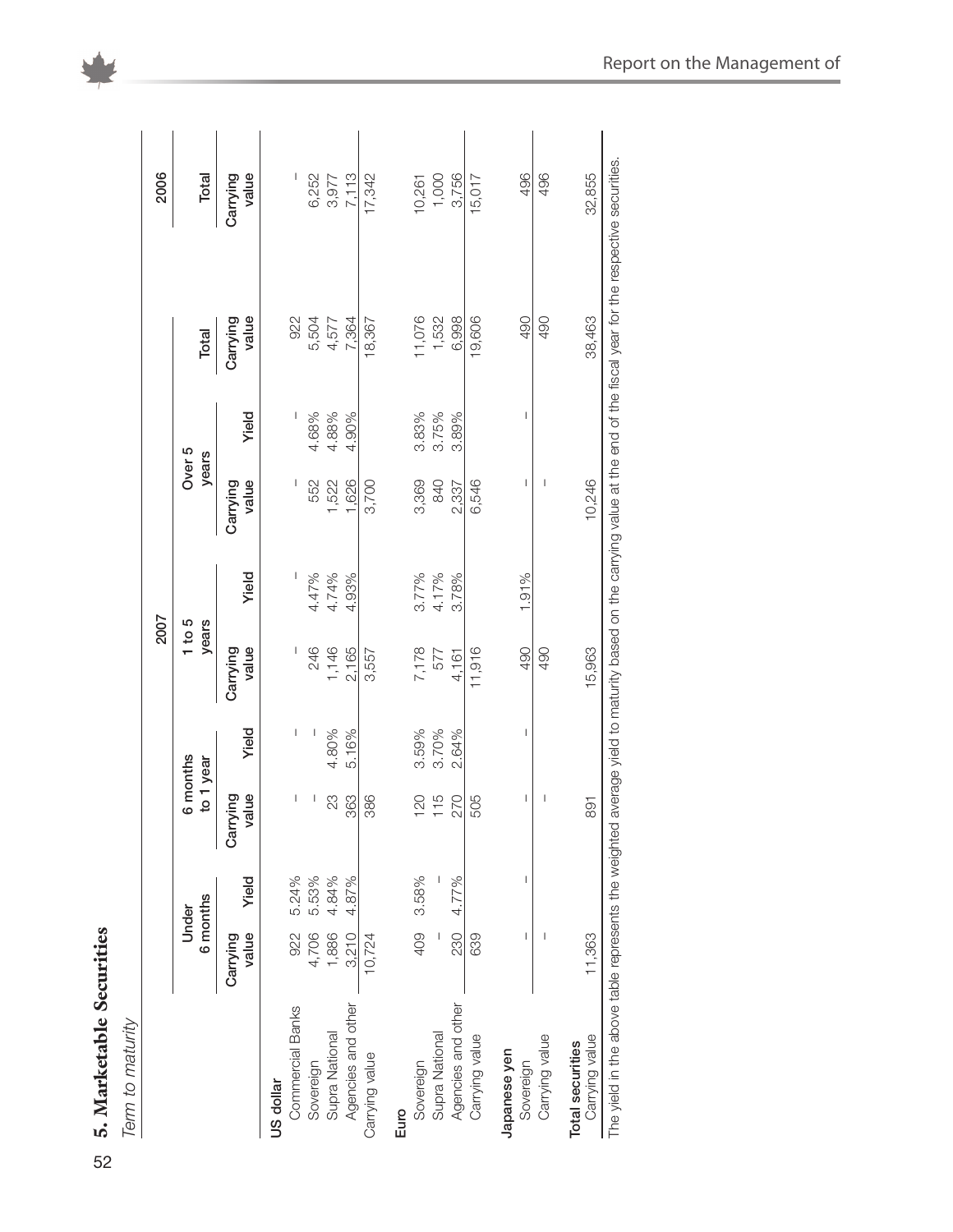

The unamortized premium/discount on marketable securities amounts to \$4 million (\$193 million at 31 March 2006).

At 31 March 2007, a portion of the Account's holdings of US government securities, consisting of US\$2,355 million (par value) in Treasury Bills (US\$1,815 million (par value) at 31 March 2006) and US\$359 million (par value) in Treasury Notes (US\$1,130 million (par value) at 31 March 2006), is being used in securities-lending operations with financial institutions.

### **6. Accrued Interest**

|                                           | 2007 | 2006              |
|-------------------------------------------|------|-------------------|
| <b>Accrued interest</b>                   |      |                   |
| Cash and short-term deposits              |      | $12 \overline{ }$ |
| Deposits held under repurchase agreements | 11   | 9                 |
| Marketable securities                     |      |                   |
| <b>US Dollar</b>                          | 114  | 107               |
| Euro                                      | 479  | 359               |
| SDR's                                     | 8    | 6                 |
|                                           | 619  | 493               |

The fair value of the accrued interest is deemed equal to their carrying value given their short term to maturity.

### **7. Due to the Consolidated Revenue Fund (CRF)—Advances**

The Account is funded by advances from the CRF. These are limited to \$60 billion by order of the Minister of Finance dated 30 December 2005. At fiscal year-end, advances from (deposits with) the CRF consisted of:

|                  | 2007    | 2006    |
|------------------|---------|---------|
| US dollars       | 23,078  | 24,698  |
| Canadian dollars | 960     | 349     |
| Euros            | 19,366  | 14,606  |
| Japanese yen     | 568     | 576     |
| SDR's            | (1,064) | (1,027) |
|                  | 42,908  | 39,202  |

The proceeds of Canada's borrowings in foreign currencies and allocations of SDRs by the IMF have been advanced from the CRF to the Account. Subsequent repayments of foreign currency debt are made using the assets of the Account and result in reductions in the level of foreign currency advances. Interest payable by Canada on borrowings in foreign currencies and charges on allocations of SDRs to Canada are charged directly to the CRF.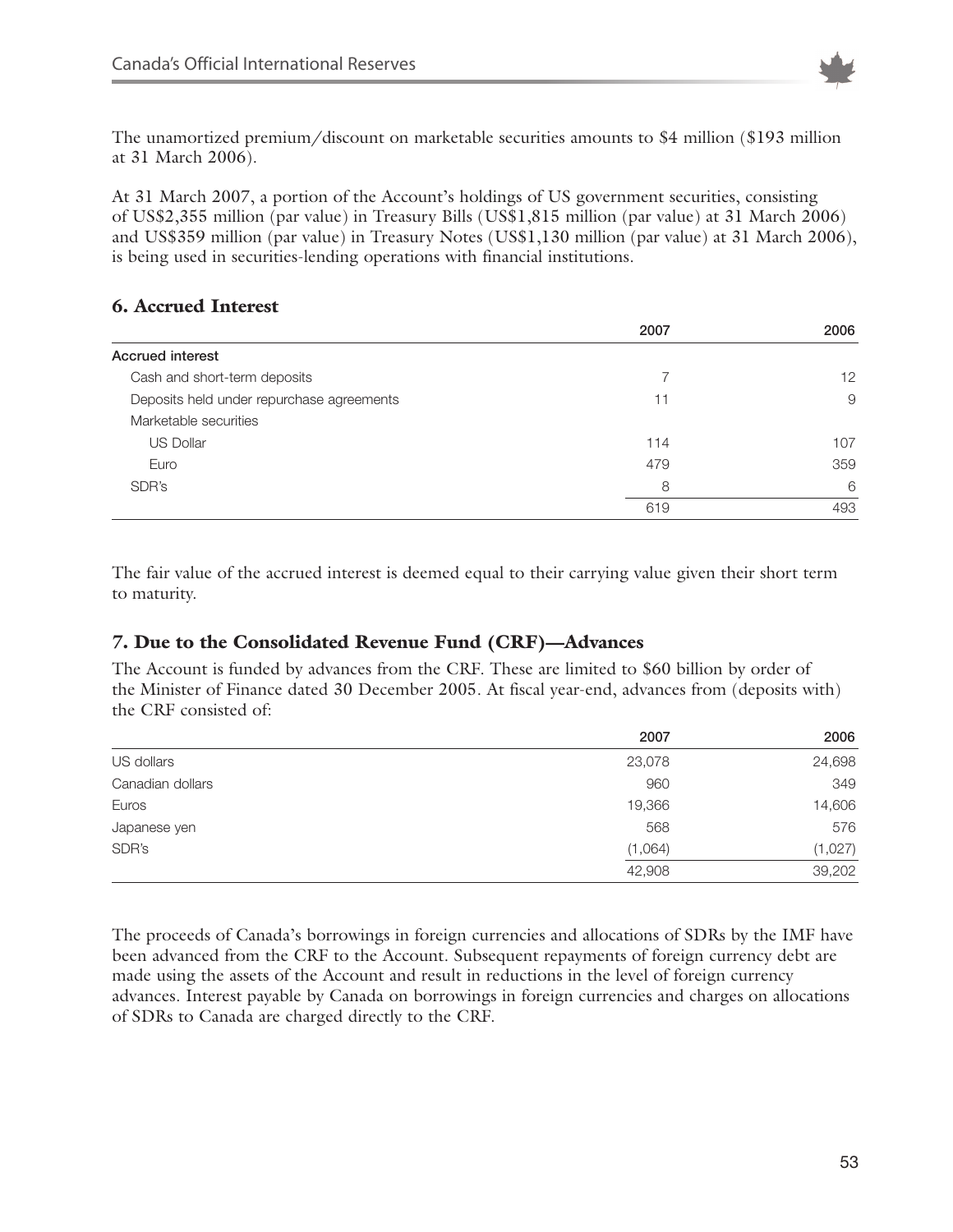

Canadian-dollar advances are required by the Account for the settlement of its purchases of foreign currencies. Sales of foreign currencies result in receipts of Canadian dollars that are remitted to the CRF, causing reductions in the level of outstanding Canadian-dollar advances. Cumulative net sales of foreign currencies can result in overall net deposits of Canadian dollars by the Account with the CRF.

### **8. Financial Instruments**

### **a) Risk management**

The role of the Account as principal repository of Canada's official international reserves determines the nature of its assets and of its operations, as well as its use of financial instruments.

To ensure that the Account's asset portfolio is prudently diversified with respect to credit risk, the Statement of Investment Policy prescribed by the Minister of Finance specifies limits on holdings by class of issuer (sovereign, agency, supranational, corporation or commercial financial institution) and type of instrument. There are also limits on exposure to any one issuer or counterparty.

With respect to the Statement of Investment Policy, the Account may hold debt issued in the designated currencies by highly rated sovereign governments and their agencies, as well as by supranational organizations. Eligible issues must have a credit rating in the top seven categories from two of four designated rating agencies (Standard & Poor's, Moody's, Fitch, and Dominion Bond Rating Service). The Account may also make deposits and execute other transactions, up to prescribed limits, with commercial financial institutions that meet the same rating criteria.

Through the securities-lending program, agents can lend securities only up to a prescribed maximum amount and only to a list of counterparties approved by the Government. Each borrower must enter into a Securities Loan Agreement with either of the agents. Borrowers are also required to provide collateral for securities borrowed, according to a specific list approved by the Government. Collateral is limited to specific security types, terms to maturity, and credit ratings. The agents also provide an indemnity in the event of default by the borrower. The Account enters into securities lending in order to increase its return on investments.

### **b) Interest rate and foreign currency risk**

Interest rate and foreign currency risks are managed, with due consideration of the risk to the Government of Canada, by adopting a strategy of matching the duration structure and the currency of the Account's assets with the foreign currency borrowings of the Government of Canada that fund the Account's assets.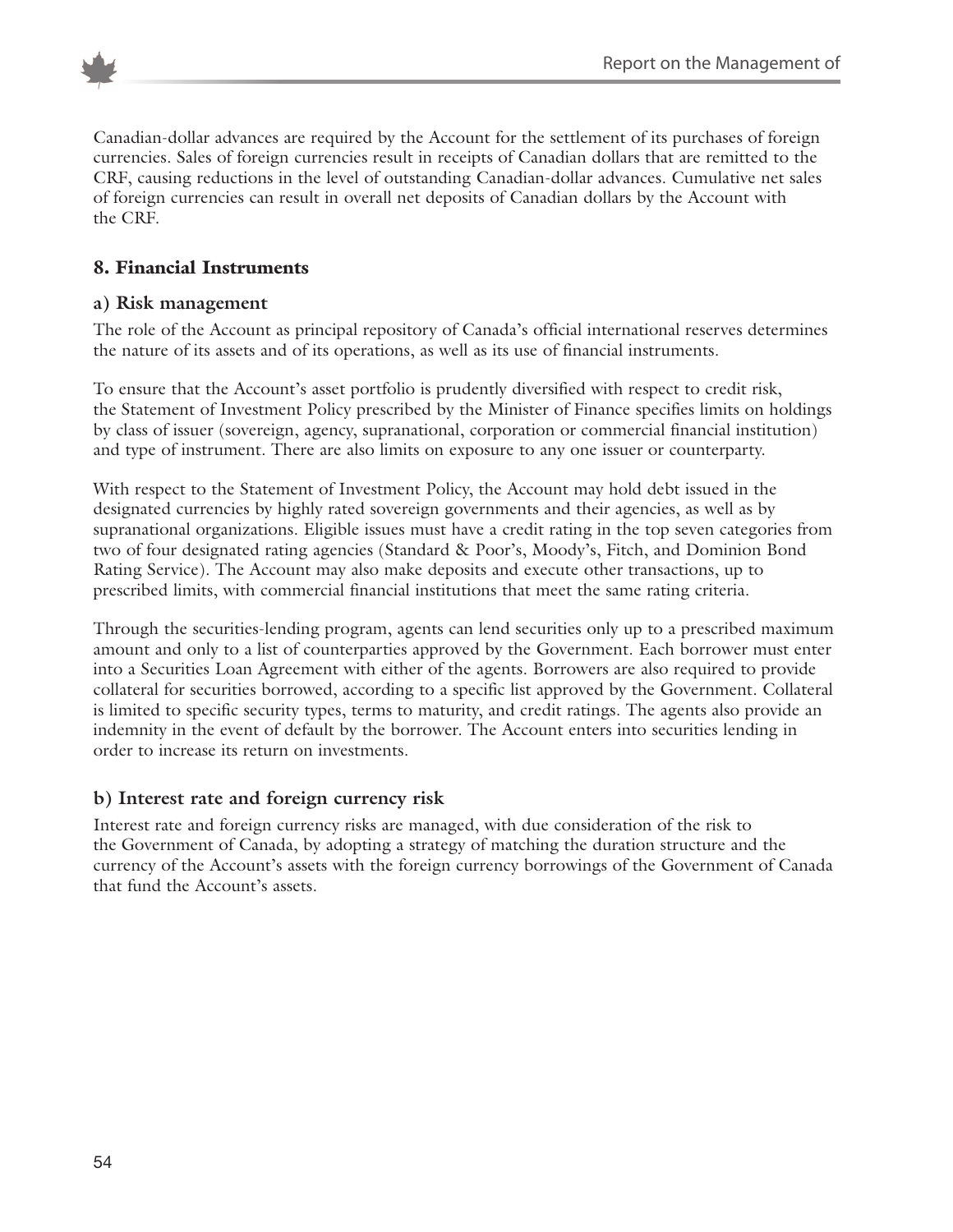

|                                           | 2007                                                |               | 2006                                                |               |
|-------------------------------------------|-----------------------------------------------------|---------------|-----------------------------------------------------|---------------|
|                                           | <b>Carrying Value</b><br>and<br>Accrued<br>Interest | Fair<br>value | <b>Carrying Value</b><br>and<br>Accrued<br>Interest | Fair<br>value |
| Investments                               |                                                     |               |                                                     |               |
| Cash and short-term deposits              | 1,932                                               | 1,932         | 4,251                                               | 4,251         |
| Deposits held under repurchase agreements | 2,551                                               | 2,551         | 2,287                                               | 2,287         |
| Marketable securities                     |                                                     |               |                                                     |               |
| US dollar                                 | 18,481                                              | 18,466        | 17,449                                              | 17,235        |
| Euro                                      | 20,085                                              | 19,893        | 15,376                                              | 15,448        |
| Japanese Yen                              | 490                                                 | 501           | 496                                                 | 511           |
|                                           | 43,539                                              | 43,343        | 39,859                                              | 39,732        |
| <b>SDRs</b>                               | 1,127                                               | 1,127         | 1,071                                               | 1,071         |
| Gold                                      | 7                                                   | 83            | 6                                                   | 74            |
|                                           | 44,673                                              | 44,553        | 40,936                                              | 40,877        |

### **c) Fair value of financial instruments**

The estimated fair value of cash, short-term deposits, deposits held under repurchase agreements and SDRs is deemed equal to their carrying value given their short term to maturity.

Estimated fair values of marketable securities are based on quoted market prices. Prevailing market conditions at 31 March 2007 reduced fair values on US dollar and Euro marketable securities below carrying values. As it is uncertain that these conditions reflect other than temporary impairment in the fair value, these securities have not been written-down to fair value.

The estimated fair value of gold is based on London fixing of \$764.06 at 31 March 2007 (\$679.78 at 31 March 2006) per fine ounce.

### **9. Commitments**

#### **a) Currency swaps**

The Account may enter into short-term currency swap arrangements with the Bank of Canada to assist the Bank in its cash-management operations. There were no drawings under this facility during the year ended 31 March 2007 or during the 15 month period ended 31 March 2006, and there were no commitments outstanding as at 31 March 2007.

#### **b) Foreign currency contracts**

In the normal course of operations, the Account enters into foreign currency contracts. As at 31 March 2007, the Account was under contract to sell \$18 million (\$25 million at 31 March 2006) of foreign currency. Unrealized gains (losses) on foreign currency contracts are calculated using the 31 March 2007 exchange rates. As of that date, there were no unrealized net gains (losses) included in net revenue (nil at 31 March 2006). Outstanding foreign currency contracts were settled by 2 April 2007.